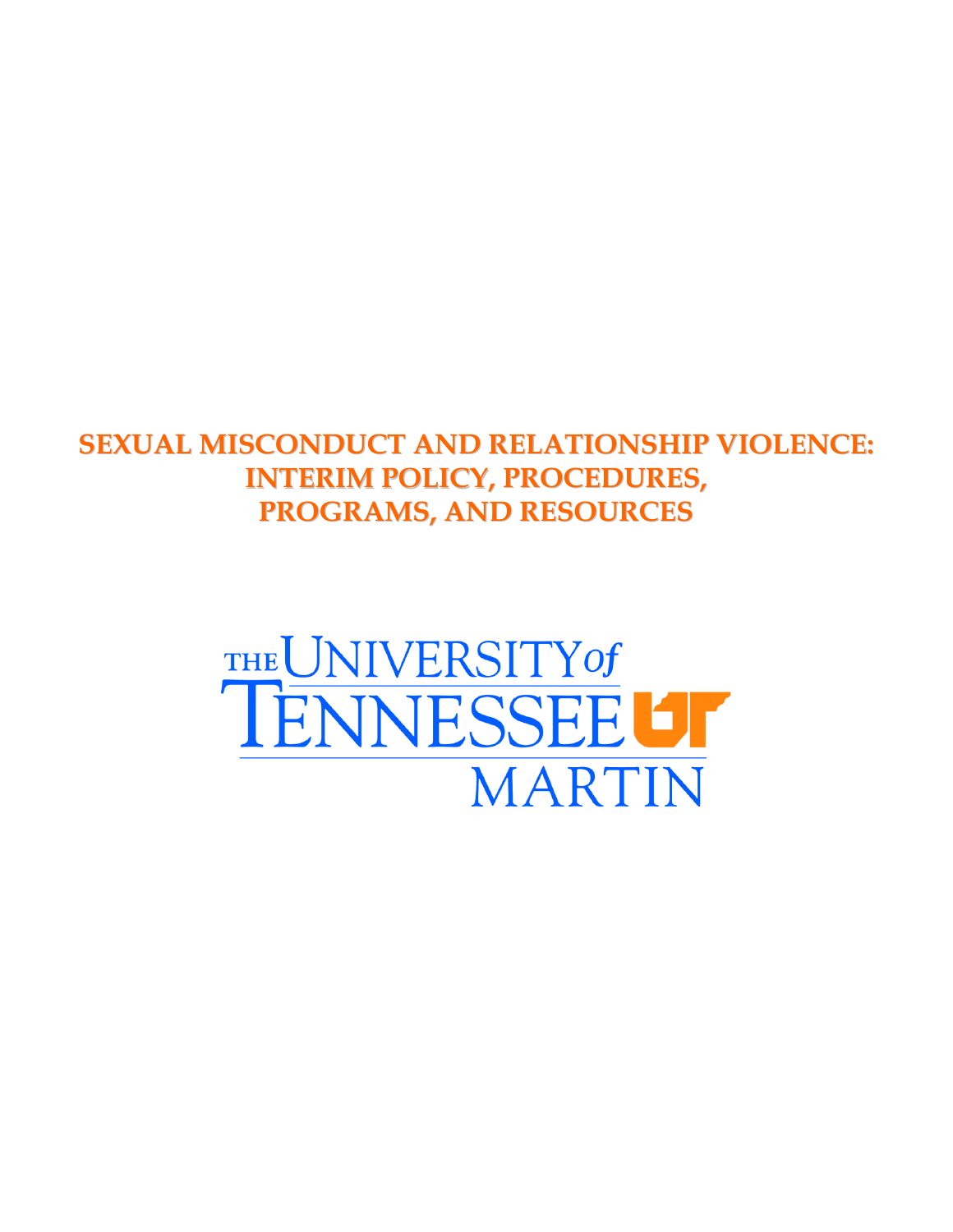## **TABLE OF CONTENTS**

| I.   |               |    |                                                                              |  |  |  |  |  |  |  |  |
|------|---------------|----|------------------------------------------------------------------------------|--|--|--|--|--|--|--|--|
|      | А.            |    |                                                                              |  |  |  |  |  |  |  |  |
|      | <b>B.</b>     |    |                                                                              |  |  |  |  |  |  |  |  |
|      | $\mathsf{C}.$ |    |                                                                              |  |  |  |  |  |  |  |  |
|      | D.            |    |                                                                              |  |  |  |  |  |  |  |  |
|      | Ε.            |    |                                                                              |  |  |  |  |  |  |  |  |
|      | F.            |    |                                                                              |  |  |  |  |  |  |  |  |
|      | G.            |    |                                                                              |  |  |  |  |  |  |  |  |
|      | H.            |    |                                                                              |  |  |  |  |  |  |  |  |
|      | I.            |    | Relationship between this Policy and Other University Policies/Procedures  4 |  |  |  |  |  |  |  |  |
|      |               |    |                                                                              |  |  |  |  |  |  |  |  |
|      |               | 2. |                                                                              |  |  |  |  |  |  |  |  |
|      |               | 3. |                                                                              |  |  |  |  |  |  |  |  |
|      |               | 4. |                                                                              |  |  |  |  |  |  |  |  |
|      | J.            |    | Additional Information about Sexual Misconduct and Relationship Violence  5  |  |  |  |  |  |  |  |  |
|      |               |    |                                                                              |  |  |  |  |  |  |  |  |
| II.  |               |    |                                                                              |  |  |  |  |  |  |  |  |
| III. |               |    |                                                                              |  |  |  |  |  |  |  |  |
|      | A.            |    |                                                                              |  |  |  |  |  |  |  |  |
|      |               | 1. |                                                                              |  |  |  |  |  |  |  |  |
|      |               | 2. | Reporting Options for a Complainant Who is an Employee 10                    |  |  |  |  |  |  |  |  |
|      |               | 3. | Reporting Options for a Complainant Who is Neither a Student Nor an          |  |  |  |  |  |  |  |  |
|      |               | 4. | What to Expect after Reporting Sexual Misconduct or Relationship             |  |  |  |  |  |  |  |  |
|      |               |    |                                                                              |  |  |  |  |  |  |  |  |
|      |               | 5. | If the Complainant Requests Confidentiality: How the University Will         |  |  |  |  |  |  |  |  |
|      |               |    |                                                                              |  |  |  |  |  |  |  |  |
|      |               | 6. | Amnesty for Students Who Report Sexual Misconduct or Relationship            |  |  |  |  |  |  |  |  |
|      |               |    |                                                                              |  |  |  |  |  |  |  |  |
|      | <b>B.</b>     |    |                                                                              |  |  |  |  |  |  |  |  |
|      |               | 1. | Contact Information for Campus and Local Law Enforcement 13                  |  |  |  |  |  |  |  |  |
|      |               | 2. | What to Expect after Reporting Sexual Misconduct or Relationship             |  |  |  |  |  |  |  |  |
|      |               |    |                                                                              |  |  |  |  |  |  |  |  |
|      |               | 3. | How University Policies/Procedures Relate to Criminal Law/                   |  |  |  |  |  |  |  |  |
|      |               |    |                                                                              |  |  |  |  |  |  |  |  |
|      | C.            |    |                                                                              |  |  |  |  |  |  |  |  |
|      | D.            |    |                                                                              |  |  |  |  |  |  |  |  |
|      | Ε.            |    | The University's Disclosure Obligations under Federal and Tennessee Law      |  |  |  |  |  |  |  |  |
|      |               |    | Relating to Reports of Sexual Misconduct and Relationship Violence  15       |  |  |  |  |  |  |  |  |
|      |               | 1. |                                                                              |  |  |  |  |  |  |  |  |
|      |               | 2. |                                                                              |  |  |  |  |  |  |  |  |
|      |               | 3. |                                                                              |  |  |  |  |  |  |  |  |
|      |               | 4. |                                                                              |  |  |  |  |  |  |  |  |
|      |               |    |                                                                              |  |  |  |  |  |  |  |  |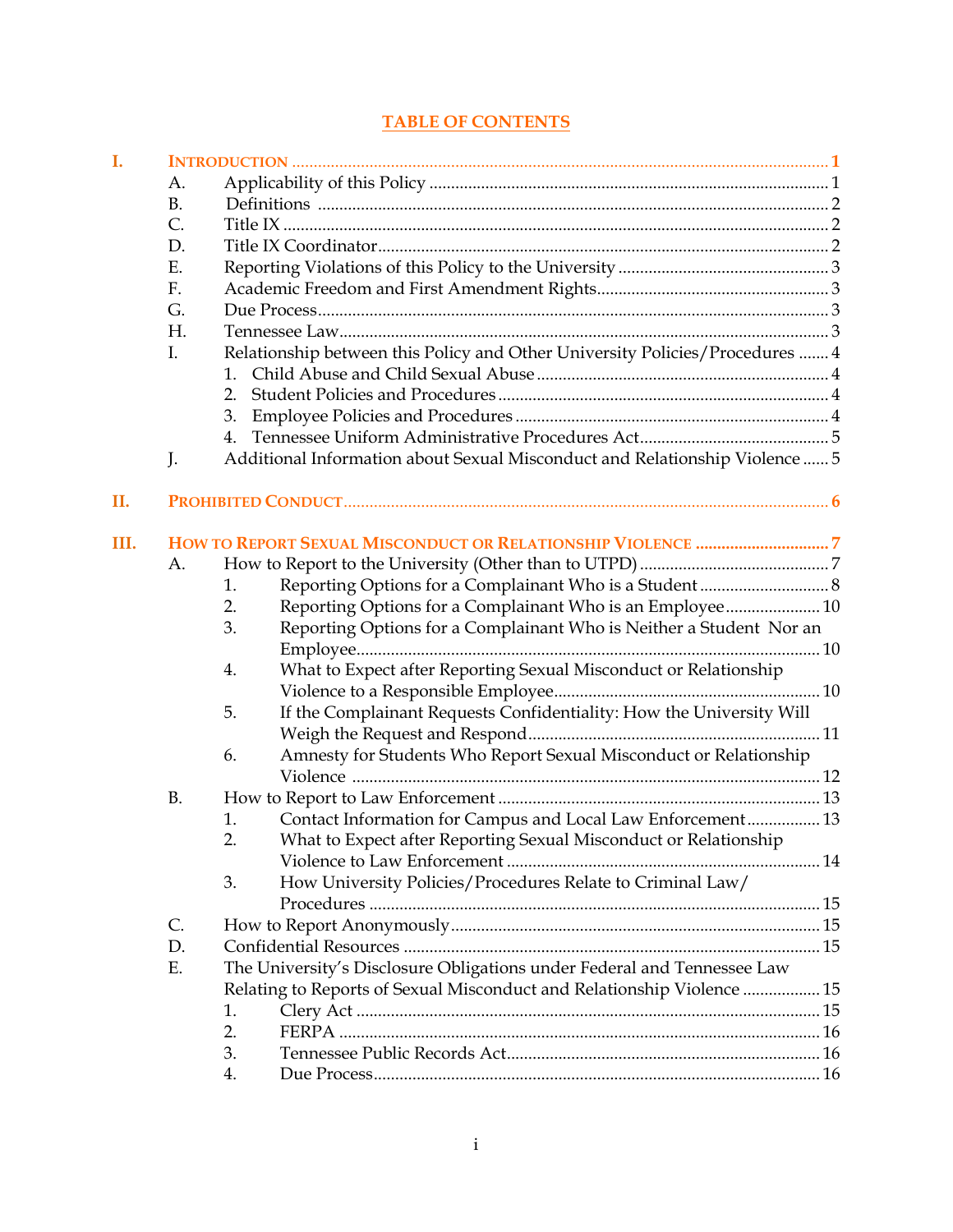|     | F.             |                                                                           |  |  |  |  |  |  |  |  |
|-----|----------------|---------------------------------------------------------------------------|--|--|--|--|--|--|--|--|
|     | G.             |                                                                           |  |  |  |  |  |  |  |  |
| IV. |                |                                                                           |  |  |  |  |  |  |  |  |
|     |                |                                                                           |  |  |  |  |  |  |  |  |
| V.  |                |                                                                           |  |  |  |  |  |  |  |  |
|     | A <sub>1</sub> |                                                                           |  |  |  |  |  |  |  |  |
|     |                | 1.                                                                        |  |  |  |  |  |  |  |  |
|     |                | 2.                                                                        |  |  |  |  |  |  |  |  |
|     | <b>B.</b>      |                                                                           |  |  |  |  |  |  |  |  |
|     | C.             |                                                                           |  |  |  |  |  |  |  |  |
|     | D.             |                                                                           |  |  |  |  |  |  |  |  |
|     |                | 1.                                                                        |  |  |  |  |  |  |  |  |
|     |                | 2.                                                                        |  |  |  |  |  |  |  |  |
|     |                | 3.                                                                        |  |  |  |  |  |  |  |  |
|     |                | Subsequent Communications with the University Concerning Interim<br>4.    |  |  |  |  |  |  |  |  |
|     |                |                                                                           |  |  |  |  |  |  |  |  |
|     | E.             |                                                                           |  |  |  |  |  |  |  |  |
|     |                |                                                                           |  |  |  |  |  |  |  |  |
| VI. |                | UNIVERSITY PROCEDURES FOR INVESTIGATING AND RESOLVING REPORTS OF SEXUAL   |  |  |  |  |  |  |  |  |
|     |                |                                                                           |  |  |  |  |  |  |  |  |
|     | A.             |                                                                           |  |  |  |  |  |  |  |  |
|     | <b>B.</b>      |                                                                           |  |  |  |  |  |  |  |  |
|     |                | 1.                                                                        |  |  |  |  |  |  |  |  |
|     |                | 2.                                                                        |  |  |  |  |  |  |  |  |
|     |                | 3.                                                                        |  |  |  |  |  |  |  |  |
|     |                | 4.                                                                        |  |  |  |  |  |  |  |  |
|     |                | 5.                                                                        |  |  |  |  |  |  |  |  |
|     |                | 6.                                                                        |  |  |  |  |  |  |  |  |
|     |                | Notice to Complainants and Respondents Regarding the Outcome of<br>7.     |  |  |  |  |  |  |  |  |
|     |                |                                                                           |  |  |  |  |  |  |  |  |
|     |                | 8.                                                                        |  |  |  |  |  |  |  |  |
|     |                | 9.                                                                        |  |  |  |  |  |  |  |  |
|     | C.             | Procedures for Investigating and Resolving Reports Involving a Respondent |  |  |  |  |  |  |  |  |
|     |                |                                                                           |  |  |  |  |  |  |  |  |
|     |                | 1.                                                                        |  |  |  |  |  |  |  |  |
|     |                | 2.                                                                        |  |  |  |  |  |  |  |  |
|     |                | 3.                                                                        |  |  |  |  |  |  |  |  |
|     |                | 4.                                                                        |  |  |  |  |  |  |  |  |
|     | D.             | Procedures for Investigating and Resolving Reports Involving a Respondent |  |  |  |  |  |  |  |  |
|     |                |                                                                           |  |  |  |  |  |  |  |  |
|     |                | 1.                                                                        |  |  |  |  |  |  |  |  |
|     |                | 2.                                                                        |  |  |  |  |  |  |  |  |
|     |                | 3.                                                                        |  |  |  |  |  |  |  |  |
|     |                | 4.                                                                        |  |  |  |  |  |  |  |  |
|     |                | Disciplinary or Other Remedial and Protective Measures  36<br>5.          |  |  |  |  |  |  |  |  |
|     |                |                                                                           |  |  |  |  |  |  |  |  |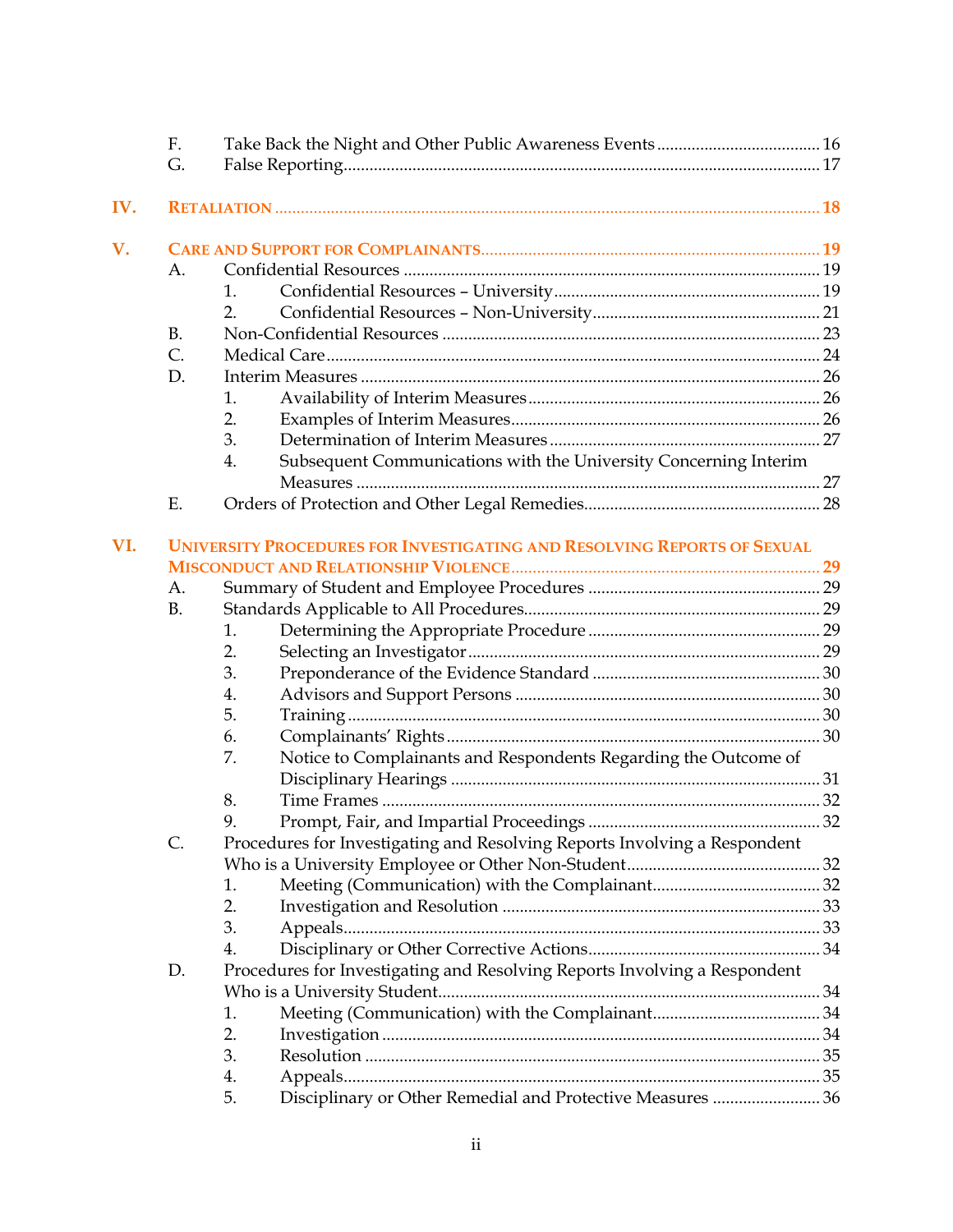| VII.  |                    |                                                                                                                   |  |
|-------|--------------------|-------------------------------------------------------------------------------------------------------------------|--|
|       | A.                 |                                                                                                                   |  |
|       | <b>B.</b>          |                                                                                                                   |  |
|       | $\mathsf{C}$ .     |                                                                                                                   |  |
|       | D.                 |                                                                                                                   |  |
| VIII. |                    |                                                                                                                   |  |
|       | A.                 |                                                                                                                   |  |
|       | B.                 |                                                                                                                   |  |
|       | $\mathsf{C}$ .     |                                                                                                                   |  |
|       | <b>APPENDIX A:</b> |                                                                                                                   |  |
|       | <b>APPENDIX B:</b> | SUMMARY OF OPTIONS FOR A COMPLAINANT TO REPORT SEXUAL<br>MISCONDUCT OR RELATIONSHIP VIOLENCE TO THE UNIVERSITY 54 |  |
|       | <b>APPENDIX C:</b> |                                                                                                                   |  |
|       | <b>APPENDIX D:</b> |                                                                                                                   |  |
|       | <b>APPENDIX E:</b> |                                                                                                                   |  |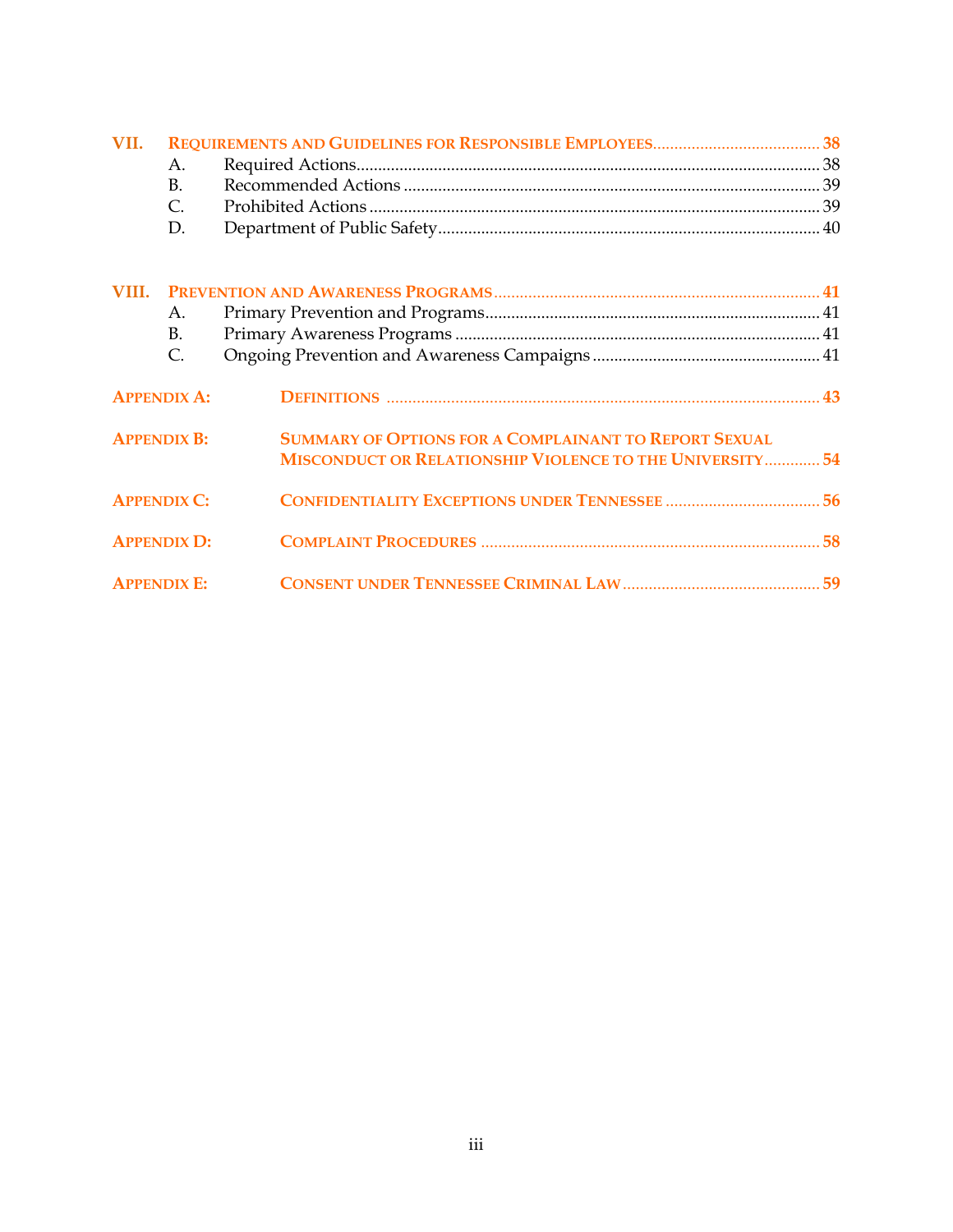#### **I. INTRODUCTIO[N1](#page-4-0)**

The University of Tennessee at Martin is committed to creating and maintaining a learning, living, and working environment free from all forms of Sex Discrimination, including Sexual Misconduct and Relationship Violence. Sexual Misconduct and Relationship Violence will not be tolerated and will be grounds for disciplinary action up to, and including, permanent dismissal from the University and termination of employment.

This policy describes prohibited conduct; explains multiple options for reporting Sexual Misconduct and Relationship Violence; sets forth the procedures the University will follow for promptly, thoroughly, and equitably investigating and resolving reports of Sexual Misconduct and Relationship Violence in order to eliminate Sexual Misconduct and Relationship Violence, prevent their recurrence, and address their effects on Complainants or the University community; identifies resources for Complainants; and describes the University's prevention and awareness programs relating to Sexual Misconduct and Relationship Violence.

This policy implements the requirements of Title IX, Title VII, and the Clery Act with respect to Sexual Misconduct and Relationship Violence, including amendments to the Clery Act made by the Violence Against Women Reauthorization Act (VAWA) but not including proposed VAWA regulations published in the U.S. Department of Education's notice of proposed rulemaking, 79 Fed. Reg. 35418- 35460 (June 20, 2014).

#### **A. APPLICABILITY OF THIS POLICY**

This policy applies to:

 $\overline{\phantom{a}}$ 

- **University students;**
- **University employees;**
- **University volunteers and contractors; and**
- third parties participating in a University program or activity.

This policy applies regardless of the Complainant's or the Respondent's sex, sexual orientation, or gender identity. Sexual Misconduct and Relationship Violence can be committed by anyone (regardless of sex, sexual orientation, or gender identity), can occur between strangers or acquaintances, and can occur between people of the same or of different sexes, gender identities, and/or sexual orientations.

The University's jurisdiction concerning off-campus misconduct by students is outlined in the Rules of the University of Tennessee at Martin, Chapter 1720-05-01-.03.[2](#page-4-1) With respect to employees and other non-students, there is no geographical limitation on this policy.

<span id="page-4-0"></span>**<sup>1</sup> This is an interim policy, which is effective upon issuance and will remain in effect until a permanent version of this policy is issued. A permanent version of this policy will be issued after representatives of relevant stakeholders have had a reasonable opportunity to review and provide feedback on the interim policy. The permanent version of this policy also may incorporate subsequent federal guidance, regulations, and/or statutes. The University encourages persons who have feedback or questions concerning the policy to contact the Title IX Coordinator.** 

<span id="page-4-1"></span><sup>2</sup> **<http://www.tn.gov/sos/rules/1720/1720-05/1720-05-01.20120928.pdf>**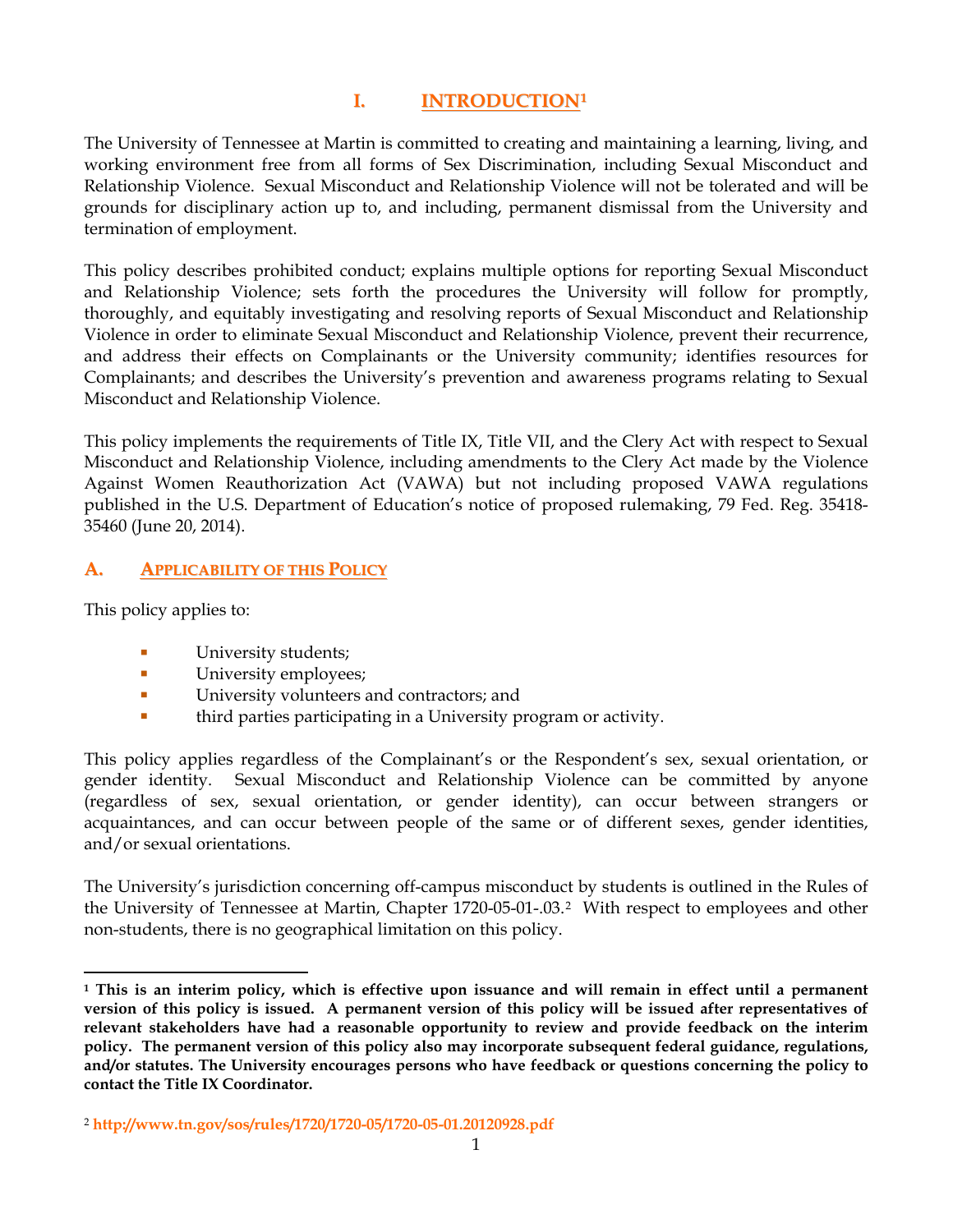#### **B. DEFINITIONS**

Key terms used in this policy (such as Sex Discrimination, Sexual Misconduct, and Relationship Violence) are defined in **Appendix A** and are capitalized throughout this policy.

## **C. TITLE IX**

The University is a recipient of federal financial assistance for education activities, and in accordance with the provisions of Title IX, all of its education programs and activities are subject to the prohibition against Sex Discrimination. The University prohibits Sex Discrimination in any University education program or activity, including employment and admissions. Title IX applies to all students, employees, applicants for admission or employment, volunteers and visitors at the University and prohibits unequal treatment on the basis of sex including Sexual Harassment, Sexual Assault, and Sexual Exploitation, which are all types of Sex Discrimination.

#### **D. TITLE IX COORDINATOR**

Reports or complaints of Sex Discrimination, Sexual Misconduct, or Relationship Violence, or questions about the University's policies, procedures, resources, or programs concerning any of those issues, may be directed to the University's Title IX Coordinator. The responsibilities of the Title IX Coordinator are summarized below and are described in more detail in other sections of this policy. The Title IX Coordinator is generally are available Monday – Friday on University business days from 8:00 a.m. to 5:00 p.m.

The University's **Title IX Coordinator** is:

Dr. Gail Stephens Title IX Coordinator Director, Office of Equity and Diversity 303 Administration Building Martin, TN 38238 **731-881-3505 (phone) 731-881-3507 (fax) [equityanddiversity@utm.edu](mailto:equityanddiversity@utm.edu) <http://www.utm.edu/departments/equalopp/>**

The Title IX Coordinator's responsibilities include, without limitation:

- coordinating and maintaining ultimate oversight responsibility with respect to the University's compliance with Title IX;
- **receiving, tracking, and monitoring reports of Sex Discrimination, including Sexual** Misconduct and Relationship Violence, and maintaining records of such reports;
- interacting with the Sexual Assault Response Team;
- ensuring prompt, thorough, and equitable investigations and resolutions of reports of Sex Discrimination, including Sexual Misconduct and Relationship Violence, which are usually conducted by the Office of Equity and Diversity (if the Respondent is an employee or other non-student) or the Office of Student Conduct (if the Respondent is a student);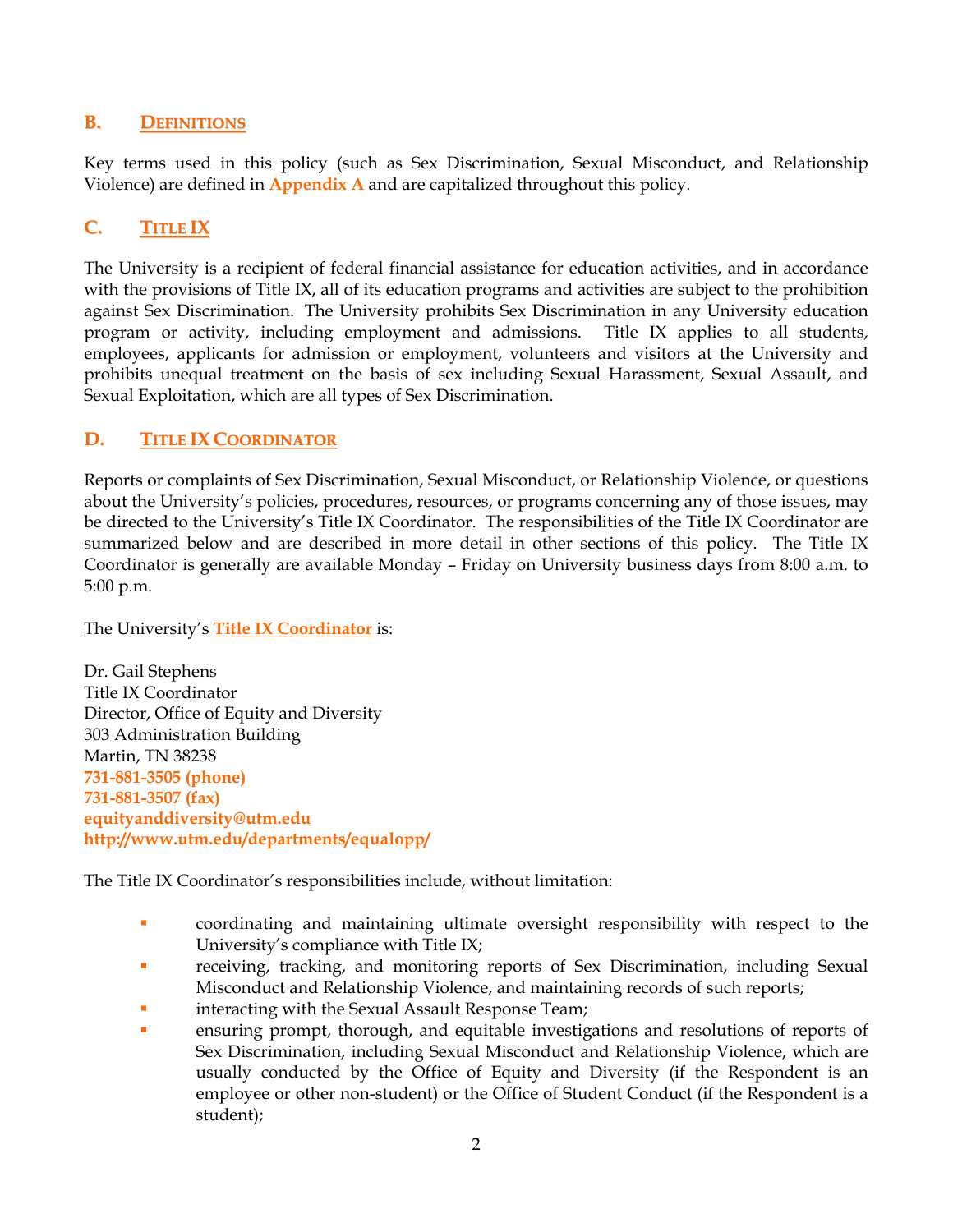- identifying and addressing patterns or systemic problems concerning Sexual Misconduct and Relationship Violence;
- coordinating training, prevention, and awareness efforts concerning Sexual Misconduct and Relationship Violence;
- **Providing information to students, employees, and third parties concerning this policy;**
- coordinating the provision of Interim Measures to students and employees;
- **naking appropriate reports (that do not personally identify Complainants) for purposes** of including incidents in the University's annual Clery Act crime statistics, if applicable; and
- **•** being available to meet with students, employees, and others, including, without limitation, Complainants, Respondents, and Reporters of violations of this policy.

Inquiries or complaints concerning Title IX also may be referred to the United States Department of Education:

United States Department of Education Office for Civil Rights 61 Forsyth Street, S.W., Suite 19T10 Atlanta, GA 30303-8927 **(404) 974-9406 (phone) (404) 974-9471 (fax) [OCR.Atlanta@ed.gov](mailto:OCR.Atlanta@ed.gov)**

#### **E. REPORTING VIOLATIONS OF THIS POLICY TO THE UNIVERSITY**

Only **Responsible Employees** are required to report Sexual Misconduct, Relationship Violence, or Retaliation to the University. However, the University encourages all members of the University community to report conduct of which they become aware that they in Good Faith believe may constitute a violation of this policy. Additional information about reporting Sexual Misconduct or Relationship Violence to the University or to law enforcement can be found in **Section III**.

## **F. ACADEMIC FREEDOM AND FIRST AMENDMENT RIGHTS**

This policy is not intended to, and will not be used to, infringe on academic freedom or to censor or punish students, faculty, or staff who exercise their First Amendment rights, even though such expression may be offensive or unpleasant.

#### **G. DUE PROCESS**

This policy is designed to comply with Title IX while also ensuring that due process (if constitutionally required) is provided to Respondents who are accused of violating this policy.

#### **H. TENNESSEE LAW**

The information provided in this policy concerning Tennessee law is provided in accordance with the Clery Act. It is not intended, nor should it be construed, as legal advice.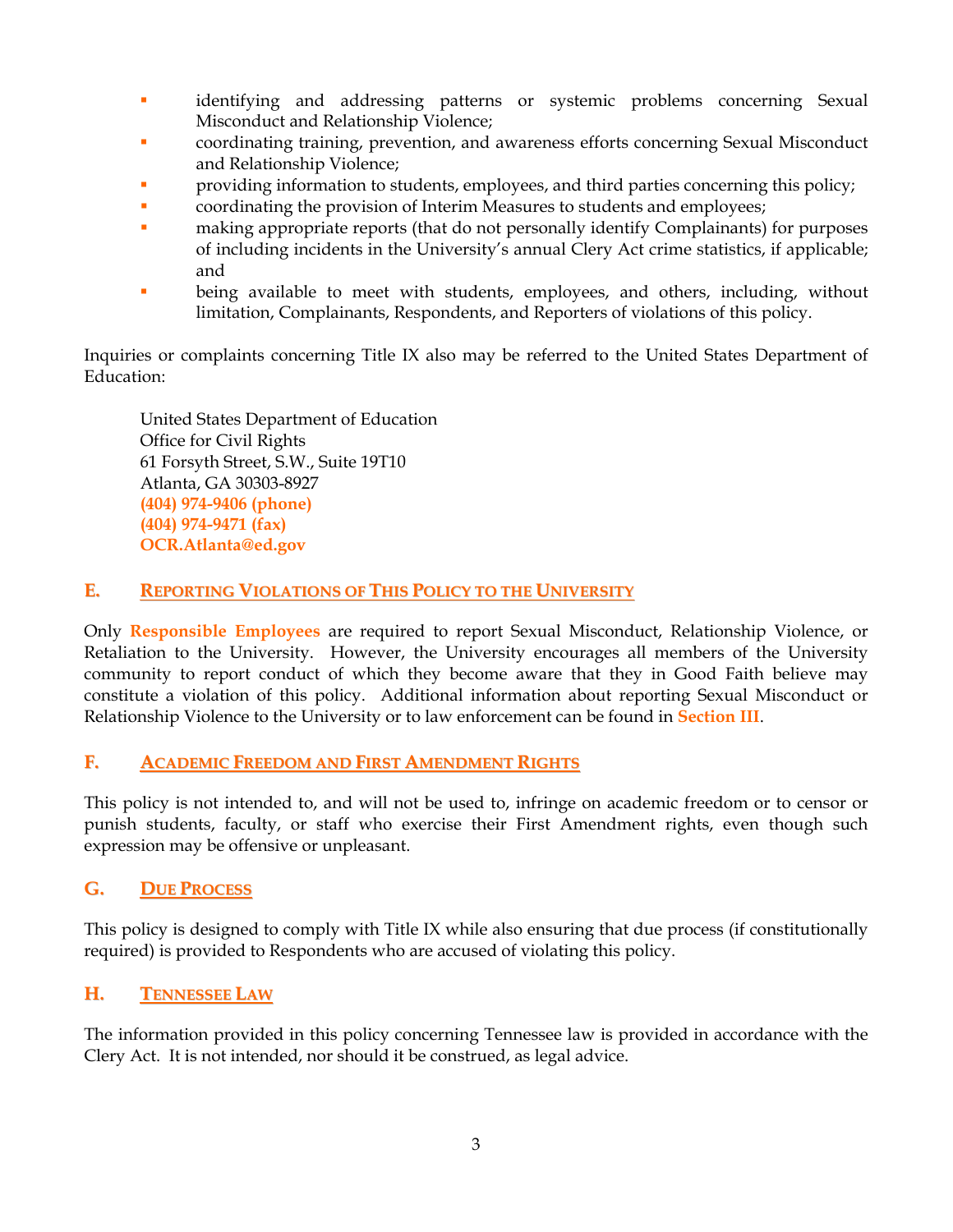#### **I. RELATIONSHIP BETWEEN THIS POLICY AND OTHER UNIVERSITY POLICIES/PROCEDURES**

#### **1. Child Abuse and Child Sexual Abuse**

**[University of Tennessee System Safety Policy 0575](http://policy.tennessee.edu/safety_policy/sa0575/) ("Programs for Minors")**  [\(http://policy.tennessee.edu/safety\\_policy/sa0575/\)](http://policy.tennessee.edu/safety_policy/sa0575/) takes precedence over this policy with respect to reporting suspected child abuse and child sexual abuse. Except for **[Safety Policy 0575](http://policy.tennessee.edu/safety_policy/sa0575/)** and as otherwise provided in this policy, this policy takes precedence over other University policies and procedures concerning Sexual Misconduct and Relationship Violence in the event of a conflict.

#### **2. Student Policies and Procedures**

The Standards of Conduct for students can be found in the Rules of the University of Tennessee at Martin, Chapter 1720-05-01-.04 [\(http://www.tn.gov/sos/rules/1720/1720-05/1720-05-](http://www.tn.gov/sos/rules/1720/1720-05/1720-05-01.20120928.pdf) [01.20120928.pdf\)](http://www.tn.gov/sos/rules/1720/1720-05/1720-05-01.20120928.pdf). This policy modifies Standard of Conduct Number 7 for students as follows:

#### **Former Standard of Conduct Number 7**

Sexual assault or misconduct. "Sexual assault" is defined as any sexual act or attempt to engage in any sexual act with another person without the consent of the other person, or in circumstances in which the person is unable to give consent due to age, disability, or an alcohol/chemical or other impairment. "Sexual Misconduct" is defined as any intimate touching of another person, or forcing a person to engage in intimate touching of another, without the consent of the other person, or in circumstances in which the person is unable to give consent due to age, disability, or an alcohol/chemical or other impairment. It is the responsibility of the person initiating sexual activity to ensure the other person is capable of consenting to that activity. Consent is given by an affirmative verbal response or acts that are unmistakable in their meaning. Consent to one form of sexual activity does not mean consent is given to another type of sexual activity.

#### **New Standard of Conduct Number 7**

Engaging in Sexual Misconduct, Relationship Violence, and/or Retaliation. The terms "Sexual Misconduct," "Relationship Violence," and "Retaliation" are defined in the University policy titled, "*Sexual Misconduct and Relationship Violence: Interim Policy, Procedures, Resources, and Programs*," a copy of which can be found at **<http://www.utm.edu/departments/equalopp/>**.

In the event of a conflict between this policy and Chapter 1720-05-01, this policy shall control. If this policy does not supply a substantive or procedural rule relating to an issue, then Chapter 1720-05-01 shall supply the rule.

#### **3. Employee Policies and Procedures**

In the event of a conflict between this policy and another University employee policy or procedure, this policy shall control. If this policy does not supply a substantive or procedural rule relating to an issue, then another employee policy or procedure, if applicable, may supply the rule. The following is a non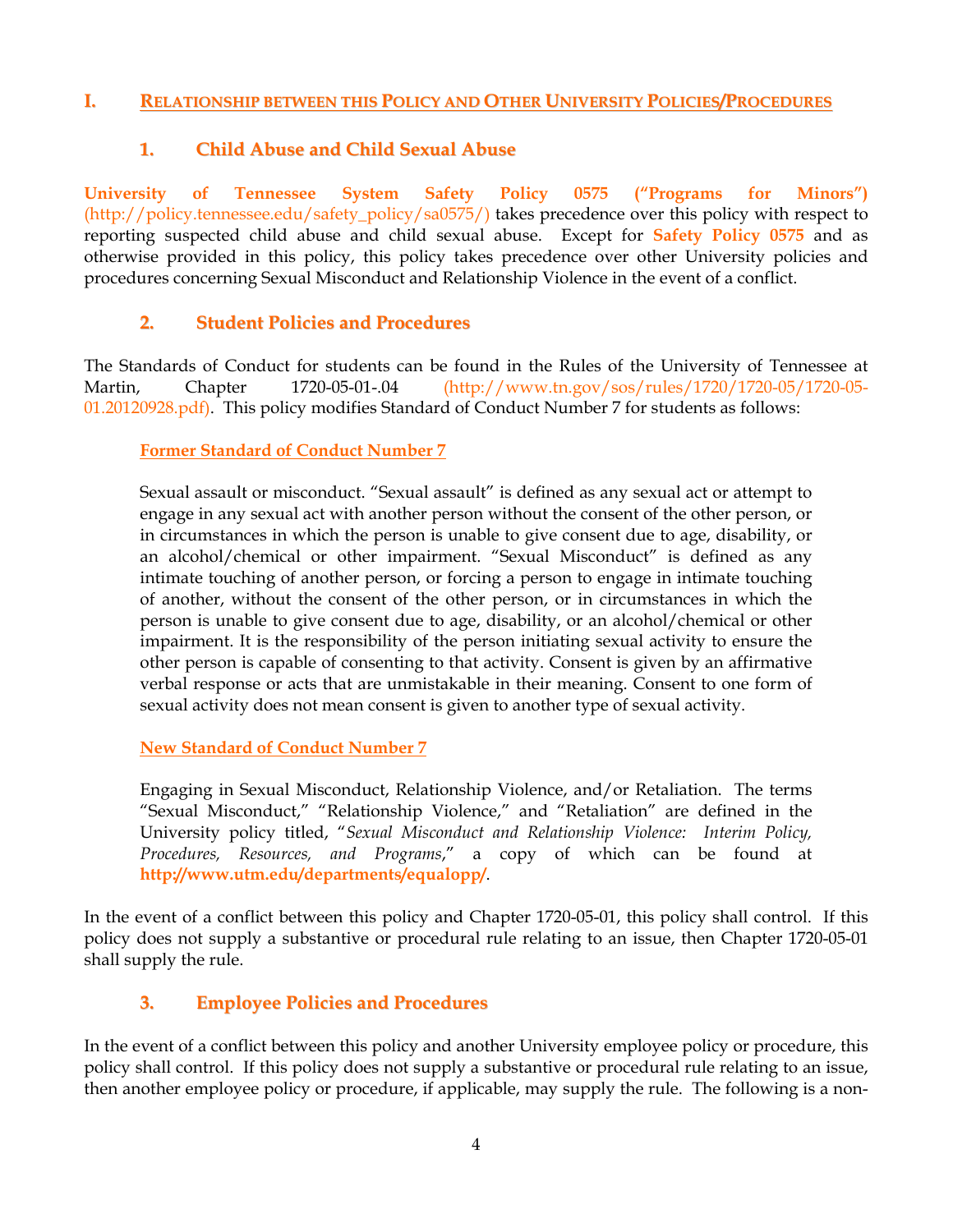exclusive list of other policies and procedures that in some cases may apply to the investigation and/or resolution of a report of Sexual Misconduct or Relationship Violence involving a University employee:

- **EXECUTE:** [University of Tennessee Board of Trustees Policy 0006](http://policy.tennessee.edu/bot_policy/bt0006/) (Policies Governing Academic [Freedom, Responsibility, and Tenure\)](http://policy.tennessee.edu/bot_policy/bt0006/)
- **[University of Tennessee at Martin](http://www.utm.edu/departments/acadaff/_docs/fachbook.pdf) Faculty Handbook**
- **University of Tennessee System Human Resources Policy 0160** (Termination of [Employment\)](http://policy.tennessee.edu/hr_policy/hr0160/)
- **[University of Tennessee System Human Resources Policy 0220](http://policy.tennessee.edu/hr_policy/hr0220/) (Equal Employment** [Opportunity and Affirmative Action\)](http://policy.tennessee.edu/hr_policy/hr0220/)
- **[University of Tennessee System Human Resources Policy 0355](http://policy.tennessee.edu/hr_policy/hr0355/) (Leave of Absence)**
- **[University of Tennessee System Human Resources Policy 0525](http://policy.tennessee.edu/hr_policy/hr0525/) (Disciplinary Action)**
- **[University of Tennessee System Human Resources Policy 0580](http://policy.tennessee.edu/hr_policy/hr0580/) (Code of Conduct)**
- **[University of Tennessee System Human Resources Policy 0640](http://policy.tennessee.edu/hr_policy/hr0640/) (Grievances)**

#### **4. Tennessee Uniform Administrative Procedures Act**

**[Chapter 1720-1-5 of the Rules of the University of Tennessee](http://tn.gov/sos/rules/1720/1720-01/1720-01-05.pdf)** [\(http://www.tn.gov/sos/rules/1720/1720-01/1720-01-05.pdf\)](http://www.tn.gov/sos/rules/1720/1720-01/1720-01-05.pdf) sets forth the University's procedures for conducting a contested case hearing pursuant to the Tennessee Uniform Administrative Procedures Act, Tennessee Code Annotated, § 4-5-301 *et seq.* In a case involving alleged Sexual Misconduct, Relationship Violence, or Retaliation, the administrative judge or hearing officer shall modify those procedures when required to comply with federal law, including without limitation, Title IX and the Clery Act.

#### **J. ADDITIONAL INFORMATION ABOUT SEXUAL MISCONDUCT AND RELATIONSHIP VIOLENCE**

For additional information about the University's procedures and programs relating to Sexual Misconduct and Relationship Violence, please visit:

**<http://www.utm.edu/departments/equalopp/harassment.php>**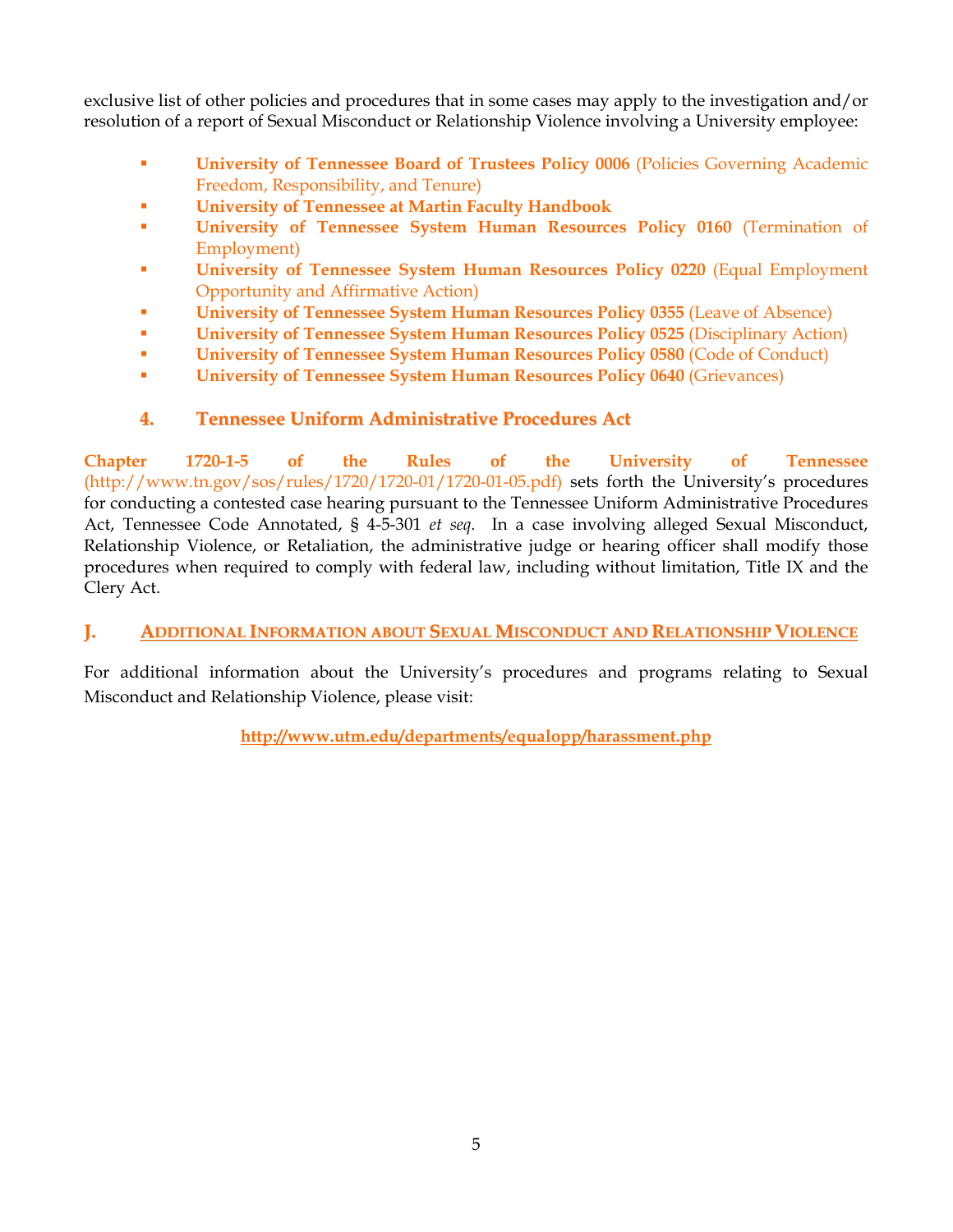#### **II. PROHIBITED CONDUCT**

This University prohibits Sexual Misconduct, Relationship Violence, and Retaliation.

This policy prohibits students from engaging in Sexual Misconduct, Relationship Violence, and/or Retaliation. The University's Standards of Conduct for students prohibits students from violating this policy.

With respect to employees, Sexual Misconduct and Relationship Violence violates standards of conduct that have been established in existing University policies, including without limitation, the University's **[Nondiscrimination Statement](http://oed.utk.edu/statement/)** [\(http://oed.utk.edu/statement/\)](http://oed.utk.edu/statement/), **[University of Tennessee Human](http://policy.tennessee.edu/hr_policy/hr0280/)  [Resources Policy 0280](http://policy.tennessee.edu/hr_policy/hr0280/)** (Sexual Harassment) **(**[http://policy.tennessee.edu/hr\\_policy/hr0280/\)](http://policy.tennessee.edu/hr_policy/hr0280/), and **[University of Tennessee System Human Resources Policy 0580](http://policy.tennessee.edu/hr_policy/hr0580/)** (Code of Conduct) [\(http://policy.tennessee.edu/hr\\_policy/hr0580/\)](http://policy.tennessee.edu/hr_policy/hr0580/). This policy supplements existing University standards of conduct in order to be more specific concerning the University's prohibition of Sexual Misconduct, Relationship Violence, and Retaliation.[3](#page-9-0) Employees who violate this policy will be subject to disciplinary action, up to, and including, termination of employment, in accordance with University policies, including, without limitation, **[University of Tennessee System Human Resources Policy 0525](http://policy.tennessee.edu/hr_policy/hr0525/)**  [\(Disciplinary Action\),](http://policy.tennessee.edu/hr_policy/hr0525/) **[University of Tennessee System Human Resources Policy 0640](http://policy.tennessee.edu/hr_policy/hr0640/)** (Grievances), and the **[University of Tennessee at Martin Faculty Handbook](http://www.utm.edu/departments/acadaff/_docs/fachbook.pdf)**.

 $\overline{\phantom{a}}$ 

<span id="page-9-0"></span><sup>3</sup> For example, **[University of Tennessee Human Resources Policy 0280](http://policy.tennessee.edu/hr_policy/hr0280/)** (Sexual Harassment) already prohibits an employee from engaging in the Sexual Harassment of another employee. Sexual Assault is an extreme type of Sexual Harassment.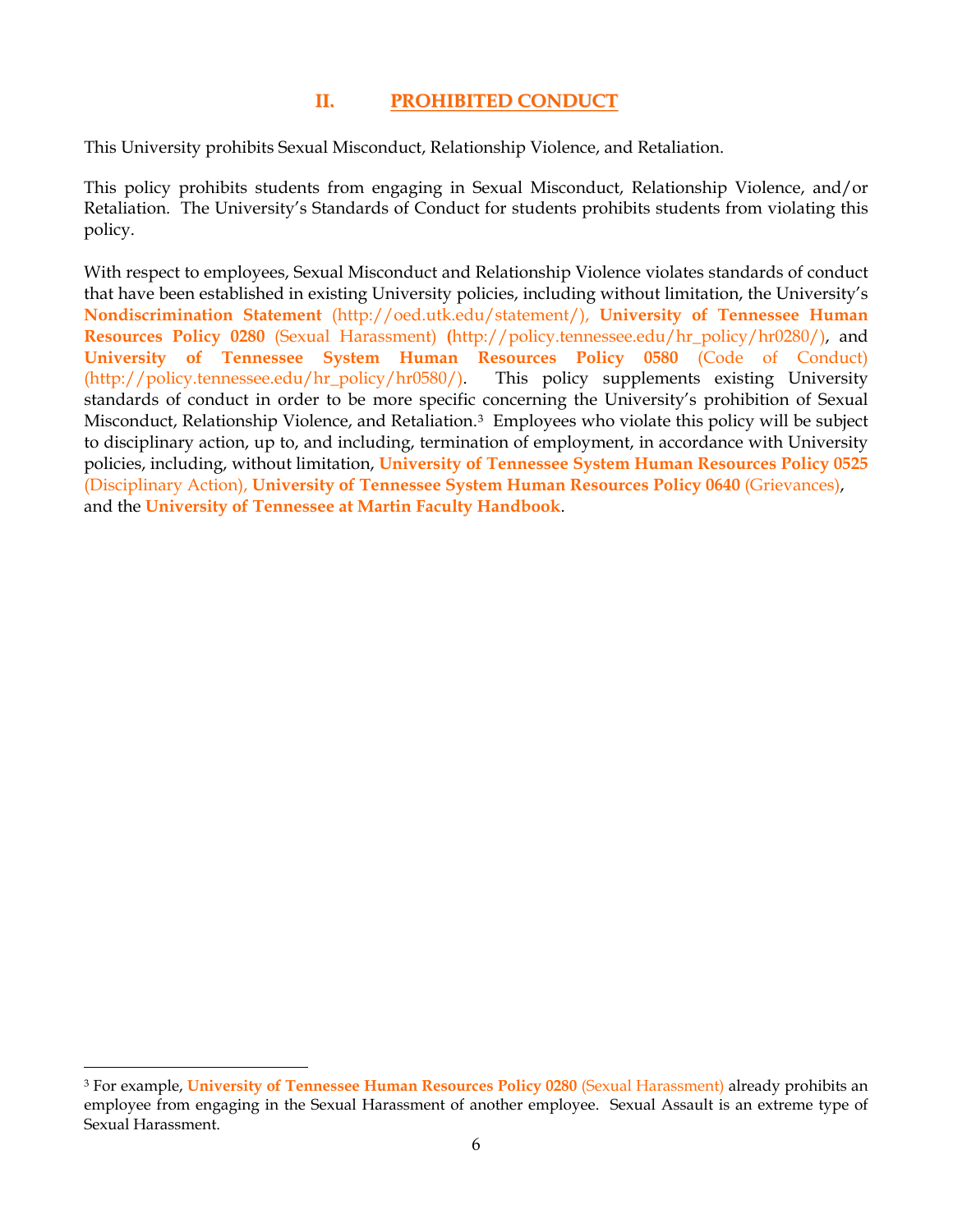#### **III. HOW TO REPORT SEXUAL MISCONDUCT OR RELATIONSHIP VIOLENCE**

The University encourages Complainants of Sexual Misconduct or Relationship Violence to promptly report the incident to the University and/or to law enforcement. The University also encourages others who are aware of Sexual Misconduct or Relationship Violence to promptly report the incident.[4](#page-10-0) Options for reporting Sexual Misconduct or Relationship Violence to the University (other than to the Department of Public Safety) are described below in **Section III.A**. Options for reporting Sexual Misconduct or Relationship Violence to the Department of Public Safety or local law enforcement are described below in **Section III.B**.

#### **A. HOW TO REPORT TO THE UNIVERSITY (OTHER THAN TO THE DEPARTMENT OF PUBLIC SAFETY)**

**Complainants[5](#page-10-1) are not required to report Sexual Misconduct or Relationship Violence to the University if they do not want the University to respond to the incident or assist with Interim Measures.** However, reporting a violation of this policy to the University empowers Complainants to obtain the support they need and enables the University to respond appropriately, including conducting a prompt, thorough, and equitable investigation and, if warranted, taking disciplinary action against a Respondent.

**If a person reports an incident of Sexual Misconduct or Relationship Violence to the University, there is no requirement that the Complainant pursue criminal prosecution or University discipline against a Respondent.**

A report of Sexual Misconduct or Relationship Violence that alleges Sex Discrimination generally must be filed within 300 days of the alleged discriminatory action. In certain circumstances, however, at the discretion of the Title IX Coordinator, such as when the Complainant is a student, a report communicated to the University outside of that time limit may be investigated. The University does not limit the time frame for reporting an incident of Sexual Misconduct or Relationship Violence committed by a Respondent who is not an employee, although a delay in reporting may impact the University's ability to: obtain evidence; conduct a prompt, thorough, and equitable investigation; and/or otherwise respond and take appropriate action.

**This policy requires certain University employees, called Responsible Employees, to report information they receive concerning Sexual Misconduct or Relationship Violence to the University in accordance with Section VII.**

Because Responsible Employees have an obligation to report information they receive about Sexual Misconduct or Relationship Violence (and take other responsive actions), one of the purposes of this **Section III.A** is to inform students, employees and other persons about which University employees are Responsible Employees so that students, employees and other persons can make informed decisions about whether to disclose information to those University employees. Whether an employee

 $\overline{\phantom{a}}$ 

<span id="page-10-0"></span><sup>4</sup> Responsible Employees are required to report information they receive about Sexual Misconduct or Relationship Violence.

<span id="page-10-1"></span> $<sup>5</sup>$  The reporting options in this section also are available to a Reporter who is not a Complainant.</sup>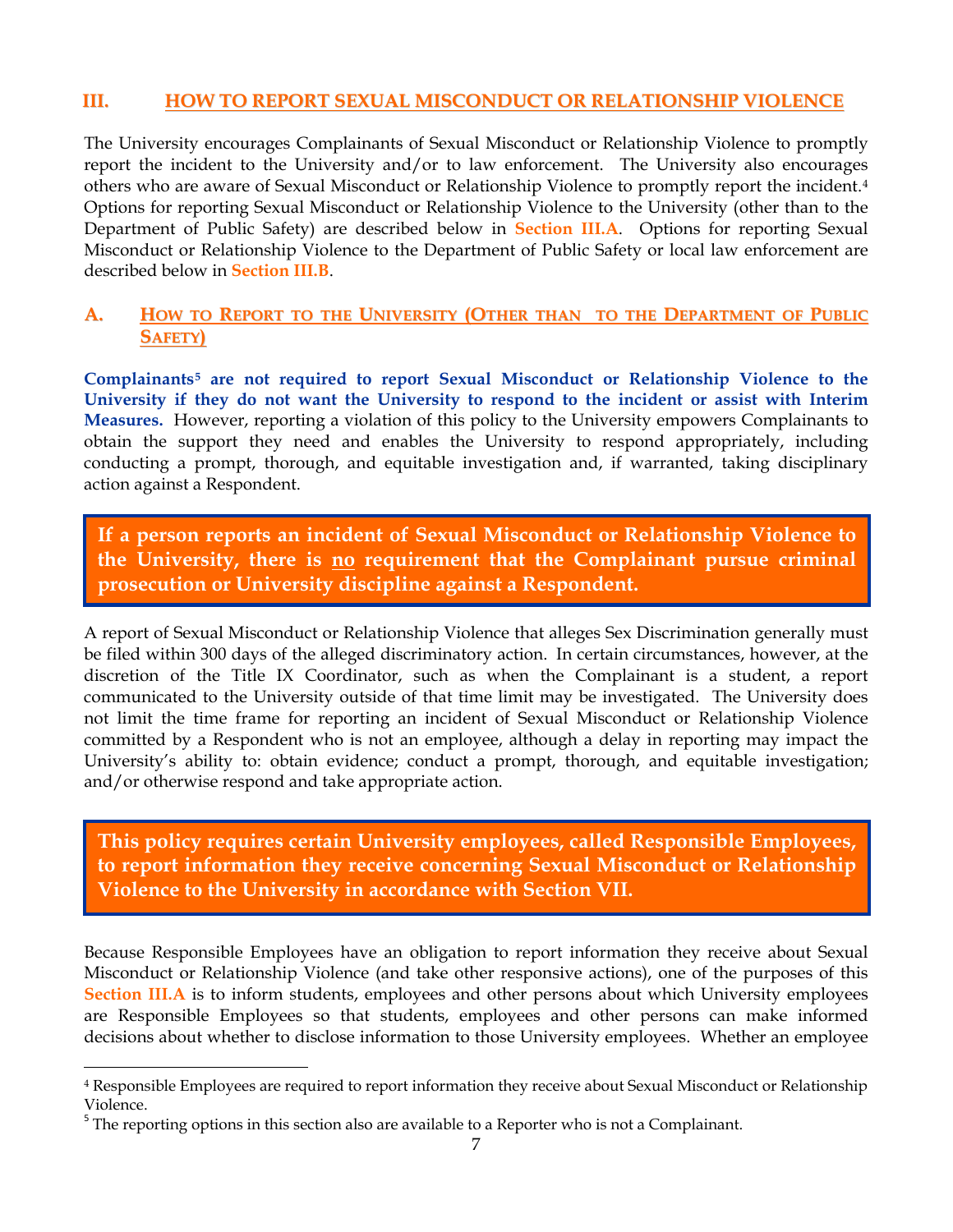is a Responsible Employee will vary based on factors such as the status of the Complainant and the Respondent (i.e., whether they are students, employees, and/or persons who are neither students nor employees) and the employee's authority to address violations of this policy. Questions concerning whether a particular employee is a Responsible Employee should be directed to the Title IX Coordinator.

**Appendix B identifies the options for a Complainant to report an incident of Sexual Misconduct or Relationship Violence to the University. The employees identified in Appendix B as reporting options in a particular situation are the University's Responsible Employees.**

**Responsible Employees are not confidential University resources like the resources described in Section V.A.1.** However, subject to a Complainant's request for confidentiality **(Section III.A.5)** and applicable legal disclosure obligations **(Section III.E)**, information communicated to a Responsible Employee will initially be shared only within the limited circle of those University employees whom the University reasonably needs to involve in the University's response to an incident of Sexual Misconduct or Relationship Violence. Subsequently, information about the report will be shared only as reasonably necessary with investigators, witnesses, and the Respondent, subject to a Complainant's request for confidentiality and applicable legal disclosure obligations. **Responsible Employees who are not employees of the Department of Public Safety will not share information with the Department of Public Safety or any other law enforcement agency without a Complainant's written consent, in accordance with FERPA.**

**The only way for a Complainant (or any other person) to provide notice to the University of an incident of Sexual Assault or Relationship Violence is to report the incident to a Responsible Employee. If an incident is not reported to a Responsible Employee, then the University will not be able to take steps to: identify resources for the Complainant, such as Interim Measures; or promptly, thoroughly, and equitably investigate the incident and/or resolve the situation in order to eliminate the Sexual Misconduct or Relationship Violence, prevent its recurrence, and address its effects on the Complainant or the University community.**

## **1. Reporting Options for a Complainant Who is a Student**

This Section III.A.1 describes the non-law enforcement options for a Complainant who is a University student to report Sexual Misconduct or Relationship Violence to the University.

A Complainant who is a University student is encouraged to report Sexual Misconduct or Relationship Violence to one of the following University employees:

**Title IX Coordinator/Office of Equity & Diversity** (731-881-3505) **Diversity** (731-881-7703)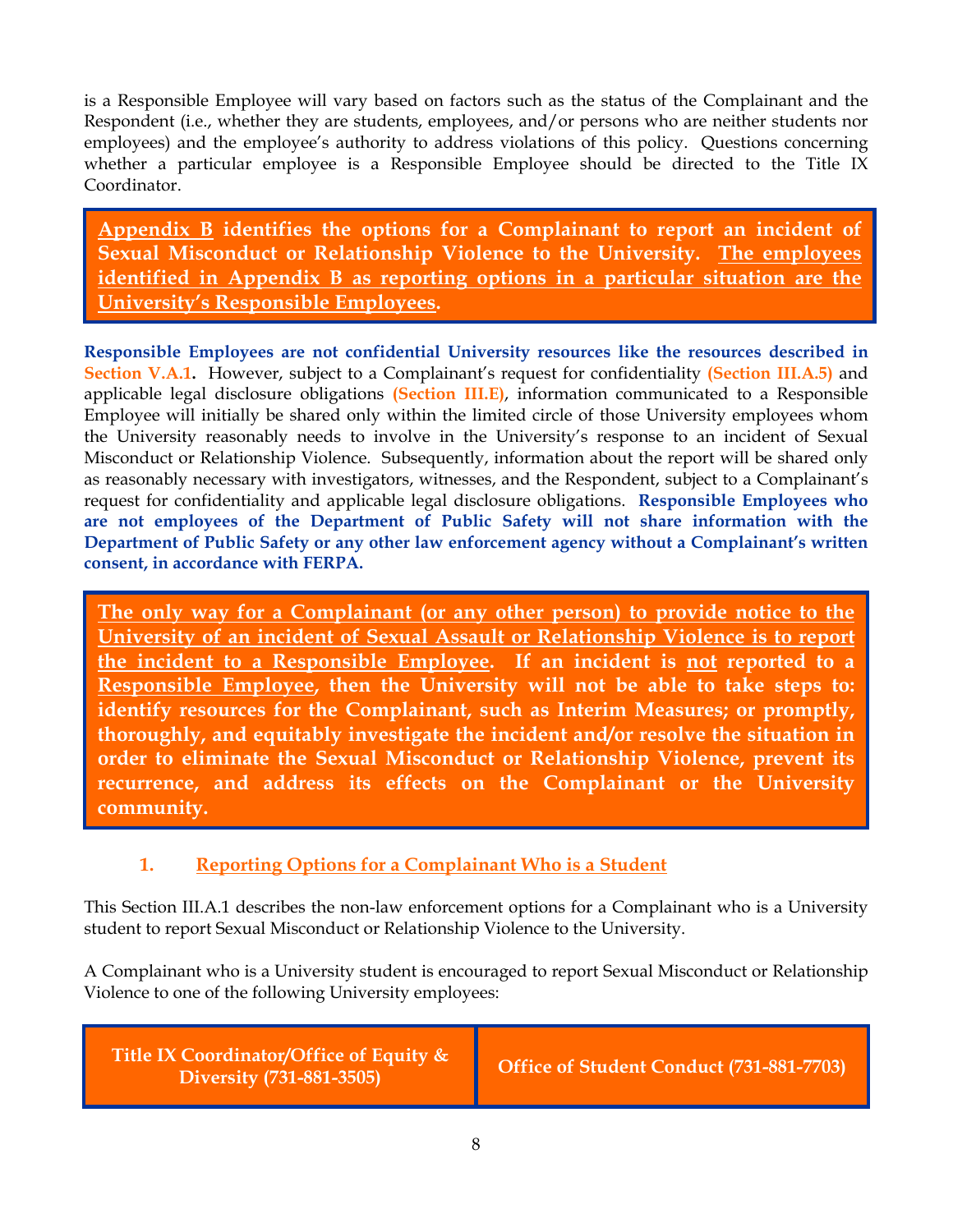A Complainant who is a University student may also report Sexual Misconduct or Relationship Violence to one of the University's other non-law enforcement Responsible Employees:

| <b>Division of Student</b><br>Affairs (731-881-7700)                                                                                                        | <b>Hall Director, Assistant</b><br><b>Hall Director</b> , or<br><b>Resident Assistant in</b><br><b>University Housing</b> | <b>Faculty Members</b><br><b>Faculty and staff advisors to</b><br>registered student organizations                                                                                                                                                                                                                                                                                                                                                                                                                                                                                                                                                                       |  |  |
|-------------------------------------------------------------------------------------------------------------------------------------------------------------|---------------------------------------------------------------------------------------------------------------------------|--------------------------------------------------------------------------------------------------------------------------------------------------------------------------------------------------------------------------------------------------------------------------------------------------------------------------------------------------------------------------------------------------------------------------------------------------------------------------------------------------------------------------------------------------------------------------------------------------------------------------------------------------------------------------|--|--|
| <b>Chancellors, Vice</b><br><b>Chancellors, Associate</b><br><b>Vice Chancellors, or</b><br><b>Assistant Vice</b><br><b>Chancellors</b>                     | <b>Academic advisors (but</b><br>not tutors)                                                                              | Deans, Associate Deans, Assistant<br>Deans, Executive Directors,<br><b>Directors, Associate Directors,</b><br><b>Assistant Directors, Department</b><br><b>Heads, Coordinators</b>                                                                                                                                                                                                                                                                                                                                                                                                                                                                                       |  |  |
| <b>Graduate Teaching</b><br><b>Assistants who receive</b><br>a report in their<br>teaching capacity                                                         | Complainant's<br>supervisor<br>(only if the Complainant<br>is a University student<br><i>employee</i> )                   | Respondent's supervisor (only if the<br>Respondent is a University<br>employee, including a student<br>employee)                                                                                                                                                                                                                                                                                                                                                                                                                                                                                                                                                         |  |  |
| <b>Director of Human</b><br><b>Resources (731-881-</b><br>7845) (only if the<br>Respondent is a<br>University employee,<br>including a student<br>employee) | A University employee<br>designated as a Campus<br><b>Security Authority for</b><br>Clery Act compliance <sup>6</sup>     | One of the following employees in<br>the Department of Intercollegiate<br>Athletics (only if the Complainant is<br>a University student-athlete or if the<br>Respondent is a University student-<br>athlete or employee, including a<br>student employee, in the Department<br>of Intercollegiate Athletics):<br><b>Athletic Director; Associate Athletic</b><br><b>Directors; Assistant Athletic</b><br><b>Directors</b> ;<br><b>Coaches, Associate Coaches, and</b><br><b>Assistant Coaches; Compliance</b><br>staff; Academic Support Services<br>Coordinator;<br>Athletic training staff; Strength and<br><b>Conditioning staff; and Directors of</b><br>Operations. |  |  |

<span id="page-12-0"></span>6 **[\(http://www.utm.edu/departments/publicsafety/csa.php\)](http://www.utm.edu/departments/publicsafety/csa.php)**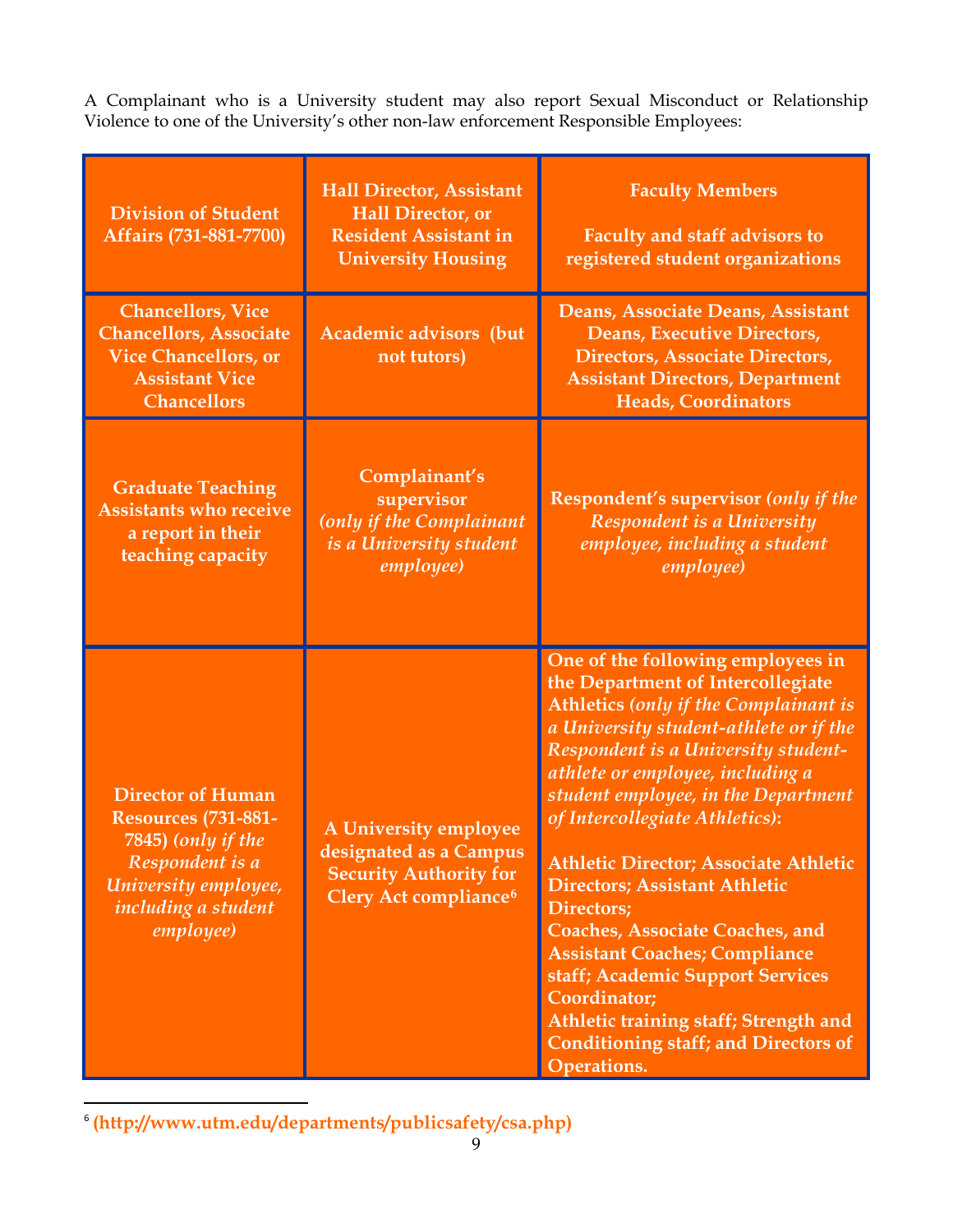## **2. Reporting Options for a Complainant Who is an Employee**

A Complainant who is a University employee has four non-law enforcement options to report Sexual Misconduct or Relationship Violence to the University **when the Respondent is not a University student** (e.g., the Respondent is a University non-student employee):

| Title IX Coordinator/Office of Equity &<br><b>Diversity</b> | Complainant's supervisor                     |
|-------------------------------------------------------------|----------------------------------------------|
| <b>Respondent's supervisor (if the Respondent</b>           | <b>Director of Human Resources (731-881-</b> |
| is a University employee)                                   | 7845)                                        |

A Complainant who is a University employee has five options to report Sexual Misconduct or Relationship Violence to the University **when the Respondent is a University student**:

| Title IX Coordinator/Office of Equity &<br><b>Diversity</b>                                              | Complainant's supervisor                              |
|----------------------------------------------------------------------------------------------------------|-------------------------------------------------------|
| Respondent's supervisor (if the Respondent<br>is a University employee, including a<br>student employee) | <b>Director of Human Resources (731-881-</b><br>7845) |
| Office of Student Conduct (731-881-7703)                                                                 |                                                       |

#### **3. Reporting Options for a Complainant Who is Neither a Student Nor an Employee**

The Title IX Coordinator (or the Office of Equity & Diversity) is the only non-law enforcement option for a Complainant who is neither a University student nor a University employee to report a violation of this policy to the University.

#### **4. What to Expect after Reporting Sexual Misconduct or Relationship Violence to a Responsible Employee**

After receiving a report of Sexual Misconduct or Relationship Violence (either directly from a Reporter or indirectly from a Responsible Employee), the Title IX Coordinator or the Office of Student Conduct will initiate immediate and appropriate steps by the University to: have an appropriate University employee meet with or otherwise communicate with the Complainant; in cases of Sexual Assault and Relationship Violence, provide a Complainant with a copy of this policy and/or another written publication approved by the Title IX Coordinator to inform the Complainant of the Complainant's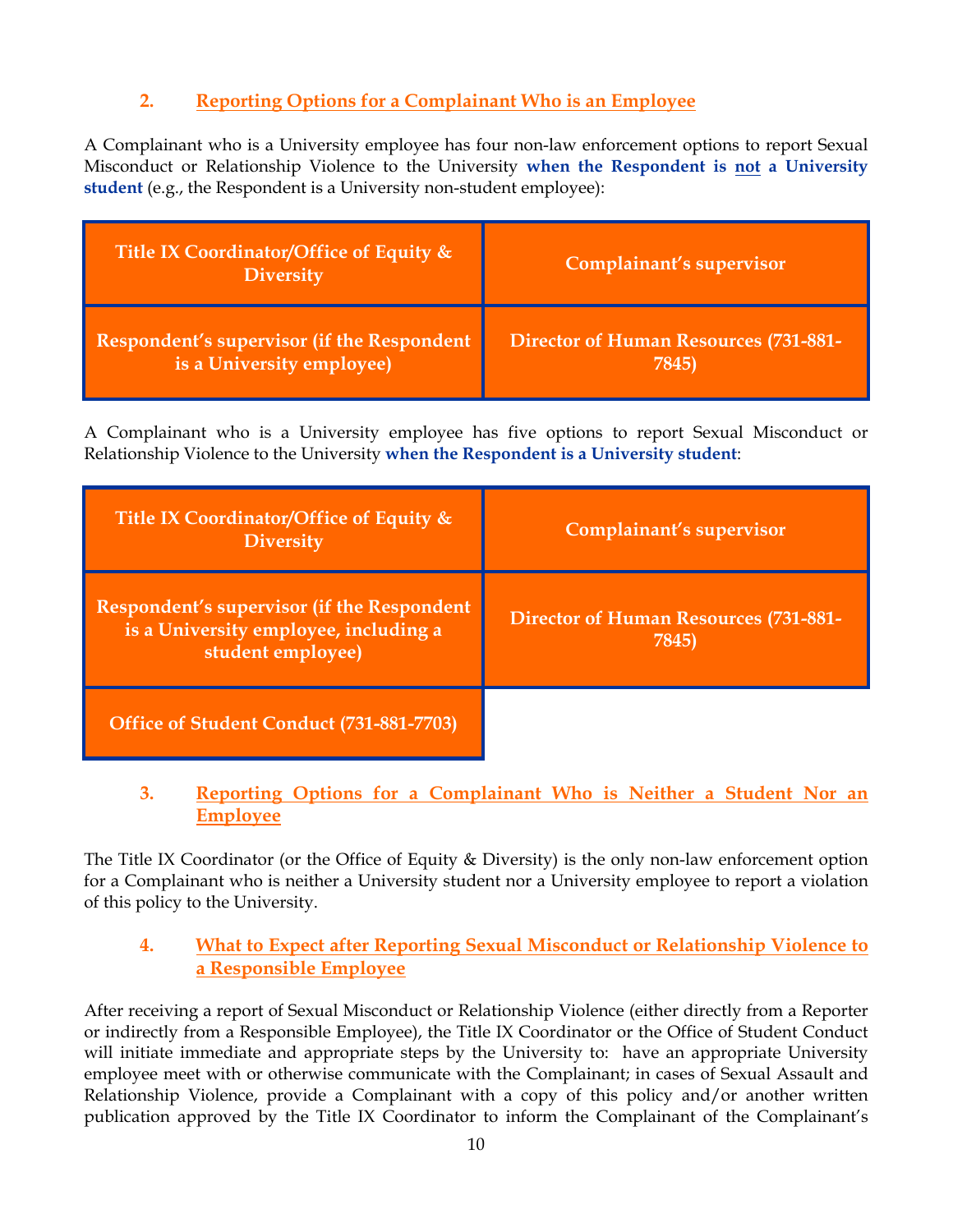rights under this policy (if that has not already been done by a Responsible Employee); evaluate whether Interim Measures need to be implemented and assist with the implementation of Interim Measures; and, subject to a Complainant's request for confidentiality **(Section III.A.5)**, initiate the investigation and resolution procedures outlined in **Section VI** of this policy. The Title IX Coordinator or the Office of Student Conduct also can assist a Complainant in reporting the incident to law enforcement.

#### **5. If the Complainant Requests Confidentiality: How the University Will Weigh the Request and Respond**

If a Complainant discloses an incident of Sexual Misconduct or Relationship Violence to a Responsible Employee but wishes to maintain confidentiality or requests that no investigation into a particular incident be conducted or disciplinary action taken, the University will seriously weigh that request against the University's obligation to provide a safe, non-discriminatory environment for all members of the University community, including the Complainant.

If the University honors the Complainant's request for confidentiality, the University's ability to meaningfully investigate the incident and pursue disciplinary action against the Respondent or take other remedial action may be limited. Although rare, there are times when the University may not be able to honor a Complainant's request in order to provide a safe, non-discriminatory environment. For example, if the University has credible information that the Respondent has committed one or more prior acts of Sexual Misconduct or Relationship Violence, then the balance of factors might compel the University to investigate the allegation, and, if appropriate, pursue disciplinary action in a manner that may make known the Complainant's identity to the Respondent.

The Title IX Coordinator typically is the University official who evaluates requests by Complainants for confidentiality. When weighing a Complainant's request for confidentiality or that no investigation or discipline be pursued, the University will consider a range of factors, including, without limitation, the following factors:

- the risk that the Respondent will commit additional acts of Sexual Misconduct or Relationship Violence, such as:
	- whether there have been other Sexual Misconduct or Relationship Violence reports concerning the same Respondent;
	- **•** whether the Respondent has a history of Sexual Misconduct or Relationship Violence;
	- whether the Respondent threatened further Sexual Misconduct or Relationship Violence or other misconduct against the Complainant or others; and
	- **•** whether the Sexual Misconduct or Relationship Violence was committed by multiple perpetrators;
- whether the Sexual Misconduct or Relationship Violence was perpetrated with a weapon;
- whether the University possesses other means to obtain relevant evidence of the Sexual Misconduct or Relationship Violence (e.g., security cameras or personnel, physical evidence); and
- **•** whether the Complainant's report reveals a pattern of perpetration (e.g., perpetration involving illicit use of drugs or alcohol) at a given location or by a particular group.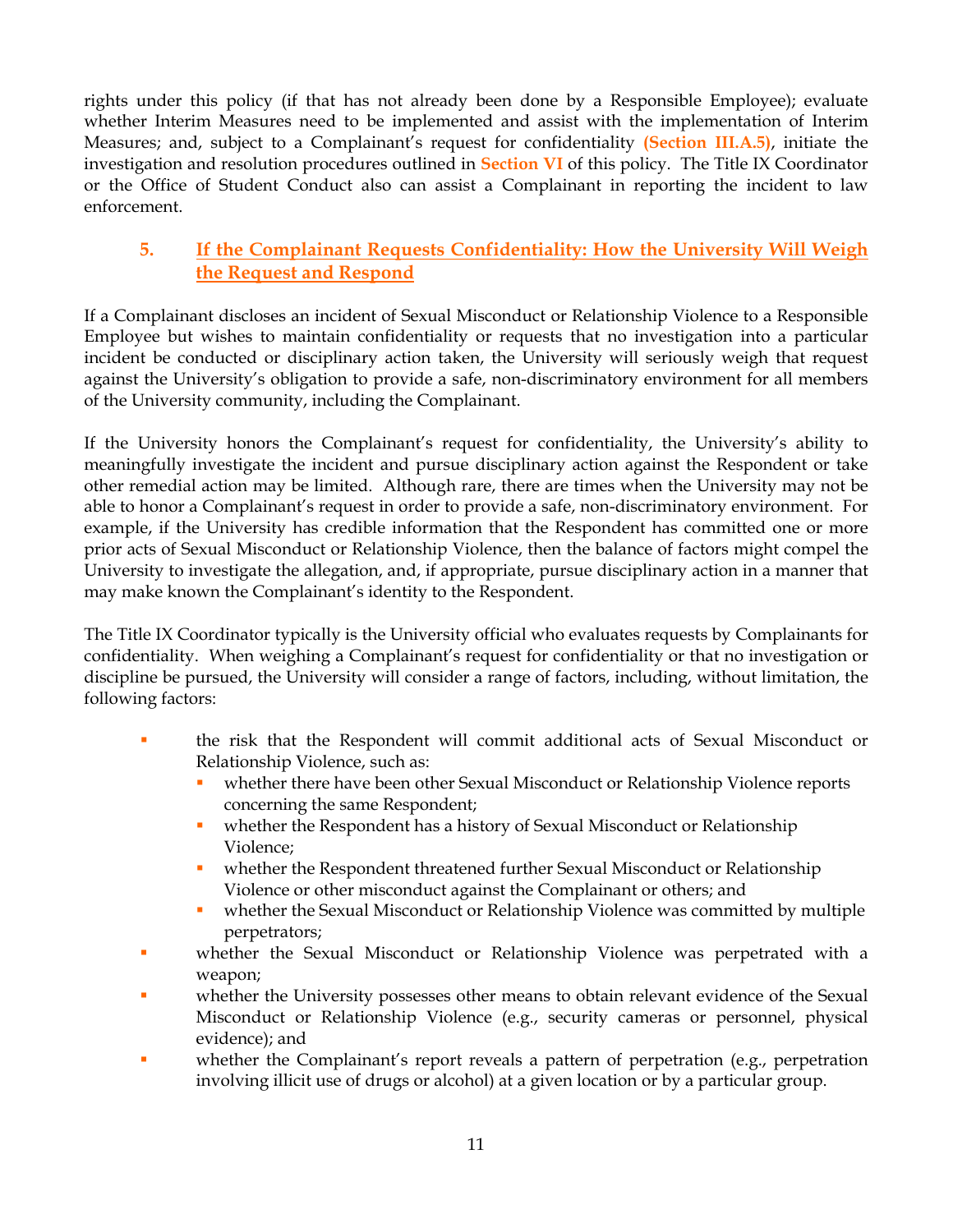The presence of one or more of those factors could lead the University to investigate and, if appropriate, pursue disciplinary action. If none of those factors is present, then the University will likely respect the Complainant's request for confidentiality. If the University determines that it can respect a Complainant's request for confidentiality, then the University will take reasonable steps to respond to the report consistent with the Complainant's request for confidentiality and will take immediate actions that the University determines are necessary to protect and assist the Complainant while keeping the Complainant's identity confidential (e.g., providing the Complainant with Interim Measures).

If the University determines that it cannot maintain a Complainant's confidentiality, then the University will inform the Complainant prior to starting an investigation and will, to the extent possible and unless otherwise required by law, only share information with people responsible for handling the University's response. If the University determines that it must disclose the Complainant's identity to the Respondent, then the University will inform the Complainant of that determination prior to the disclosure. The University will honor a request by the Complainant that the University inform the Respondent that the Complainant asked the University not to investigate or seek discipline. The University will take ongoing steps that it determines are reasonable and appropriate to protect the Complainant from Retaliation or harm and work with the Complainant to create a safety plan. Retaliation against the Complainant, whether by students or University employees, will not be tolerated. The University will also assist the Complainant to access the support resources identified in **Section V**, including Interim Measures, and inform the Complainant of the right to report a crime to campus or local law enforcement (and provide the Complainant with assistance in reporting if the Complainant requests it).

The University will not require a Complainant to participate in any investigation or disciplinary proceeding.

Because the University is under a continuing obligation to address the issues of Sexual Misconduct and Relationship Violence campus-wide, reports of Sexual Misconduct or Relationship Violence (including non-identifying reports) may also prompt the University to consider broader remedial action – such as increased monitoring, supervision or security at locations where the reported Sexual Misconduct or Relationship Violence occurred; increasing education and prevention efforts, including to targeted population groups; conducting additional climate assessments/victimization surveys; and/or revisiting its policies and practices.

#### **6. Amnesty for Students Who Report Sexual Misconduct or Relationship Violence to the University**

The University recognizes that a student who is under the influence of alcohol and/or drugs at the time of an incident may be hesitant to report an incident to the University because of a fear of disciplinary sanctions for student's own violation of the Standards of Conduct. However, a student who reports Sexual Misconduct or Relationship Violence to the University, either as a Complainant or a Reporter, generally will not face disciplinary charges under the Standards of Conduct solely for possessing or being under the influence of alcohol and/or drugs.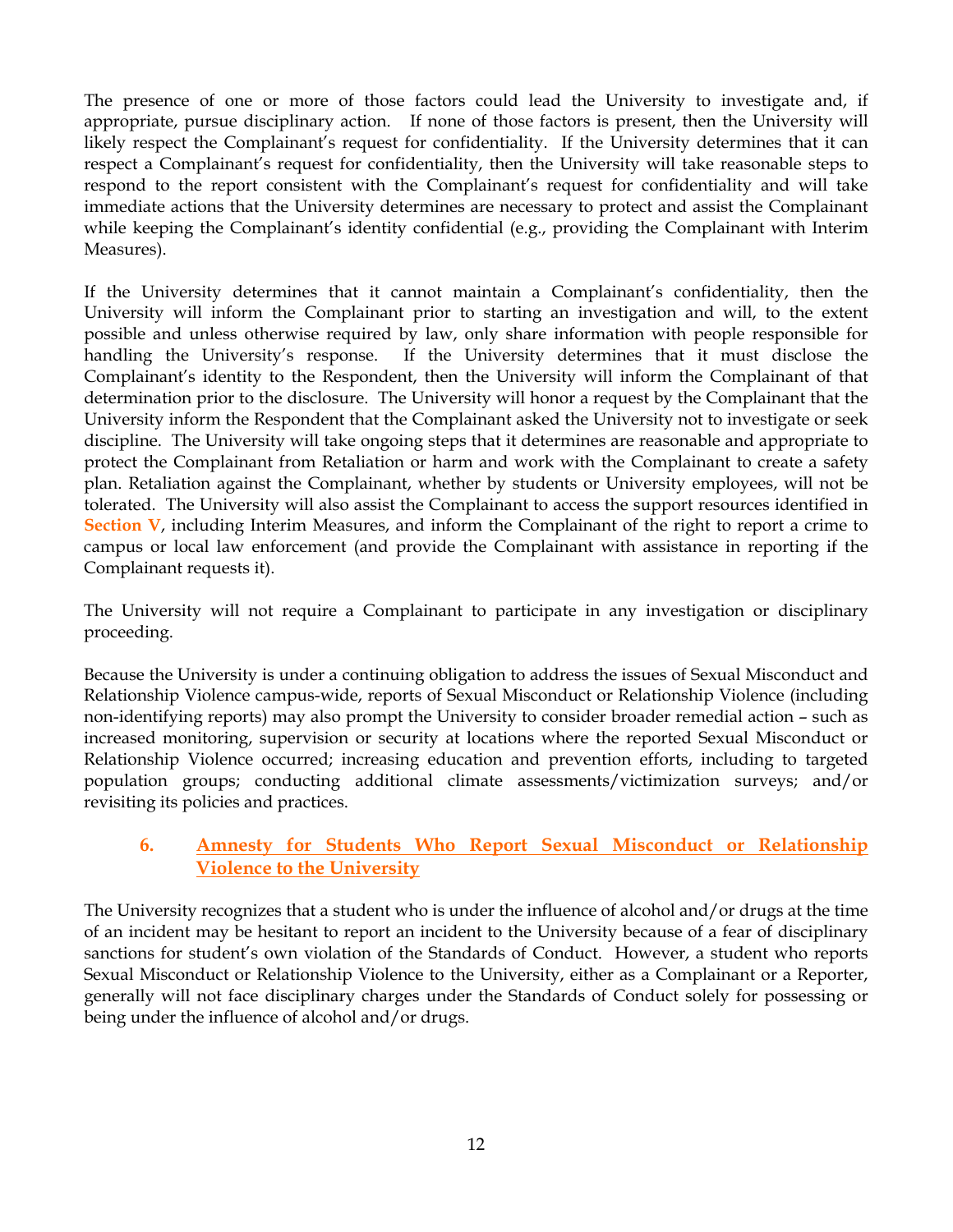#### **B. HOW TO REPORT TO LAW ENFORCEMENT**

Sexual Misconduct or Relationship Violence may constitute both a violation of this policy and criminal law. Therefore, the University encourages persons to report incidents of Sexual Misconduct or Relationship Violence to law enforcement. Prompt reporting of an incident to law enforcement is especially critical for incidents of Sexual Assault and Relationship Violence because the collection and preservation of evidence relating to Sexual Assault and Relationship Violence often is essential for law enforcement investigations and criminal prosecutions.

**A Complainant has the right to decline to report the incident to law enforcement. Even if a Complainant does not report the incident to law enforcement, the Complainant may still request Interim Measures from the University by reporting the incident to the Title IX Coordinator or another Responsible Employee.** 

#### **1. Contact Information for Campus and Local Law Enforcement**

The following options are available 24 hours, seven days a week, for reporting an incident of Sexual Misconduct or Relationship Violence to law enforcement:

| <b>INCIDENT LOCATION</b>                     | <b>CONTACT</b>                                 |
|----------------------------------------------|------------------------------------------------|
| Regardless of where the incident occurred    | Call 911 in an emergency                       |
|                                              | $\alpha$                                       |
|                                              | Department of Public Safety                    |
|                                              | 159 Crisp Hall (215 Hurt Street)               |
|                                              | 731-881-7777 (24 hours a day, 365 days a year) |
|                                              | http://www.utm.edu/departments/publicsafety/   |
| In the City of Martin                        | <b>Martin Police Department</b>                |
|                                              | <b>101 University Street</b>                   |
|                                              | Martin TN 38237                                |
|                                              | 731-587-5355 (non-emergencies) or 911          |
|                                              | (emergencies)                                  |
|                                              | http://martindps.org/police/                   |
|                                              | $\alpha$                                       |
|                                              | Department of Public Safety                    |
| In Weakley County but outside of the City of | <b>Weakley County Sheriff's Department</b>     |
| Martin                                       | 7951 Highway 22                                |
|                                              | Dresden, TN                                    |
|                                              | 731-364-5454 (non-emergencies)                 |
|                                              | 731-364-5454 (emergencies)                     |
|                                              | http://www.weakleycountytn.gov/sheriff.html    |
|                                              | $\alpha$                                       |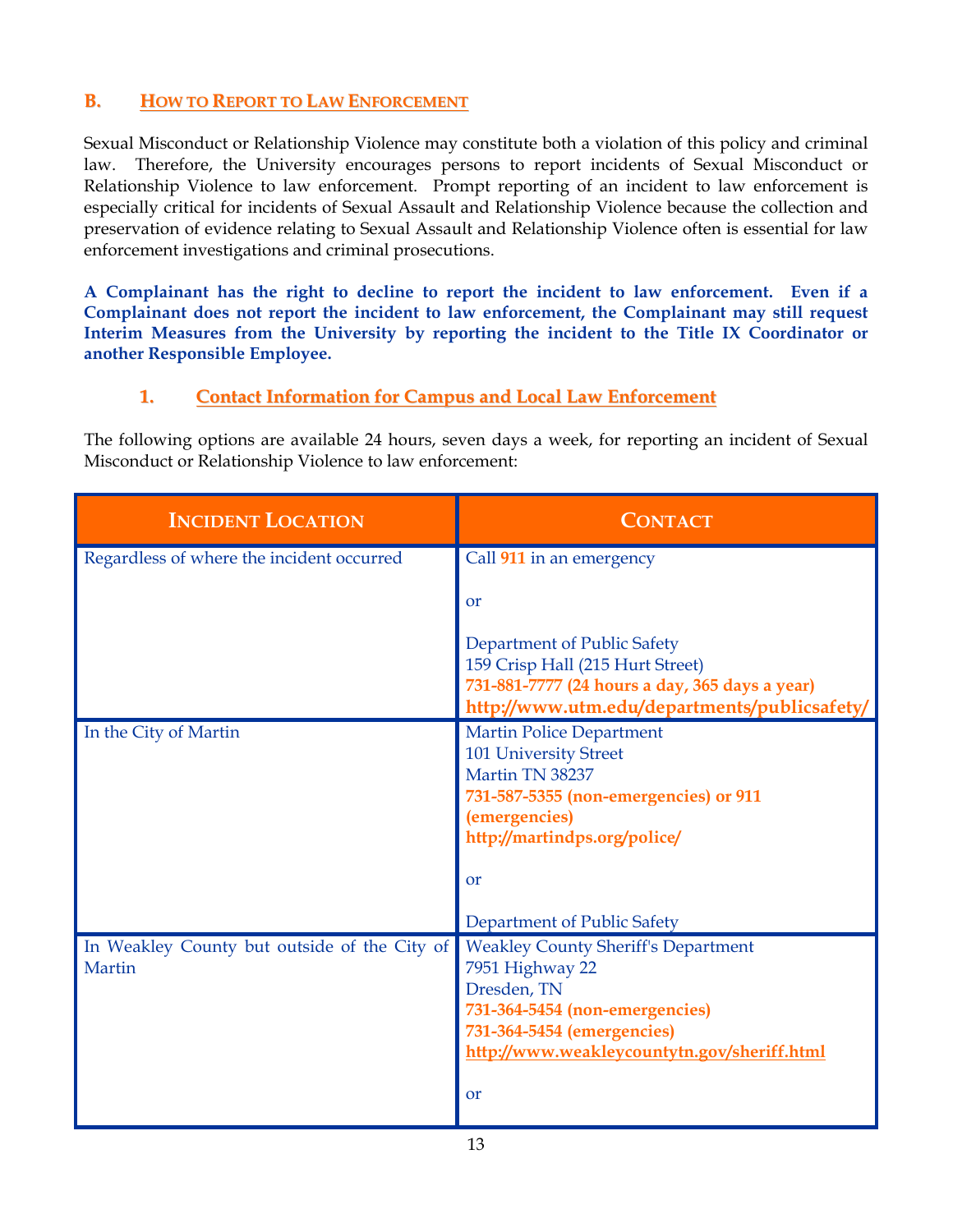|                                  | Department of Public Safety                                                                                              |  |  |  |  |
|----------------------------------|--------------------------------------------------------------------------------------------------------------------------|--|--|--|--|
| <b>Outside of Weakley County</b> | Contact the law enforcement agency that has<br>jurisdiction over the location where the incident<br>occurred             |  |  |  |  |
|                                  | <b>or</b>                                                                                                                |  |  |  |  |
|                                  | Contact the Department of Public Safety for<br>assistance in contacting another jurisdiction's law<br>enforcement agency |  |  |  |  |

Upon the Complainant's request, the Title IX Coordinator or the Office of Student Conduct will assist a Complainant in contacting the Department of Public Safety or another appropriate local law enforcement agency.

Employees of the Department of Public Safety are also Responsible Employees. Accordingly, if a person reports an incident to the Department of Public Safety, and the incident has not been previously reported to a Responsible Employee outside of the Department of Public Safety, then the Department of Public Safety will contact the Title IX Coordinator or the Office of Student Conduct. Then, the Title IX Coordinator or the Office of Student Conduct will contact the Complainant regarding the University's response to the report **(Section III.A.4)**. In contrast, if a Complainant reports the incident to KPD or another law enforcement agency other than the Department of Public Safety, then the Complainant also will need to report the incident to a Responsible Employee if the Complainant wants the University to take any action under this policy.

#### **2. What to Expect after Reporting Sexual Misconduct or Relationship Violence to Law Enforcement**

Even if the Complainant is unsure whether to pursue criminal prosecution or an order of protection, the University recommends that the Complainant report the incident to law enforcement as soon as possible. In most cases, after addressing a Complainant's immediate safety needs and/or needs for medical care, a law enforcement officer will meet with the Complainant and take a statement about what occurred. It may help a Complainant to write down every detail the Complainant can remember, as soon as possible, so the Complainant can communicate the details to law enforcement. In cases of Sexual Assault and Relationship Violence, in addition to taking a statement, the law enforcement officer may ask to examine the scene of the incident and collect bedding, clothing, or other items of evidentiary value. A Department of Public Safety law enforcement officer also will conduct a thorough interview to record as many details as possible and as precisely as possible.

If law enforcement determines that a crime occurred after concluding its investigation, then law enforcement will refer the matter to the district attorney. **The district attorney will decide whether to pursue criminal prosecution; however, it is unusual for cases to proceed without the cooperation of the Complainant. Reporting the incident to law enforcement does not obligate the Complainant to cooperate with the district attorney's criminal prosecution.** If criminal prosecution is pursued, however, the likelihood of success will be much higher if the Complainant reported and allowed evidence to be collected immediately after the incident of Sexual Assault or Relationship Violence.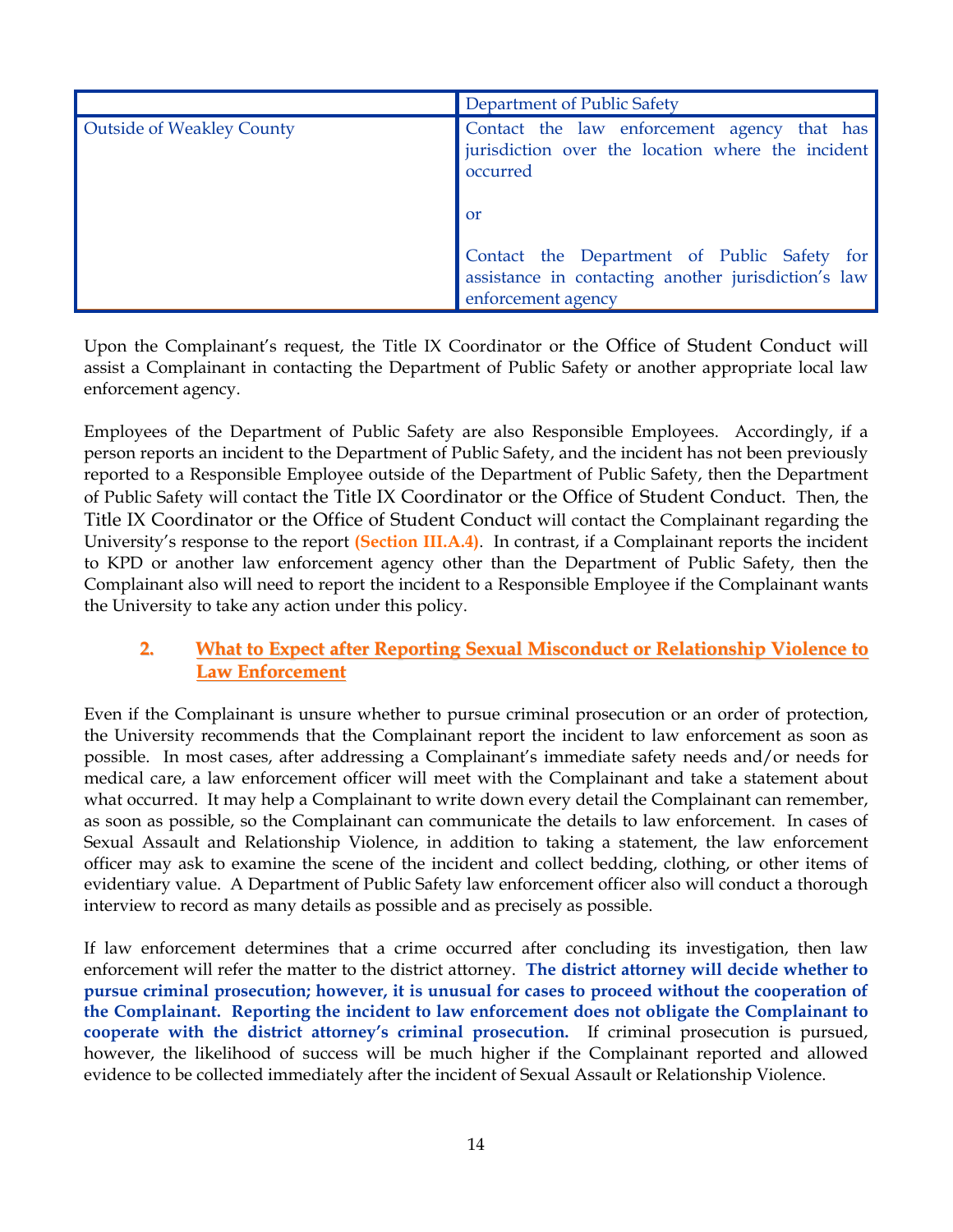#### **3. How University Policies/Procedures Relate to Criminal Law/Procedures**

The University will cooperate with law enforcement agencies if a Complainant decides to pursue the criminal process, to the extent permitted by law. However, this policy may differ in significant respects from criminal law. A Complainant may seek resolution through the University's procedures outlined in this policy, may pursue criminal action, may choose one but not the other, or may choose both. Neither law enforcement's determination whether to prosecute a Respondent nor the outcome of any criminal prosecution is determinative of whether Sexual Misconduct or Relationship Violence occurred in violation of this policy. Procedures under this policy may be carried out prior to, simultaneously with, or following civil or criminal proceedings off campus. The University normally does not wait until a criminal investigation or proceeding is concluded before conducting its own investigation, implementing Interim Measures, and/or taking other appropriate action. Although the University may need to delay temporarily the fact-finding portion of its investigation while law enforcement is gathering evidence, the University will take Interim Measures to support the Complainant during such a delay. Decisions made or sanctions imposed by the University are not based on a result of criminal or civil charges against a Respondent arising from the same incident being dismissed, reduced, rejected, sustained, or not prosecuted; however, a Respondent's plea or a finding against a Respondent in a criminal or civil proceeding may, at the University's discretion, be used by the University in a University disciplinary proceeding.

#### **C. HOW TO REPORT ANONYMOUSLY**

Persons may report Sexual Misconduct or Relationship Violence anonymously to the Department of Public Safety online at **<http://crime.utm.edu/>**. UTPD generally will respond as described in **Section III.B**. The amount and level of detail of the information provided to UTPD will affect how thoroughly UTPD is able to respond to the report.

**Reporting a crime anonymously online is not an alternative to calling 911; in an emergency, call 911.**

#### **D. CONFIDENTIAL RESOURCES**

**Section V.A** describes options to communicate confidentially with someone regarding an incident of Sexual Misconduct or Relationship Violence.

#### **E. THE UNIVERSITY'S DISCLOSURE OBLIGATIONS UNDER FEDERAL AND TENNESSEE LAW RELATING TO REPORTS OF SEXUAL MISCONDUCT AND RELATIONSHIP VIOLENCE**

#### **1. Clery Act**

Certain University employees, called Campus Security Authorities, have a duty to report certain incidents of Sexual Misconduct and Relationship Violence to the Department of Public Safety to comply with the Clery Act. Campus Security Authorities are not required to report personally identifiable information to the Department of Public Safety for Clery Act purposes, but statistical information must be sent to the Department of Public Safety regarding the type of incident that occurred and its general location (e.g., on or off-campus) for publication in an annual report of crime statistics, called the Annual Security Report. Statistics published in the Annual Security Report help to provide the campus community with a clearer picture of the extent and nature of campus crime, **but the statistics do not personally identify Complainants**.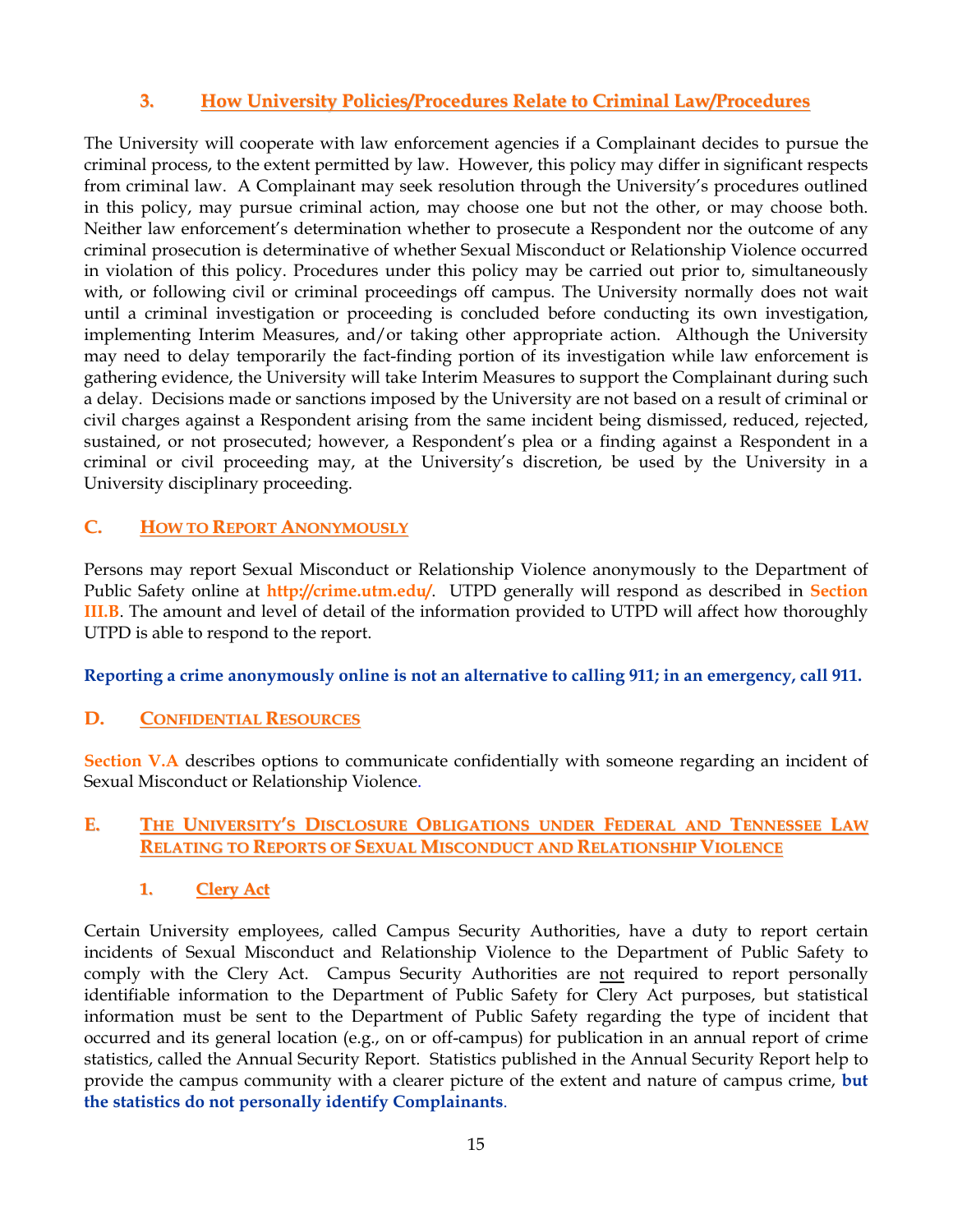Complainants of Sexual Misconduct and Relationship Violence also should be aware that the Clery Act requires the University to issue timely warnings for crimes reported to the Department of Public Safety or Campus Security Authorities that pose a substantial threat of bodily harm or danger to members of the campus community. The University will undertake reasonable efforts to avoid disclosing a Complainant's name and other identifying information, while still providing enough information for community members to make safety decisions in light of the potential danger.

#### **2. FERPA**

In accordance with FERPA, personally identifiable information concerning a Complainant, Respondent, or Reporter who is a student will not be disclosed by the University to third parties unaffiliated with the University without the consent of the student except in response to a lawfully issued subpoena, court order, or as otherwise required or allowed by law (see, e.g., **Section III.E.3** relating to the Tennessee Public Records Act) However, if, during a University's investigation or resolution of Sexual Misconduct or Relationship Violence, a Respondent who is a student makes a request to review documents concerning the investigation, the University will be required by FERPA to grant the Respondent's request to inspect and review records that relate specifically to the Respondent, but the University will redact the Complainant's name and any other identifying information to the maximum extent allowed by law.

## **3. Tennessee Public Records Act**

Incident reports prepared by the Department of Public Safety for law enforcement purposes are generally considered public records under the Tennessee Public Records Act (Tennessee Code Annotated § 10-7-503 *et seq.*) and are not protected by FERPA, which means the University is obligated by law to make them available to any Tennessee citizen upon request unless the report is part of an ongoing criminal investigation. Local law enforcement agencies may also be required to make their records available under similar circumstances. In addition, investigative reports prepared by other University officials (e.g., the Office of Equity & Diversity) that do not contain personally identifiable student information also are generally considered public records under the Tennessee Public Records Act.

#### **4. Due Process**

After the University has formally accused a Respondent of violating this policy, the Respondent may have a constitutionally-protected due process right to be informed of the nature of the allegations, including the identity of the Complainant.

## **F. TAKE BACK THE NIGHT AND OTHER PUBLIC AWARENESS EVENTS**

Public awareness events such as "Take Back the Night," candlelight vigils, protests, "survivor speak outs" or other forums in which students or employees disclose incidents of Sexual Misconduct or Relationship Violence, are not considered notice to the University of Sexual Misconduct or Relationship Violence for purposes of triggering its obligation to investigate any particular incident(s). Such events may, however, inform the need for campus-wide education and prevention efforts, and the University may provide information about Complainants' Title IX rights at these events.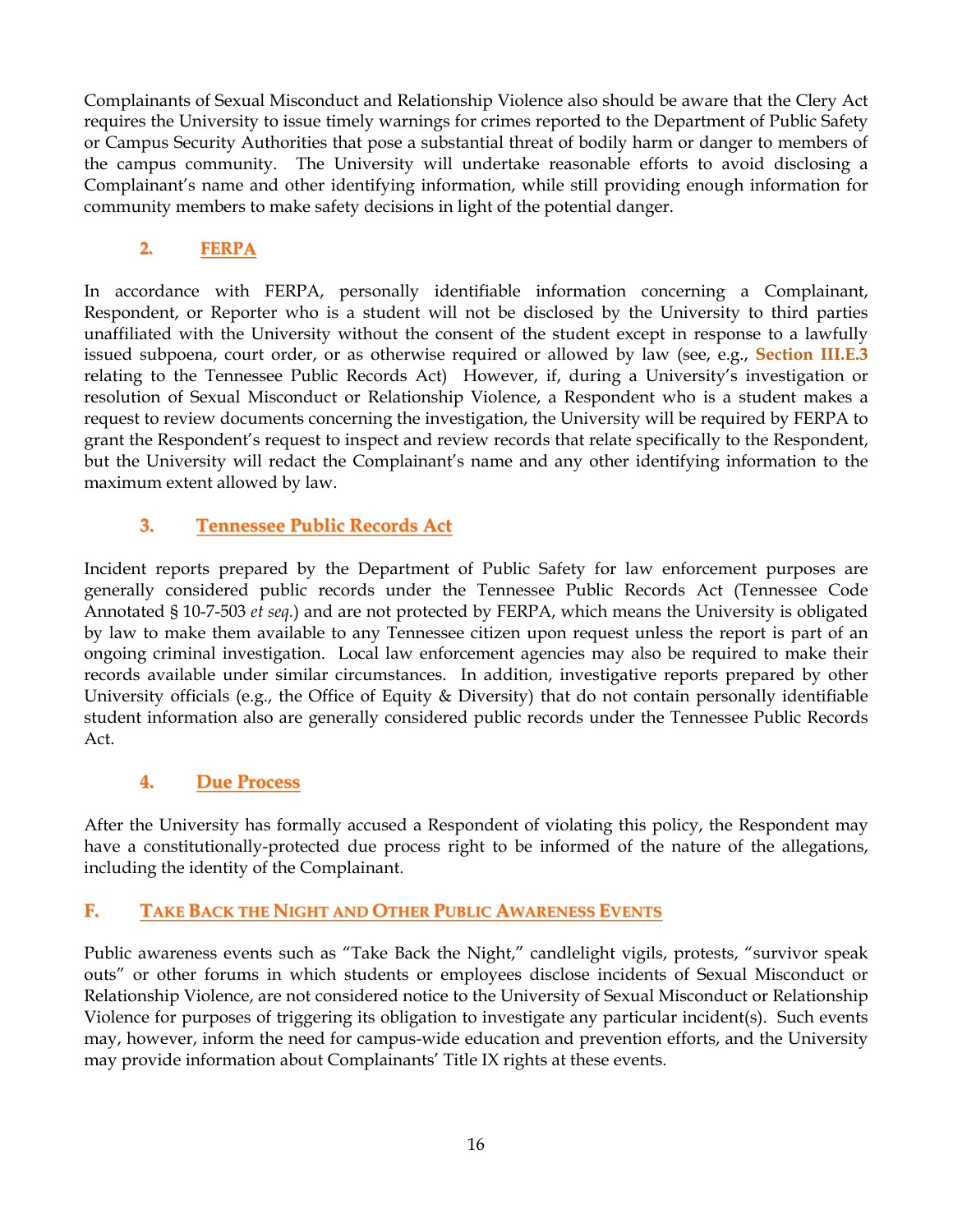#### **G. FALSE REPORTING**

An accusation of Sexual Misconduct or Relationship Violence may have severe consequences for a Respondent. A Reporter who makes a report that is later found to have been intentionally false or made maliciously without regard for truth may be subject to disciplinary action, up to and including termination of employment or dismissal from the University. This provision does not apply to reports made in Good Faith, even if the facts alleged in the report are not substantiated by an investigation. Similarly, a Respondent or other person who is later proven to have intentionally given false information during the course of a University investigation or disciplinary proceeding action may be subject to disciplinary action, up to and including termination of employment or dismissal from the University.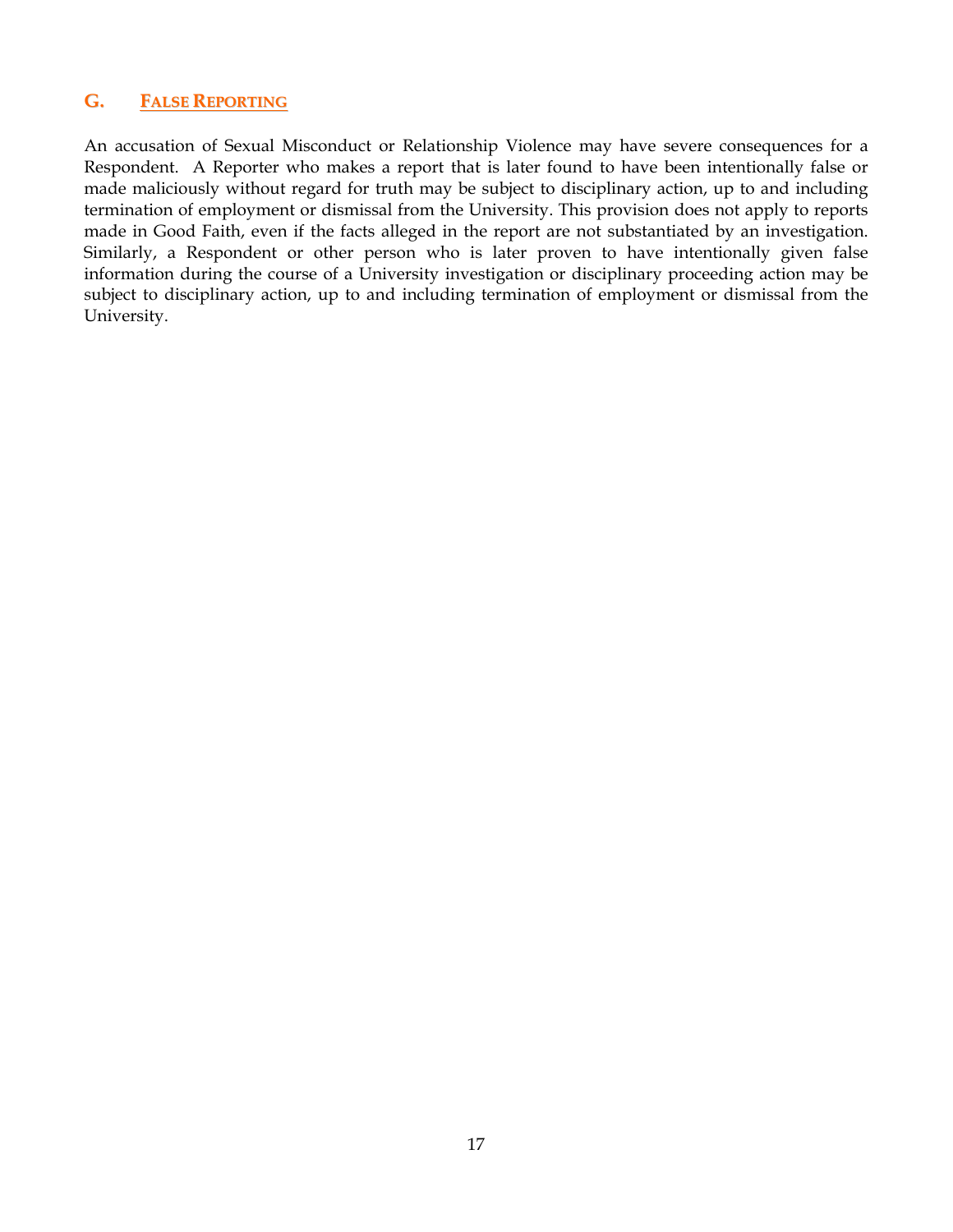#### **IV. RETALIATION**

The University prohibits acts or attempted acts to retaliate, intimidate, threaten, coerce, seek retribution, or otherwise discriminate against any person:

- 1. because the person opposed conduct prohibited by this policy;
- 2. because the person reported Sexual Misconduct or Relationship Violence to the University in Good Faith;
- 3. because the person participated (or is reasonably expected to participate) in Good Faith in any manner in an investigation, proceeding, hearing, or Interim Measure under this policy; or
- 4. because the person exercised their rights or responsibilities under any provision of the Clery Act.

When the University receives notice of alleged Retaliation, the University will take immediate and appropriate steps to investigate the alleged Retaliation. The University will take strong responsive action if it determines that Retaliation occurred, which may include disciplinary action independent of any sanction or Interim Measures imposed in response to the underlying allegation of misconduct. Retaliation is a violation of this policy regardless of whether the underlying allegation of a violation of this policy is ultimately found to have merit.

Retaliation should be reported in the same manner in which Sexual Misconduct and Relationship Violence is reported under this policy **(Section III)**. The University generally will investigate and resolve reports of Retaliation in the same manner in which it handles reports of Sexual Misconduct and Relationship Violence under this policy **(Section VI)**.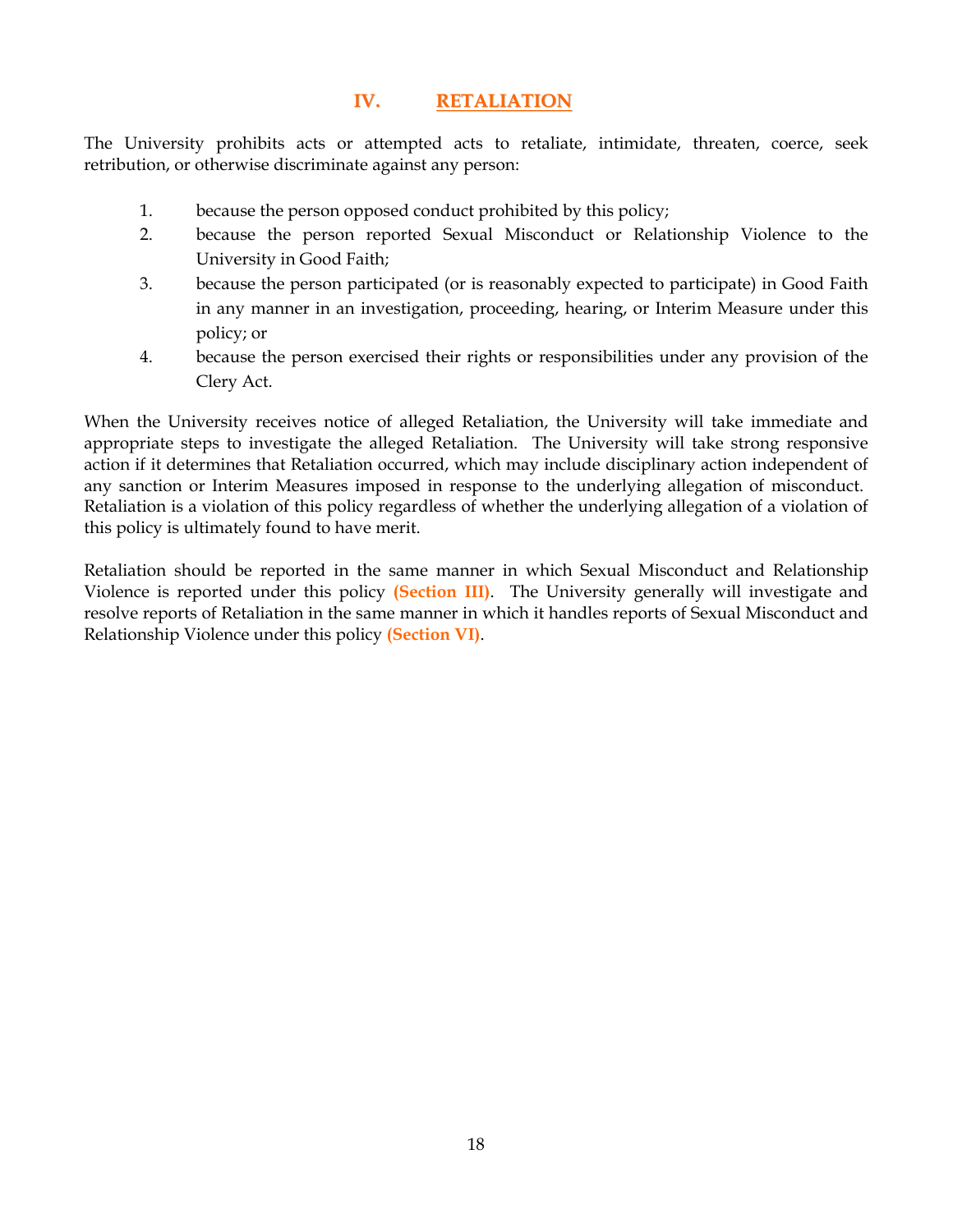## **V. CARE AND SUPPORT FOR COMPLAINANTS**

This section of the policy outlines a variety of University and external resources and measures relating to Sexual Misconduct and Relationship Violence. In addition to the information provided in this section, information concerning options for Complainants following a Sexual Assault can be found at: **<https://rainn.org/get-information/sexual-assault-recovery>**.

## **A. CONFIDENTIAL RESOURCES**

The resources identified below are able to keep information communicated to them by a Complainant completely confidential and will not communicate such information to the University, law enforcement, or any other third party, unless required by law in the limited circumstances described in **Appendix C**.

**Information communicated to a person identified as a confidential resource in this Section V.A does not constitute notice or a report to the University of an incident of Sexual Misconduct or Relationship Violence. In other words, a disclosure of Sexual Misconduct or Relationship Violence to a person identified in this Section V.A (including a person supervised by them (e.g., front-desk staff)) will not trigger a University response to an incident because the people identified in this Section V.A are not Responsible Employees and do not report any information about an incident to the Title IX Coordinator or another Responsible Employee without the Complainant's permission. As a result, the University will be unable to investigate the incident, pursue disciplinary action against the Respondent, or provide Interim Measures to the Complainant.**

The persons identified in **Section V.A.1** can, however, help a Complainant explore options, provide information, including information on Interim Measures, and provide emotional support. A Complainant who at first requests confidentiality may later decide to report the incident to the University and/or to law enforcement and have the incident fully investigated. The persons identified in **Section V.A.1** can provide the Complainant with assistance in making such reports if the Complainant asks them to do so.

**Complainants may pursue the communication options outlined in this Section V.A regardless of whether or not they choose to report the incident to the University or law enforcement. In other words, the resources described in this policy are not mutually exclusive.**

## **1. Confidential Resources – University**

If a Complainant does not desire action by the University and would like the details of the incident to be kept confidential, but desires to confide in someone, the Complainant may speak with the following persons:

 A **licensed social worker** in **Student Health & Counseling Services** *(resource option for students only)*

Student Health & Counseling Services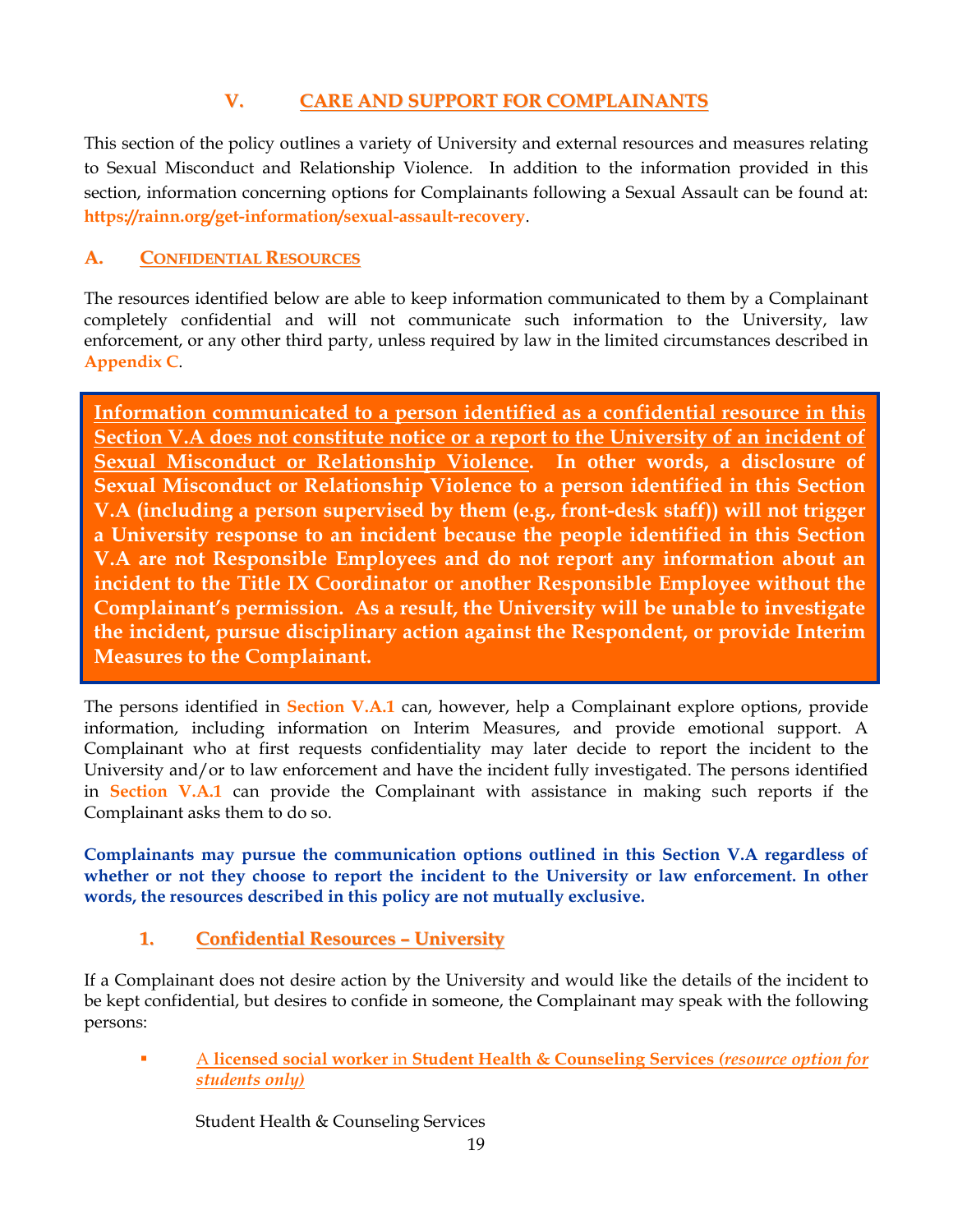#### 609 Lee Street (across from University Villages Phase 1) **731-881-7750**

#### **<http://www.utm.edu/departments/shcs/>**

Student Health & Counseling Services (SHCS) serves the physical and mental health needs of UTM students. The primary goal of SHCS is to provide students with the support they need to maintain wellness and achieve academic success. Students come to SHCS for a variety of reasons, including: treatment for injuries; a wide range of gynecologic and women's health services, including services related to sexually transmitted diseases, safer sex, oral contraception (birth control pills) and injectable contraception (Depo-Provera), emergency contraception, pregnancy testing and referral, routine gynecologic care, and annual exams; vaccine administration; and treatment for acute illnesses.

SHCS can provide free and confidential clinical expertise for students in dealing with Sexual Misconduct or Relationship Violence. In the case of a Sexual Assault, SHCS may refer a student to a local hospital for a sexual assault examination performed by a trained Sexual Assault Nurse Examiner. SHCS can also assist students with find other resources in the community that serve students' needs.

SHCS is open only on University business days during University business hours.

UTM students at enrolled at UTM Centers in Ripley, Selmer, Jackson, or Parson are eligible for services at Student Health and Counseling Services, which is located on the Martin campus. If you cannot travel to the Martin Campus, Student Health and Counseling Services can provide a list of community resources in those areas, or students can view a list of local facilities that provide mental and health services in those areas at: [http://www.utm.edu/departments/shcs/satellite.php.](http://www.utm.edu/departments/shcs/satellite.php)

 A **counselor with the [Employee Assistance Program](http://hr.utk.edu/employee-relations/employee-assistance/)** managed by Magellan Health Services **(855-Here4TN (855-437-3486))** *(resource option for employees only)* <http://www.utm.edu/departments/employeeorientation/eap.php>

**A person identified in this section is a confidential resource only if the student or employee is communicating with that person as a patient or client.** 

#### **2. Confidential Resources – Non-University**

Complainants of Sexual Misconduct or Relationship Violence also have options to communicate confidentially with someone who is not affiliated with the University or law enforcement.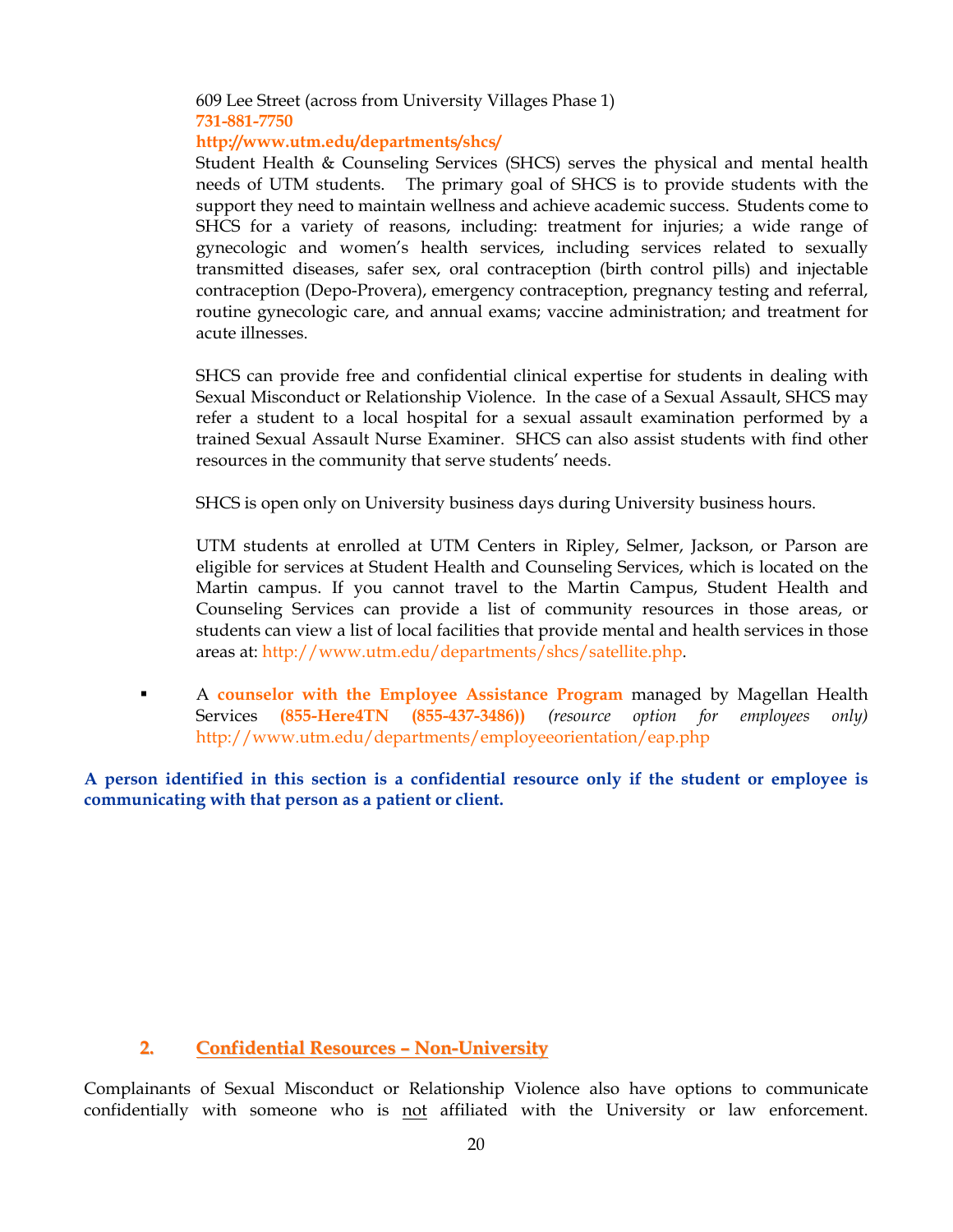Complainants who desire to speak confidentially with someone not affiliated with the University or law enforcement may contact one of the following:

**West Tennessee resources available 24 hour/7 days a week**

 **Women's Resource and Rape Assistance Program (WRAP)** 62 Director's Row Jackson, TN **<http://www.wraptn.org/> 1-800-273-8712 (24 hour hotline)**

WRAP is the only agency in West Tennessee providing services to both sexual and domestic violence survivors. We have coordinated our efforts with those of local law enforcement agencies, attorneys, hospitals, social services agencies, state agencies, and court offices so that we can work together to provide the best services possible to the clients we serve. WRAP not only makes referrals to these agencies, but also receives referrals from them as well as information and assistance.

**Pathways Behavioral Health Services**

930 Mount Zion Rd. Union City, TN **1-800-372-0693 (24 hour crisis hotline) 731-885-9333** Monday-Friday, 8:00 a.m. – 5:00 p.m. **<http://www.wth.org/locations/pathways>**

Pathways Behavioral Health Services (Pathways) provides behavioral health and substance abuse services to the people of West Tennessee. Pathways offers both outpatient and inpatient services for those suffering from mental health and/or substance abuse issues.

 **Shelby County Rape Crisis Center**  1750 Madison Ave., Ste. 102 Memphis, TN 38104 **901-222-4350 <https://www.shelbycountytn.gov/index.aspx?NID=737>**

The Shelby County Rape Crisis Center (RCC) empowers and cares for victims of sexual violence by providing free and confidential, comprehensive forensic nursing, advocacy and counseling services, regardless of whether or not the victim is reporting to law enforcement.

 **Professional Care Services (mental health services)** 800-353-9918 (24 crisis line for individuals in Fayette, Tipton, and Lauderdale County) <http://www.pcswtn.org/>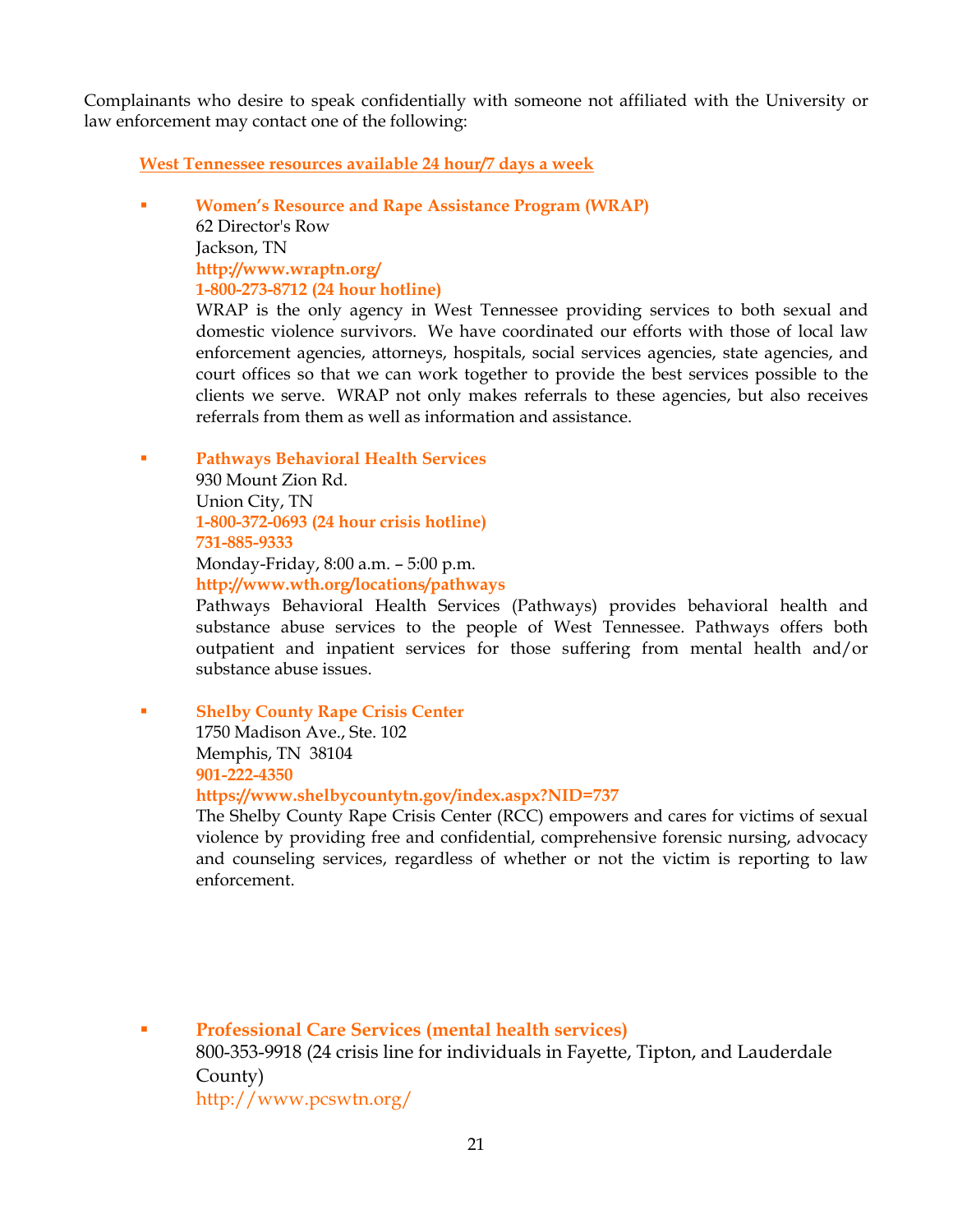- **Example 3 Updar Contrary Conters** (Locations in Decaturville, Jackson and Selmer) 800-467-2515 (24 hour crisis hotline) <http://www.quincocmhc.com/>
- **Northwest Safeline 800-957-0055 (24 hour crisis hotline)** This entity provides services to victims of domestic violence in the following West Tennessee counties: Crockett, Dyer, Henry, Lauderdale, Lake, Obion, Tipton, and Weakley.

#### **National and state crisis lines available 24 hour/7 days a week**

 **Tennessee Coalition Against Domestic & 1-800-356-6767 Sexual Violence <http://tncoalition.org/>**

The Tennessee Coalition to End Domestic and Sexual Violence (TCEDS) is a private nonprofit organization composed of diverse community leaders and program members who share a common vision of ending violence in the lives of Tennesseans through public policy, advocacy, education and activities that increase the capacity of programs and communities to address violence. The TCEDS is a stateside organization that serves: domestic violence and sexual assault programs; community groups and organizations; criminal justice agencies; allied professionals (e.g., medical, legal, mental health professionals); individuals seeking information and resources; and immigrant victims of domestic or sexual violence, stalking or trafficking.

| ٠        | <b>RAINN National Sexual Assault Crisis Hotline</b><br>http://www.rainn.org/get-help/national-sexual-assault-hotline | 800-656-HOPE (4673) |
|----------|----------------------------------------------------------------------------------------------------------------------|---------------------|
| <b>I</b> | <b>National Domestic Violence Hotline</b><br>http://www.thehotline.org                                               | 800-799-SAFE (7233) |
| ×        | Love is Respect - National Dating Abuse Hotline<br>http://www.loveisrespect.org/                                     | 866-331-9474        |

#### **Other confidential, non-University resources**

- **A personal attorney**
- **A clergy member**
- **A physician or Qualified Mental Health Professional who is not an employee or contractor of the University**
- **A licensed marital or family therapist, licensed professional counselor, or certified clinical pastoral therapist who is not an employee or contractor of the University**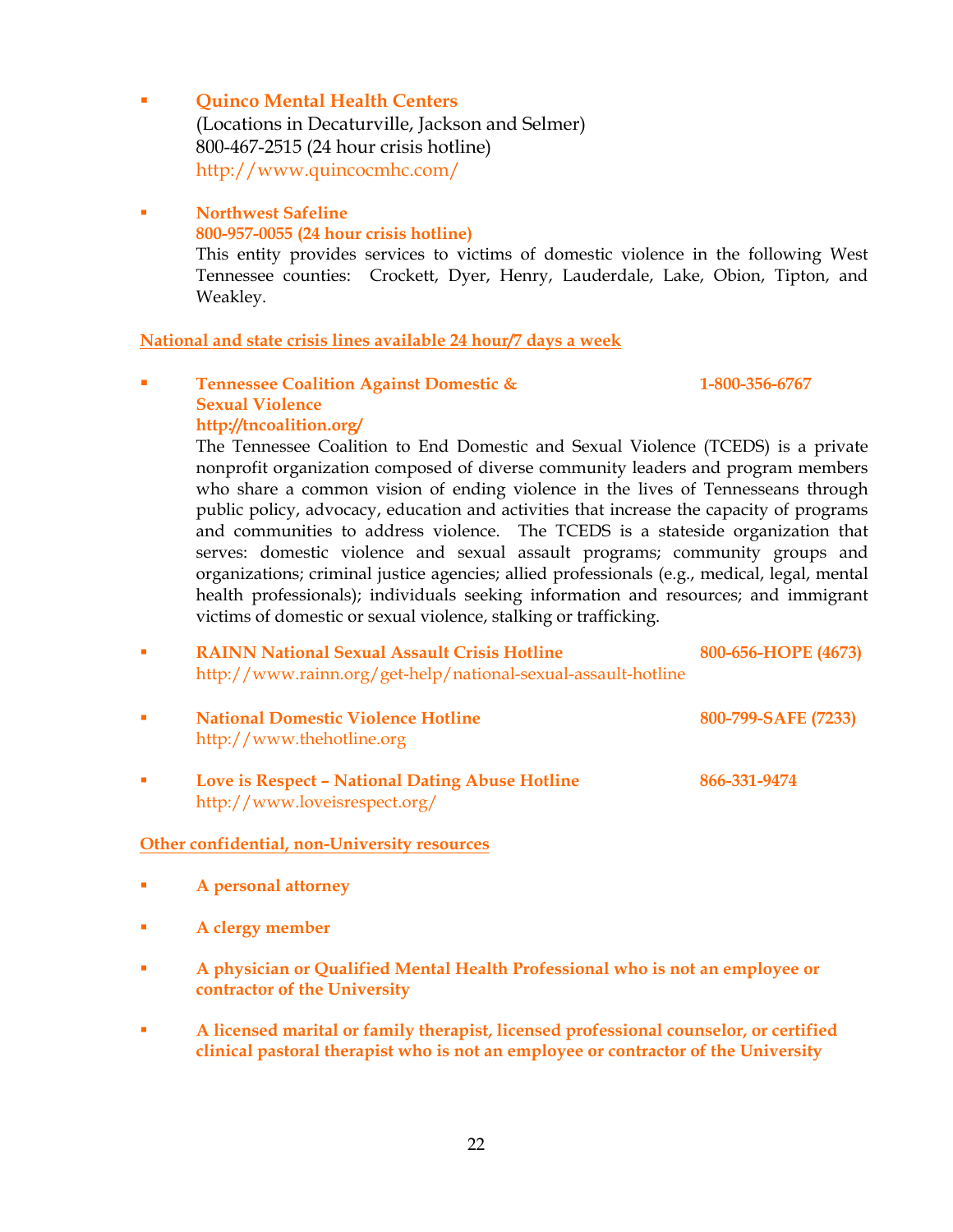Non-University counselors, advocates, and health care providers will generally maintain confidentiality unless state law otherwise requires **(Appendix C)** or the Complainant requests the disclosure and signs a consent or waiver form.

#### **B. NON-CONFIDENTIAL UNIVERSITY RESOURCES**

The University employees/units identified below are trained to support Complainants. While not bound by confidentiality (i.e., they are Responsible Employees who are required to report knowledge of incidents of Sexual Misconduct or Relationship Violence to the University and/or take other responsive action), these University employees/units will maintain the privacy of information shared by Complainants within the limited circle of those University employees involved in the University's response to an incident of Sexual Misconduct or Relationship Violence. When speaking with one of the resources below, Complainants are free to limit the details they share while they decide whether to report an incident to the University.

The following University employees/units are generally available Monday-Friday from 8:00 a.m. to 5:00 p.m. on University business days unless otherwise specified below:

#### **Title IX Coordinator**

303 Administration Building Martin, TN 38238 731-881-3505 (phone) 731-881-3507 (fax) [equityanddiversity@utm.edu](mailto:equityanddiversity@utm.edu) <http://www.utm.edu/departments/equalopp/> More information about the Title IX Coordinator can be found in **Section I.D**.

**Physical Equation Department of Public Safety** 731-881-7777 (24 hours/day, seven days/week) <http://www.utm.edu/departments/publicsafety/> The Department of Public Safety enforces all laws and University rules on the Martin

campus to help maintain a safe environment for UTM students and employees. Public Safety also partners with Student Health and Counseling Services to provide the UTM community with an array of educational programs that allow participants to better understand warning signs and proper responses to help prevent crimes on campus. **Please contact the Department of Public Safety if you would like a Department of Public Safety police officer to take you either to a local hospital for medical treatment, including a sexual assault nurse examination.**

**Office of Student Conduct**

212 Boling University Center 731-881-7703

<http://www.utm.edu/departments/conduct/>

The Office of Student Conduct handles cases in which a UTM student has been accused with violating the University's Standards of Conduct. More information on the University's procedures for handling allegations of Sexual Misconduct and Relationship Violence against a student can be found in Section VI.

**Division of Student Affairs**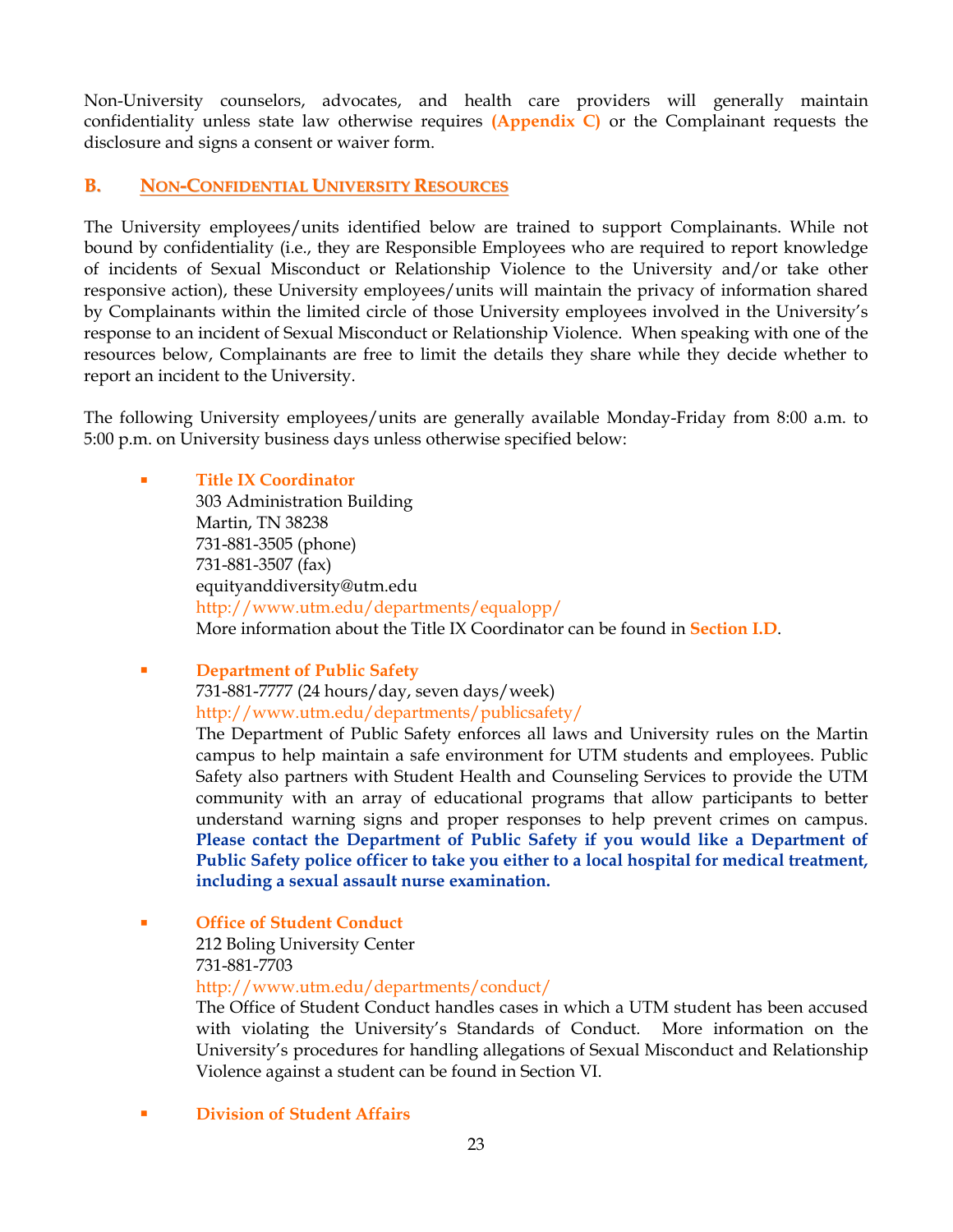223 Administration Building 731-881-7700 <http://www.utm.edu/studentaffairs/>

The Division of Student Affairs is committed to facilitating student growth and development in civility and humanity by providing excellent student services that are responsive to student needs both inside and outside the classroom. The Division of Student Affairs oversees the Office of Student Conduct and Student Health & Counseling Services.

#### **C. MEDICAL CARE**

A Complainant may seek medical care at any time following Sexual Misconduct or Relationship Violence. The resources described in this Section V.C are confidential resources, as described in **Section V.A**.

Medical care may be obtained from the following:

**Student Health & Counseling Services (option for students only)** 609 Lee Street (across from University Villages Phase 1) 731-881-7750 <http://www.utm.edu/departments/shcs/> SHCS is open only on University business days generally during University business hours.

**Local hospitals (24 hours, seven days a week)**

Volunteer Community Hospital 161 Mt Pelia Martin, TN 731-587-4261 [http://www.volunteercommunityhospital.com/Volunteer-Community-](http://www.volunteercommunityhospital.com/Volunteer-Community-Hospital/home.aspx)[Hospital/home.aspx](http://www.volunteercommunityhospital.com/Volunteer-Community-Hospital/home.aspx)

Weakley County Health Department 9852 Highway 22 Dresden, TN 38225 731-364-2210 Open Monday-Friday, 8:00 a.m. – 4:30 p.m. <http://www.weakleycountytn.gov/healthdept.html>

Baptist Memorial Hospital 1201 Bishop St Union City, TN 731-885-2410 <http://www.baptistonline.org/union-city/>

Lauderdale Community Hospital 326 Asbury Avenue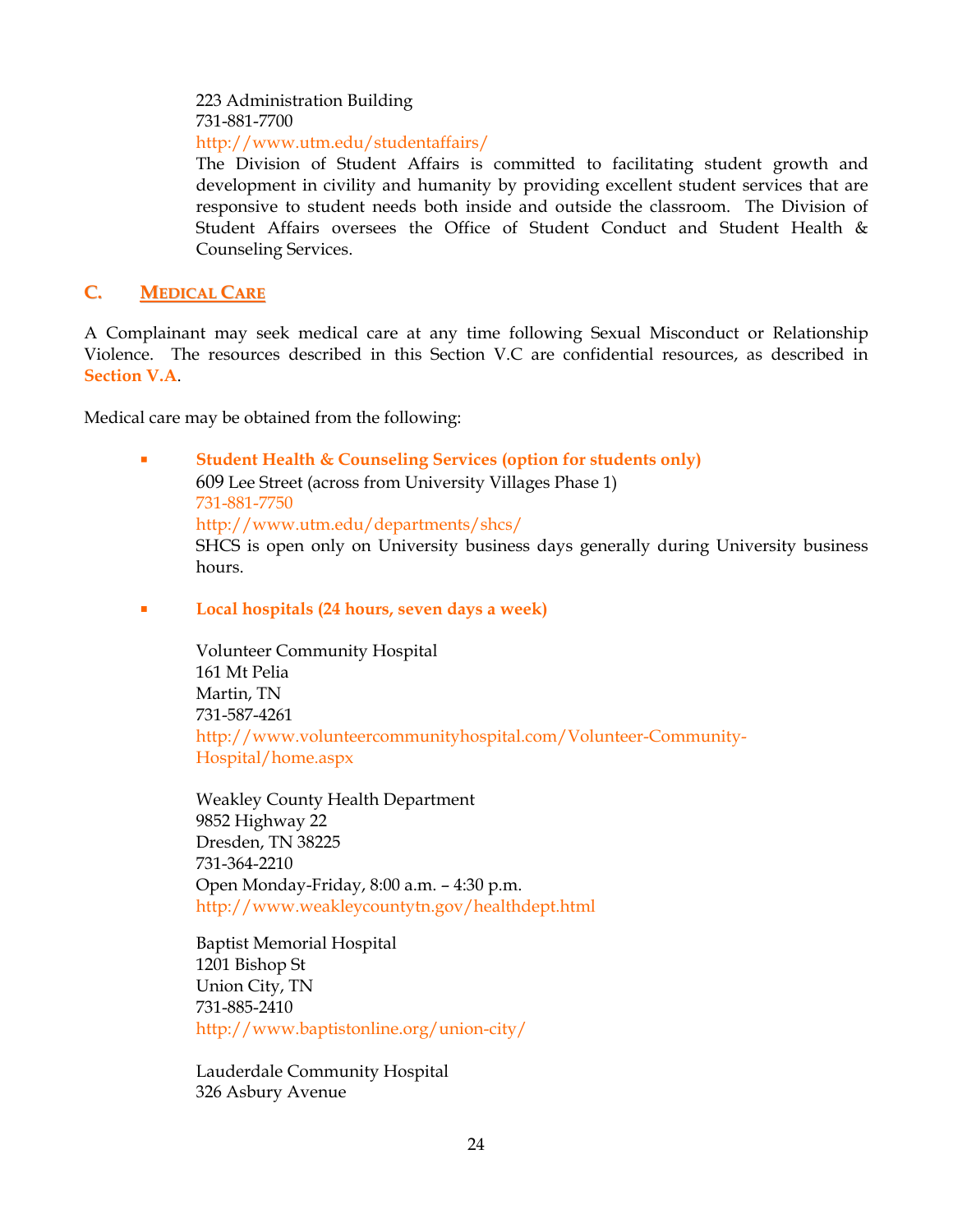Ripley, TN 731-221-2200 <http://www.lauderdalehospital.com/>

Jackson-Madison County General Hospital 620 Skyline Drive Jackson, TN 731-541-5000 <http://www.wth.org/locations/jackson-madison-co-general> <http://www.wth.org/misc/emergency-services/emergency-department>

Decatur County General Hospital 969 Tennessee 69 Parsons, TN 731-847-3031 <http://www.dcgh.org/>

McNairy Regional Hospital 705 Poplar Avenue Selmer, TN 731-645-3221 <http://www.mcnairyregionalhospital.com/McNairy-Regional-Hospital/home.aspx>

In cases of Sexual Assault or Relationship Violence, it is important for a Complainant to seek immediate medical attention to determine the presence of physical injury, address pregnancy concerns, determine the possibility of exposure to sexually transmitted diseases, and, if the Complainant later decides to pursue legal options, to obtain evidence to assist in criminal prosecution, a civil action, or in obtaining a civil protection order. **The key to success in collecting physical evidence of a Sexual Assault is to collect the evidence as soon as possible after a Sexual Assault (ideally within 24 hours of a Sexual Assault but no later than 72 hours after a Sexual Assault)**. Prior to seeking medical care, Complainants of Sexual Assault should not change their clothing, bathe, shower, douche, use the bathroom, brush their teeth, drink liquids, wash their hands or face, or comb their hair. If Complainants change clothes, they should place all of their clothing that was worn at the time of the incident in a paper (not plastic) bag.

**The collection of evidence for use in a criminal prosecution or an order of protection hearing relating to Sexual Assault can only be performed by trained personnel at a hospital emergency room; physical examinations by other healthcare providers are likely to impede potential future legal remedies.** In cases of Sexual Assault, a medical professional usually will: examine the Complainant; provide appropriate medical treatment; collect evidence of the assault, such as hairs, fluids, and fibers; and, if applicable, talk with the Complainant about the prevention of venereal disease and pregnancy. A medical examination preserves evidence for forensic analysis in the event that a Complainant wishes to pursue a criminal prosecution or an order of protection. The medical examination likely will be performed by a sexual assault nurse examiner, a nurse who is specially trained to collect evidence in cases of Sexual Assault.

#### **D. INTERIM MEASURES**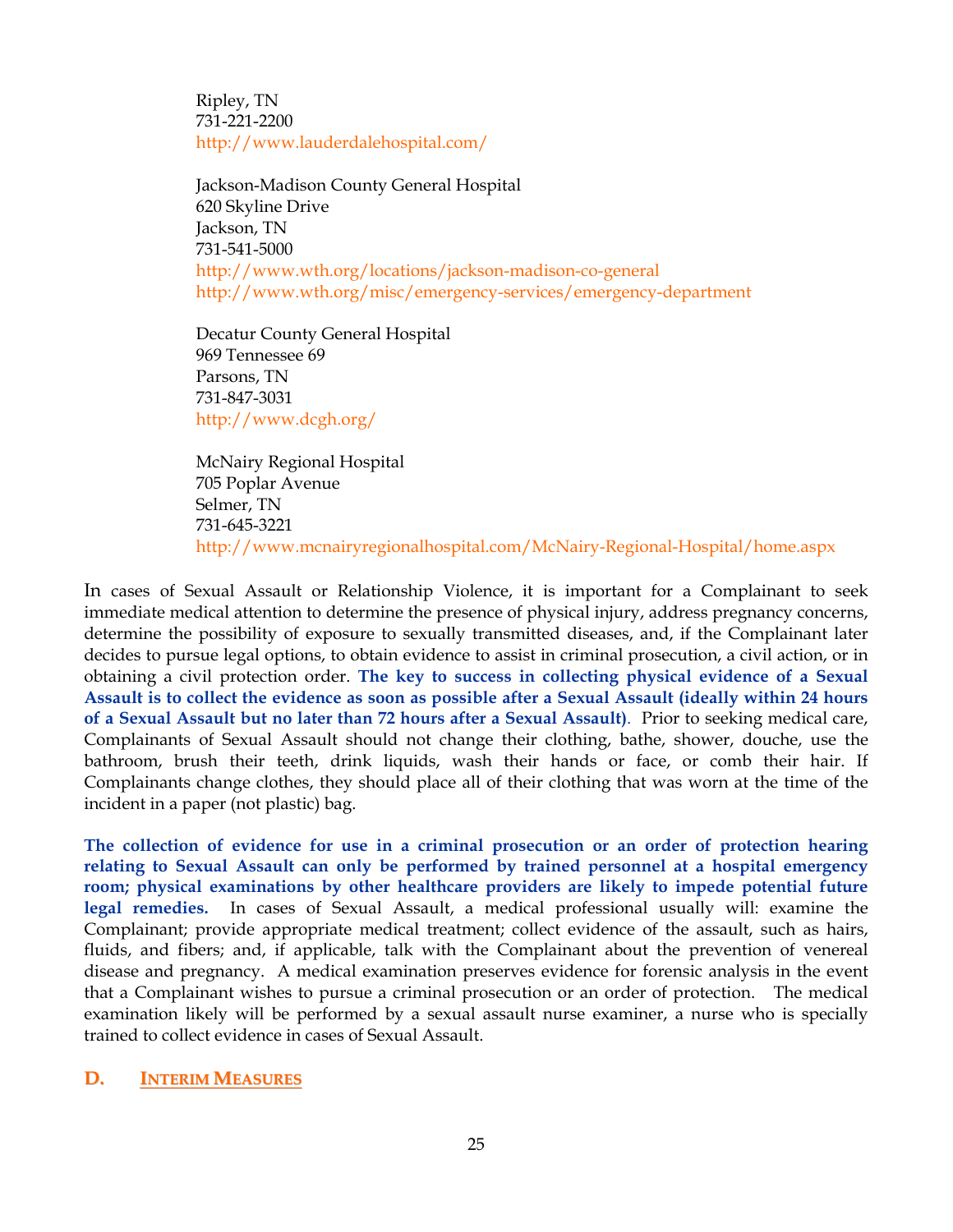After a Responsible Employee receives a report of Sexual Misconduct or Relationship Violence, the University will implement Interim Measures designed to eliminate the reported Sexual Misconduct or Relationship Violence and protect the persons involved in the matter (e.g., Complainant, Reporter, potential witnesses).

#### **1. Availability of Interim Measures**

Interim Measures are available:

- even if the Complainant does not want to report the incident to law enforcement;
- even if the Complainant has requested confidentiality or that the University not pursue an investigation or discipline and the University has determined that it can respect a Complainant's request for confidentiality **(Section III.A.5)**. (The University may be able to take measures to protect the Complainant while keeping the identity of the Complainant confidential, such as: providing support services to the Complainant; changing living arrangements or course schedules, assignments, or tests; and providing increased monitoring, supervision, or security at locations or activities where the Sexual Misconduct or Relationship Violence occurred);
- **Prior in the original investigation of Sexual Misconduct or Relationship Violence; and**
- **Prior to a final determination that Sexual Misconduct or Relationship Violence occurred.**

#### **2. Examples of Interim Measures**

The following are examples of Interim Measures:

- informing the Complainant of the Complainant's rights under the University's procedures for complaints against students or procedures for complaints against employees or other non-students;
- **informing the Complainant of the Complainant's right to report the incident to law** enforcement for criminal investigation and prosecution and assisting the Complainant in reporting an incident to law enforcement, if the Complainant wants to report the incident;
- issuing a no-contact directive to the Respondent, which prohibits the Respondent from having verbal, physical, or written contact with the Complainant for a definite or indefinite period of time (the Complainant may also receive a directive to not contact the Respondent);
- issuing an interim suspension to the Respondent (if a student) prior to the conclusion of the investigation and resolution of a complaint of Sexual Misconduct or Relationship Violence (an interim suspension may be issued when the Vice Chancellor for Student Affairs (or designee) has reasonable cause to believe that a student's or student organization's continued presence on University-controlled property or at Universityaffiliated activities poses a significant risk of substantial harm to the health or safety of others or to property or poses an ongoing threat to the disruption of, or interference with, the normal operations of the University);
- putting a Respondent (if an employee) on leave, in accordance with other applicable University policies, prior to the conclusion of the investigation and resolution of a report of Sexual Misconduct or Relationship Violence;
- providing medical and counseling services to a Complainant who is a student;
- exploring changes in living, transportation, dining, and working arrangements for the Complainant and the Respondent;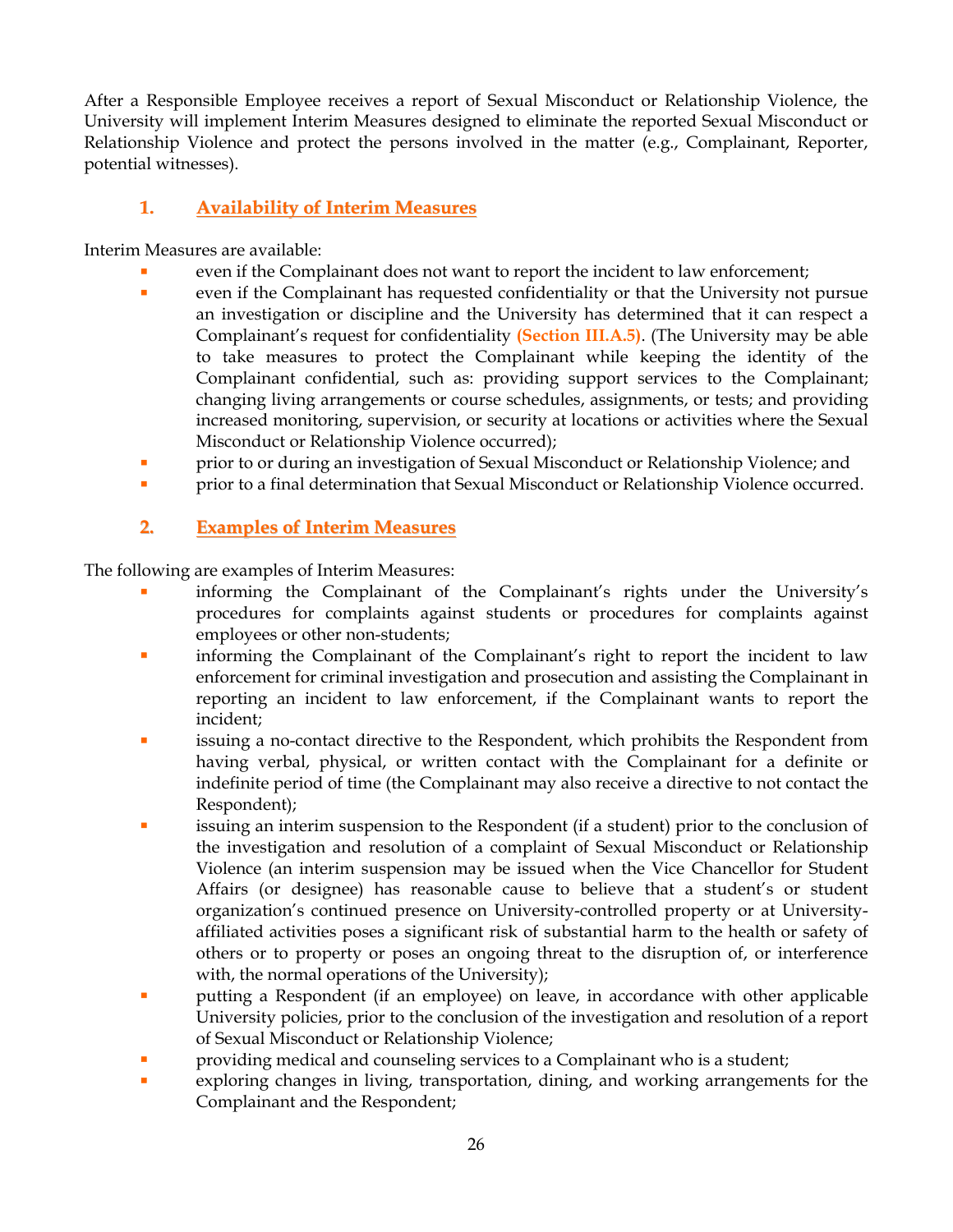- **Providing an escort to ensure that a Complainant who is a student can move safely** between classes and activities;
- arranging appointments for a Complainant with follow-up on-campus support services (if a student) or off-campus support services, such as those identified in **Section V** (e.g., arranging an appointment with the Knoxville Family Justice Center to discuss options for pursuing an order of protection in Knox County Fourth Circuit Court);
- exploring changes in class and extracurricular schedules, including adjustments so that the Complainant and the Respondent do not share the same classes (if both the Complainant and the Respondent are students);
- assisting the Complainant in communicating with faculty (for Complainants who are students);
- reviewing any disciplinary action(s) taken against the Complainant to see if there is a causal connection between the Respondent's misconduct and the misconduct that may have resulted in the Complainant being disciplined;
- **•** providing academic support for the Complainant, including tutoring (for Complainants who are students); and
- exploring the options of re-taking a course, dropping a course, or withdrawing for a semester without financial or academic penalty (for Complainants who are students).

## **3. Determination of Interim Measures**

The specific Interim Measures implemented and the process for implementing those measures will vary depending on the facts of each case and the student or employee status of the Complainant and the Respondent. The Title IX Coordinator or the Office of Student Conduct, in consultation as needed with other appropriate University employees (e.g., an employee who would be involved in implementing the Interim Measure being considered), will consider a number of factors in determining what Interim Measures the University will take, including, for example: the specific desire(s) expressed by the Complainant; whether the Complainant has requested confidentiality **(Section III.A.5)**; the age of the persons involved; the severity or pervasiveness of the allegations; any continuing effects on the Complainant; whether the Complainant and Respondent share the same residence hall, dining hall, classes, extracurricular activities, transportation, or job location; and whether judicial measures have been taken to protect the Complainant (e.g., civil protection orders). In implementing Interim Measures, the University attempts to minimize the burden on the Complainant while balancing the due process rights, if any, of the Respondent.

#### **4. Subsequent Communications with the University Concerning Interim Measures**

The University will strive to maintain consistent contact with the Complainant and the Respondent to ensure that all safety, emotional, and physical well-being concerns are being addressed. Persons are encouraged to report to the Title IX Coordinator concerns about the failure of another person to abide by the terms of an Interim Measure. The University will take immediate and responsive action to enforce a previously implemented Interim Measure.

## **E. ORDERS OF PROTECTION AND OTHER LEGAL REMEDIES**

For assistance in pursuing orders of protection in Knox County Fourth Circuit Court and other legal remedies, a Complainant may contact: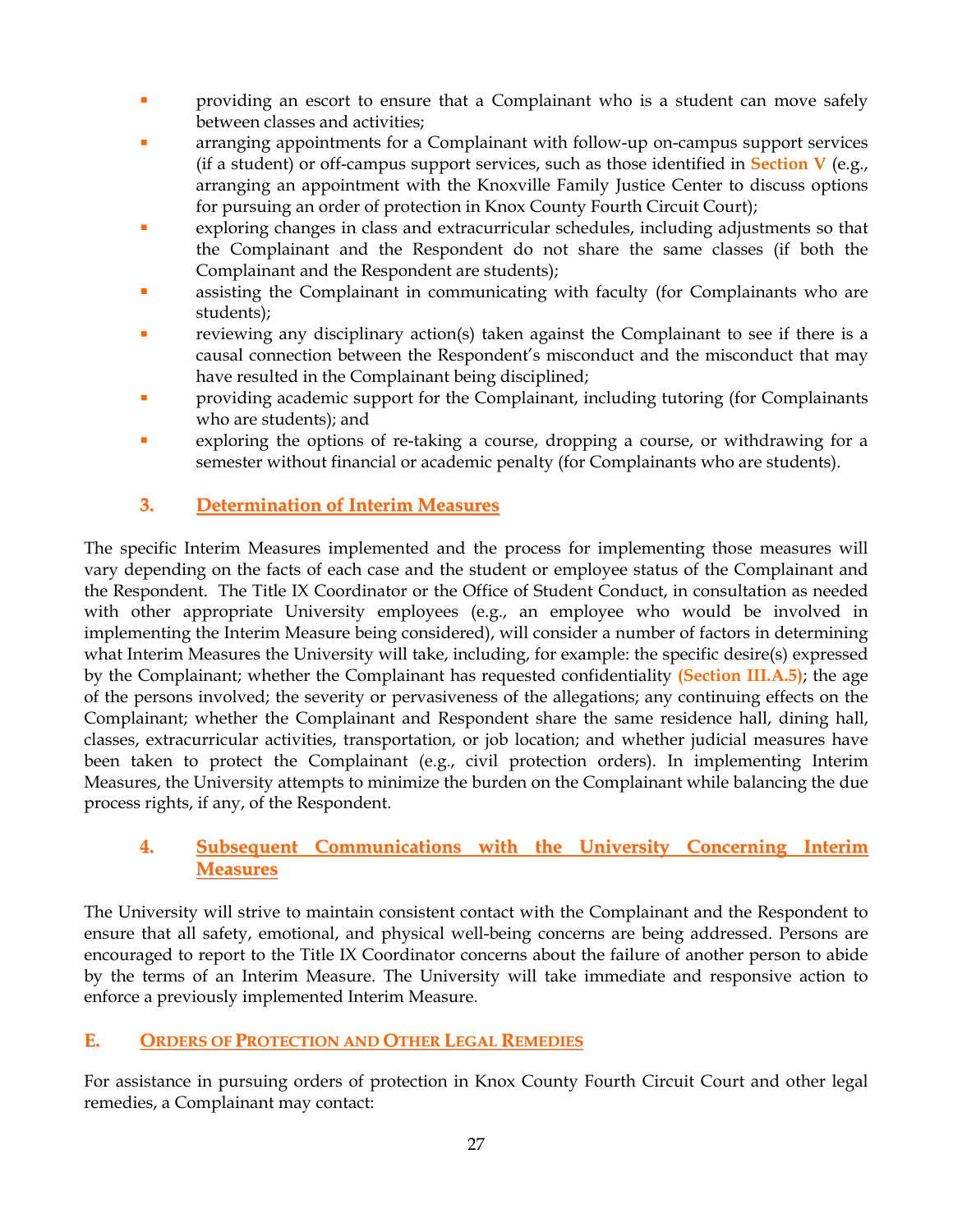#### **West Tennessee Legal Services**

210 W. Main Street Jackson, TN 731-423-0616 or 800-372-8346 <http://www.wtls.org/> [wtls@wtls.org](mailto:wtls@wtls.org)

WTLS is a non-profit organization (not affiliated with the University) that provides assistance in civil cases to individuals, families and communities. Through its "Victim Assistance and Advocacy Project," WTLS assists victims of violent crime, including; advocacy affecting victims' immediate health and safety; exercise of rights in criminal justice proceedings; obtaining community social service; assistance with the preparation of victim impact statements and claims for criminal injuries compensation; assistance with probation and parole proceedings and understanding of civil legal options which might ameliorate victimization. Services may vary on a case-by-case basis, due to time constraints, resource availability, and pre-existing case obligations.

Through its "Stop Violence Against Women" grant, WTLS provides legal assistance, community education and referrals for victims of domestic violence. Comprehensive legal needs assessments are offered with counsel and advice on domestic violence issues, food stamps, housing, public benefits, and other issues that relate to victims of domestic abuse. Legal representation of some domestic violence victims in orders of protection hearings or temporary restraining order hearings is also offered.

The Title IX Coordinator can assist a Complainant with arranging an appointment with West Tennessee Legal Services to discuss options for pursuing an order of protection and other legal remedies.

In addition, the Tennessee District Attorneys General Conference provides information for victims of Sexual Assault and Relationship Violence on multiple pages of its website:

#### <http://www.tndagc.org/dv.htm> (FAQ on orders of protection)

<http://www.tndagc.org/vwh.htm> (resource describing the criminal justice system written specifically for those who need to understand how the system relates to them as victims/survivors and how perpetrators interact with the system)

<http://www.tndagc.com/vr.htm> (description of victims' rights under Article I, Section 35 of the Tennessee Constitution relating to criminal cases)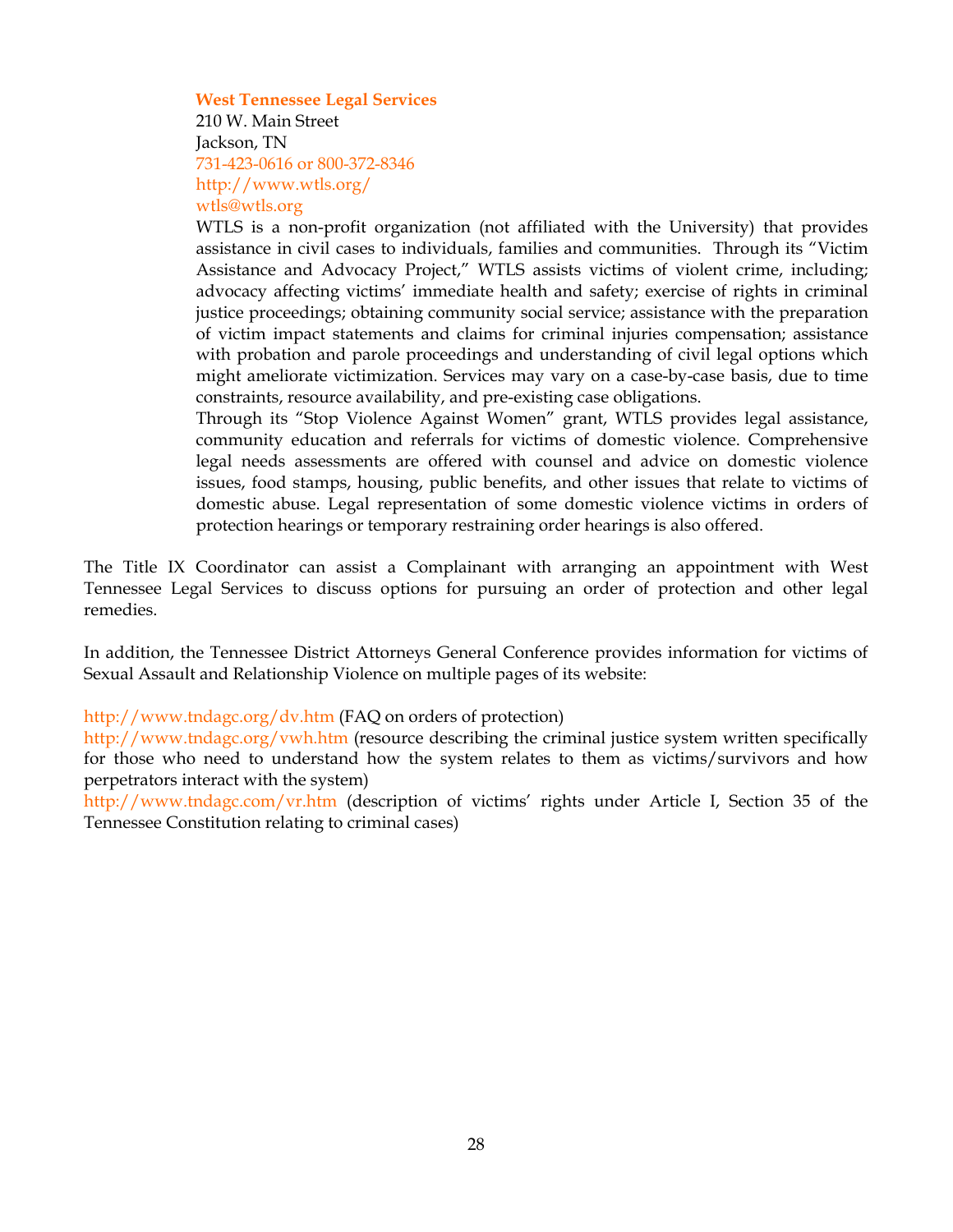## **VI. UNIVERSITY PROCEDURES FOR INVESTIGATING AND RESOLVING REPORTS OF SEXUAL MISCONDUCT AND RELATIONSHIP VIOLENCE**

## **A. SUMMARY OF STUDENT AND EMPLOYEE PROCEDURES**

A report of any form of Sexual Misconduct or Relationship Violence involving a Respondent who is a student will be resolved using the procedures described in **Section VI.B** and **Section VI.D**.

The procedure used to investigate and resolve Sexual Misconduct or Relationship Violence involving a Respondent who is an employee or other non-student generally depends on whether the incident allegedly involved non-Consensual physical contact with the Complainant.

- A report involving Non-Consensual Sexual Contact, Non-Consensual Sexual Intercourse, a Sexual Violence Crime, a Relationship Violence Crime, Dating Violence, Domestic Violence, or Stalking will be resolved in accordance with the procedures described in **Section VI.B** and **Section VI.C**.
- A report of Sex Discrimination (e.g., Sexual Harassment) that does **not** involve Non-Consensual Sexual Contact, Non-Consensual Sexual Intercourse, a Sexual Violence Crime, a Relationship Violence Crime, Dating Violence, Domestic Violence, or Stalking will be resolved by the Office of Equity & Diversity in accordance with the University's **Discrimination Complaint Procedure:** http://www.utm.edu/departments/equalopp/complaintprocedure.php.

**Appendix D** contains a chart that summarizes which complaint procedures will be used to resolve reports of Sexual Misconduct and Relationship Violence.

## **B. STANDARDS APPLICABLE TO ALL PROCEDURES**

The standards in this Section VI.B apply to all procedures under this policy (i.e., Section VI.C and Section VI.D) for investigating and resolving reports of Sexual Misconduct or Relationship Violence, regardless of whether the Complainant or Respondent is a University student, University employee, or a person who is neither a student nor an employee.

## **1. Determining the Appropriate Procedure**

The appropriate University procedure for investigating and resolving reports of Sexual Misconduct or Relationship Violence generally is determined by whether the Respondent is a student, employee, or a person who is neither a student nor an employee. In all of the procedures described below, the University is committed to providing a prompt, thorough, and equitable investigation and resolution. A University investigation may occur alongside, rather than in lieu of, a law enforcement investigation. The University does not use mediation to resolve incidents of Sexual Assault or Relationship Violence. The Title IX Coordinator will resolve issues regarding the appropriate investigatory and resolution procedure.

## **2. Selecting an Investigator**

For each report of Sexual Misconduct or Relationship Violence to be investigated, the University may select an investigator(s) of its choosing, provided that the investigator has specific training and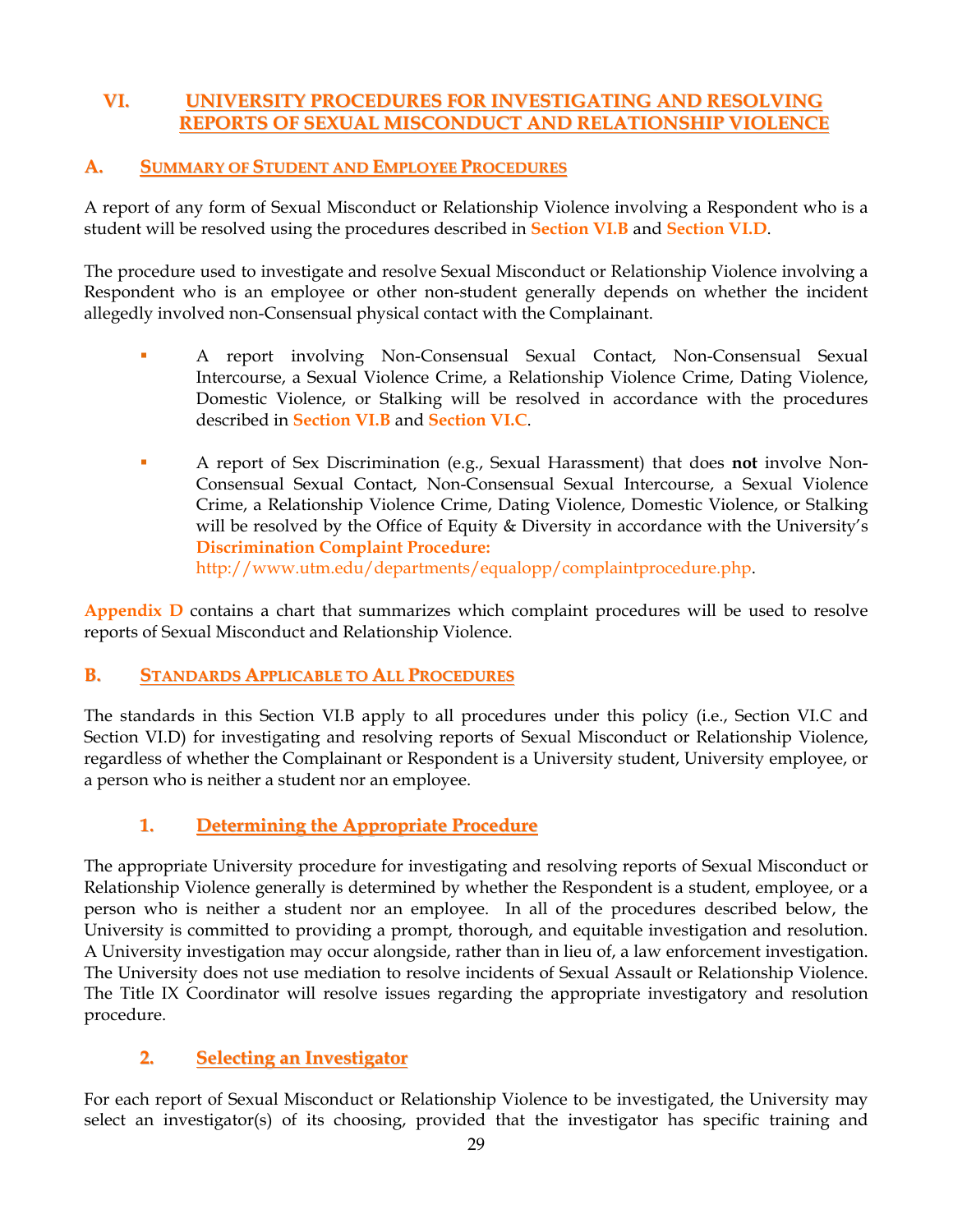experience investigating allegations of Sexual Misconduct and Relationship Violence. Any investigator(s) chosen to conduct the investigation must be impartial and free of any conflict of interest. The investigator(s) may be a University employee, a team of University employees, an external investigator(s) engaged to assist the University in its fact-gathering, or a team of investigators that pairs an external investigator(s) with a University employee. Investigations of reports of Sexual Misconduct and Relationship Violence are usually performed by the Office of Equity and Diversity (if the Respondent is an employee or other non-student) or the Office of Student Conduct (if the Respondent is a student). A separate law enforcement investigation may be conducted by the Department of Public Safety.

## **3. Preponderance of the Evidence Standard**

All investigations and proceedings, including disciplinary hearings, relating to Sexual Misconduct and Relationship Violence must be conducted using a "Preponderance of the Evidence" standard.

## **4. Advisors and Support Persons**

Both the Complainant and the Respondent are entitled to bring a person of their choice to University meetings and hearings, but the person's role is limited to providing advice, guidance, and/or support for the Complainant or the Respondent, not acting as an advocate or participant (except in a TUAPA Hearing, in which a Complainant and a Respondent are entitled to have an attorney advocate on their behalf).

## **5. Training**

University employees and students participating in University investigations and disciplinary hearings involving Sexual Misconduct or Relationship Violence receive annual training on issues related to Sexual Misconduct and Relationship Violence and how to conduct an investigation and/or hearing in a way that protects the safety of Complainants and promotes accountability.

## **6. Complainants' Rights**

In addition to rights for Complainants described in other parts of this Section VI and other sections of this policy, Complainants have the following rights in cases involving Sexual Misconduct or Relationship Violence:

- notice concerning the procedure by which the University will handle the Complainant's report and an opportunity to ask questions about University policies and procedures;
- a prompt, thorough, and equitable investigation of the Complainant's report;
- the same opportunity as the Respondent to present an explanation of the facts during the University's investigation;
- notice of the outcome of the University's investigation;
- **notice of the date, time, and location of a disciplinary hearing; the right to have a** disciplinary hearing closed to the public if a hearing involves a student Complainant or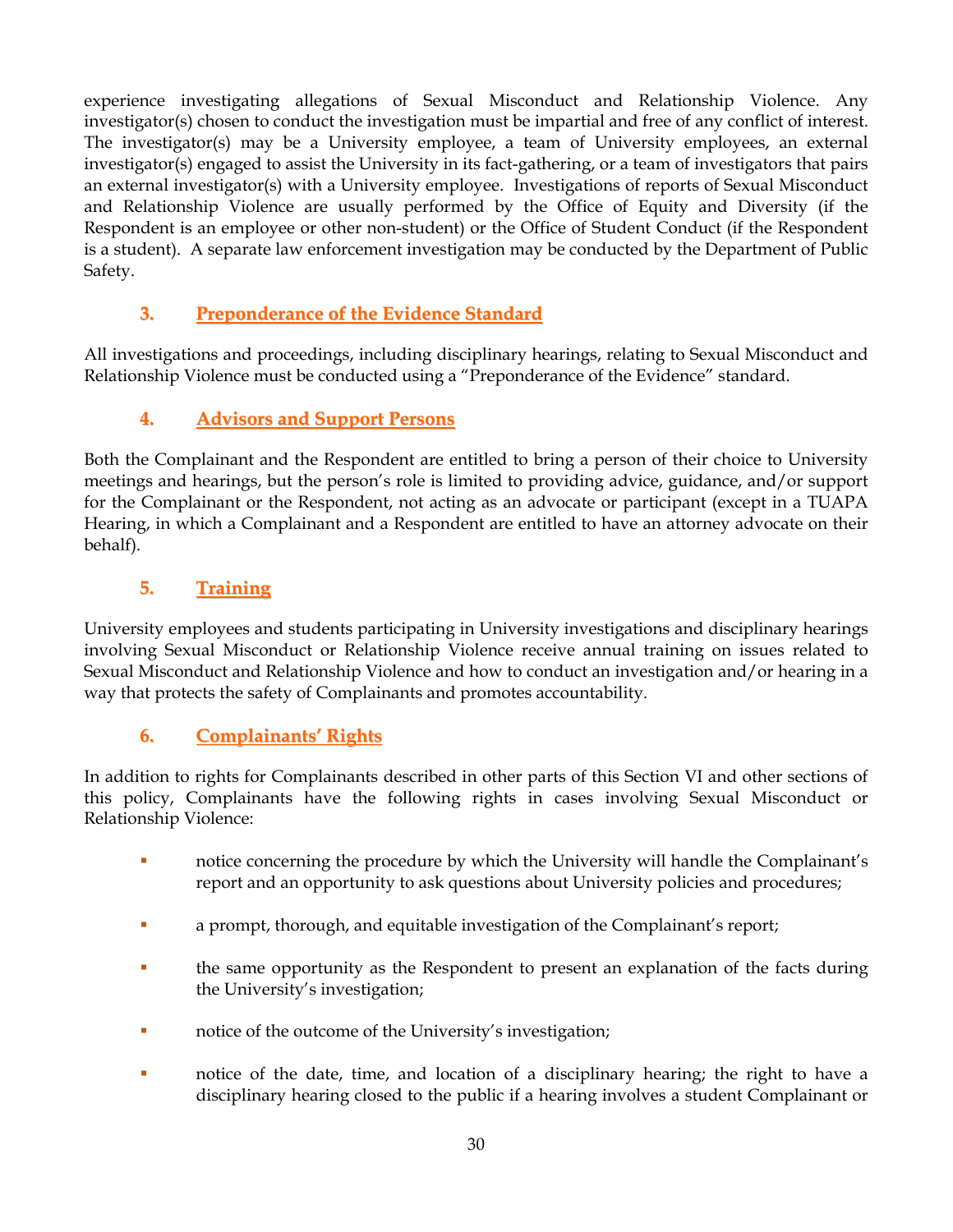Respondent; and the right to request rescheduling of a disciplinary hearing for good cause;

- the same access as the Respondent to any information or documents that will be used by the University during a disciplinary hearing, unless prohibited by law;
- to challenge the seating of any administrative judge or hearing officer for good cause (determined at the discretion of the Chancellor/Agency Head); any member of a hearing board, panel, or committee for good cause (determined at the discretion of the chairperson of the hearing board, or, if the seating of the chairperson is challenged, then at the discretion of the majority of the hearing board; or any other hearing decision maker for good cause (determined at the discretion of the University employee responsible for supervising the hearing board);
- the same opportunity as the Respondent to be present during a disciplinary hearing, present witnesses and other evidence, challenge the admissibility of evidence, and crossexamine adverse witnesses during the disciplinary hearing;
- to testify or remain silent in an investigation or disciplinary hearing;
- not to be questioned directly by the Respondent during a disciplinary hearing or at any other time during the University's investigation or resolution;
- to submit a written impact statement to a hearing board, panel, or committee, or other hearing decision maker, for consideration during the sanctioning phase of a disciplinary hearing, if the Respondent is found responsible for the charges, or to the Office of Student Conduct or other administrator for consideration during the sanctioning phase of an administrative hearing, if the Respondent admits responsibility for the charges;
- to be provided with the same or equivalent rights as the Respondent to challenge or appeal the decision of a University investigation or disciplinary hearing panel, board, or other decision maker.

## **7. Notice to Complainants and Respondents Regarding the Outcome of Disciplinary Hearings**

With respect to any University disciplinary hearing that arises from an allegation of Sexual Misconduct or Relationship Violence, the University will provide simultaneous written notification to the Complainant and the Respondent of:

- **the results of the hearing;**
- the University's procedures for the Complainant and the Respondent to appeal the results of the University disciplinary hearing, if such procedures are available (any such procedures shall be available to both the Complainant and the Respondent);
- any change to the results of the hearing before the results are final; and
- when the results of the hearing become final.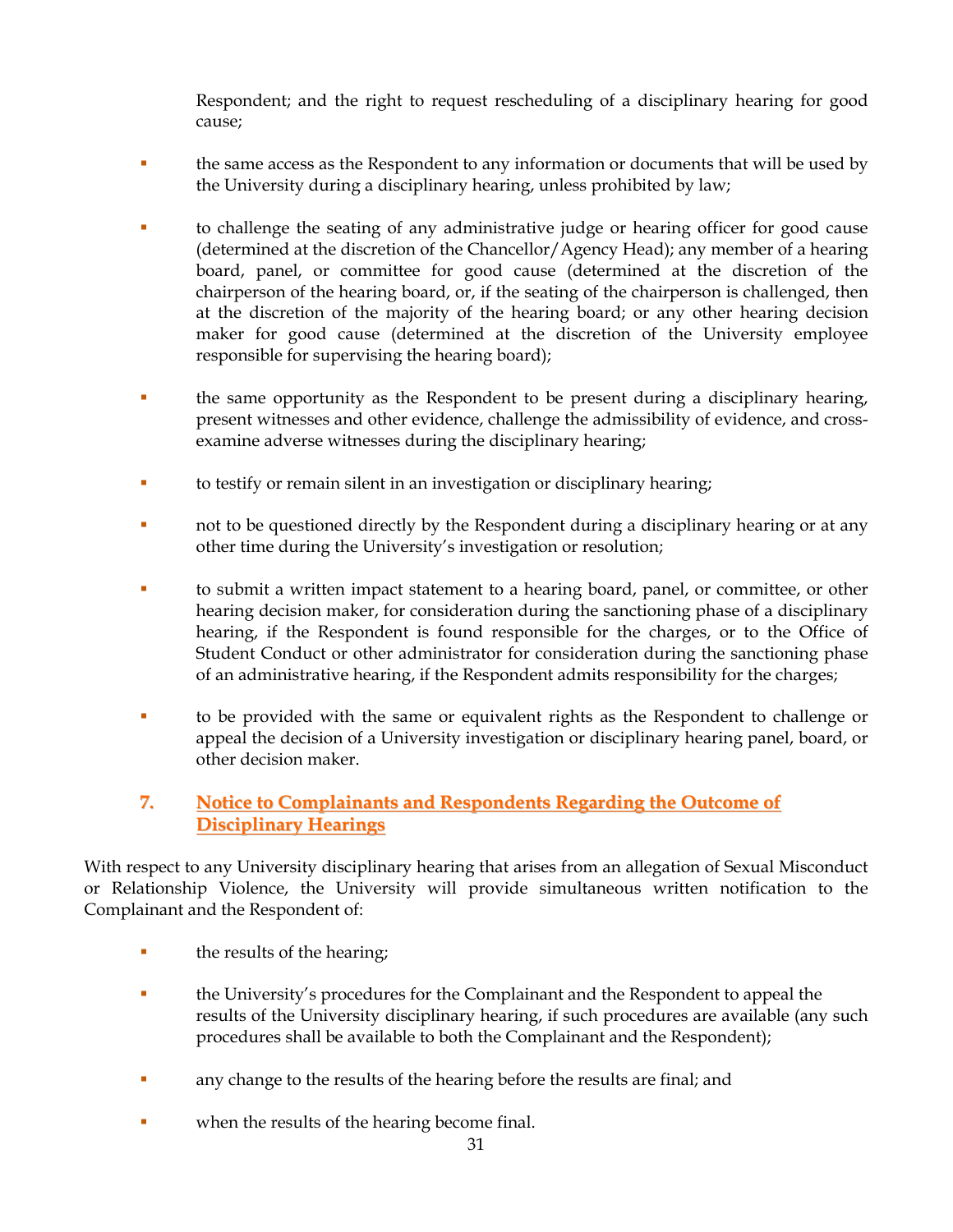For the purposes of this Section VI.A.7, "results" means any initial, interim, and final decision by any official or entity authorized to resolve disciplinary matters within the University. The results include any sanctions imposed by the University and include the rationale for the results.

## **8. Time Frames**

The University will strive to meet the time frames described in this Section VI. In each case, however, the University will balance the need to complete a prompt investigation and resolution with the need to conduct a thorough investigation and a resolution that complies with due process. Thus, the actual time to complete an investigation and resolution may require a reasonable adjustment of the time frames in this policy depending on many factors, including: the complexity of the allegations; the complexity of the investigation and resolution; the severity and extent of the alleged misconduct; the number of parties, witnesses, and the types of other evidence (e.g., forensic evidence) involved; the availability of the parties, witnesses, and evidence (e.g., forensic evidence); a request by a Complainant to conduct an investigation or resolution at a slower pace; the effect of a concurrent criminal investigation; any intervening University holidays, breaks, or other closures; and/or other unforeseen circumstances. In the event that the need arises to significantly adjust the time frames in this policy or those previously communicated to the Complainant and the Respondent for good cause, the University will notify the Complainant and the Respondent in writing of the reason for the delay and the expected adjustment in time frames.

## **9. Prompt, Fair, and Impartial Proceedings**

All activities related to a non-criminal resolution of a University disciplinary complaint, including, but not limited to, fact-finding investigations, formal or informal meetings, and hearings conducted by the University under this policy shall be prompt, fair, and impartial. Those activities shall be conducted in a manner that: (1) is consistent with the University's policies and transparent to the Complainant and the Respondent; (2) includes timely notice of meetings at which the Complainant or the Respondent, or both, may be present; and (3) provides timely access to the Complainant, the Respondent, and appropriate officials to any information that will be used after the fact-finding investigation but during informal and formal disciplinary meetings and hearings. Decision makers concerning appeals shall not have a conflict of interest or bias for or against the Complainant or the Respondent.

#### **C. PROCEDURES FOR INVESTIGATING AND RESOLVING REPORTS INVOLVING A RESPONDENT WHO IS A UNIVERSITY EMPLOYEE OR OTHER NON-STUDENT**

This Section VI.C describes procedures for investigating and resolving a report of Sexual Assault, Sexual Exploitation, Sexual Violence Crimes, Relationship Violence, or Retaliation involving a Respondent who is an employee or other non-student.

## **1. Meeting (Communication) with the Complainant**

After receiving a report of Sexual Misconduct or Relationship Violence from a Reporter or a Responsible Employee, the Title IX Coordinator will initiate immediate and appropriate steps by the University to: inform the Complainant about this policy, including the Complainant's rights, and give the Complainant an opportunity to ask questions; implement Interim Measures; and, subject to a Complainant's request for confidentiality **(Section III.A.5)**, investigate and resolve the matter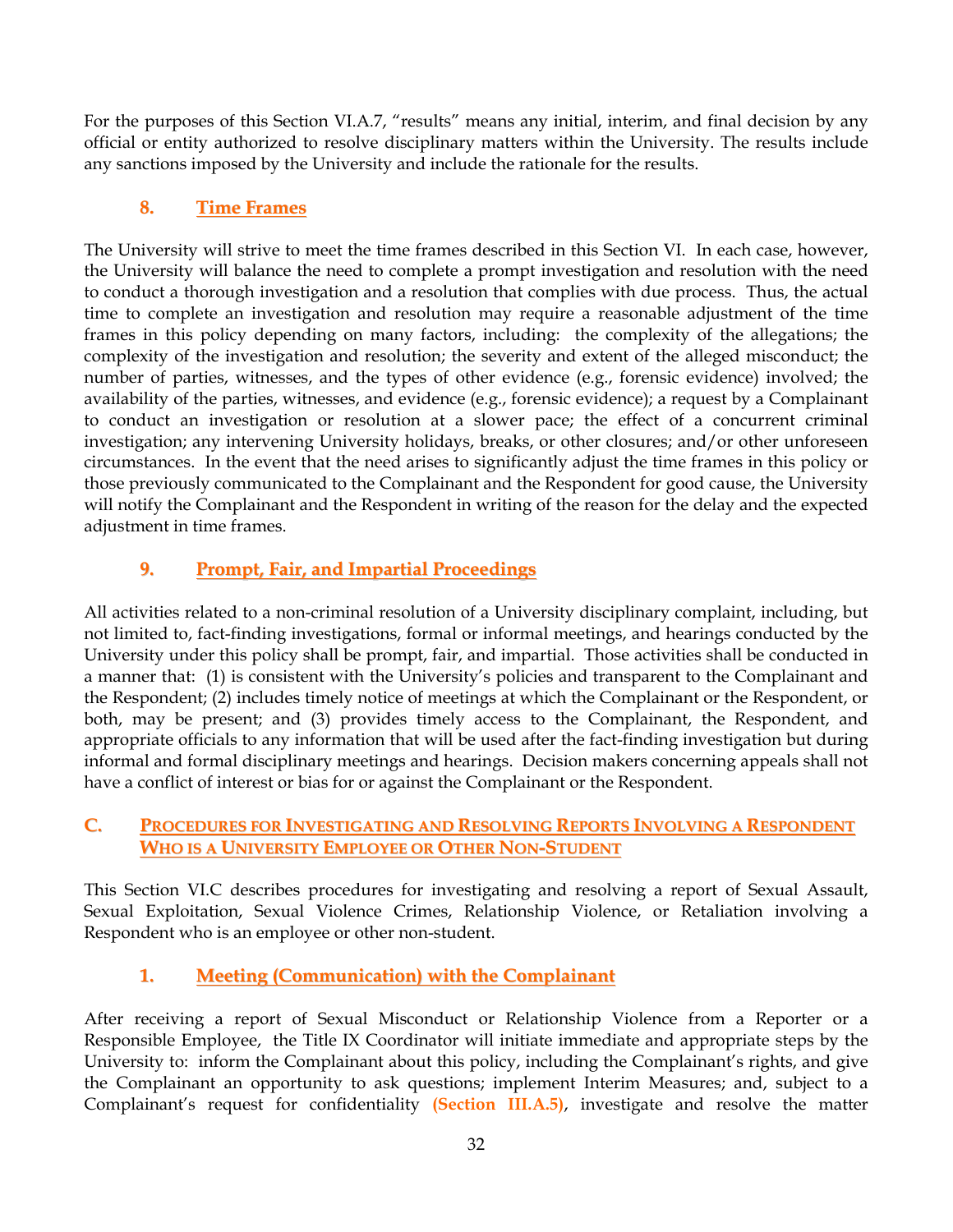promptly, thoroughly, and equitably in accordance with the procedures outlined in this section. Subject to the University's legal disclosure obligations, information about the report will be shared only as reasonably necessary with investigators, witnesses and the Respondent. The Title IX Coordinator will designate one or more persons to investigate the report, which most often will be an employee in the Office of Equity and Diversity.

## **2. Investigation and Resolution**

Unless the University determines that it will not investigate a report of Sexual Misconduct or Relationship Violence following a Complainant's request for confidentiality **(Section III.A.5)**, the investigator selected by the University will conduct the investigation in a manner appropriate in light of the circumstances of the case, which will typically include interviews with the Complainant, the Respondent, and any witnesses. As part of the investigation, the University will provide an opportunity for the Complainant and the Respondent to identify witnesses and other evidence. The interviews will be supplemented by the gathering of any physical, documentary, or other evidence, as appropriate and available. The investigation is designed to provide a fair and reliable gathering of the facts. The investigation will be thorough and equitable, and all persons will be treated with appropriate sensitivity and respect. The investigation will be conducted in a manner that is respectful of individual privacy concerns.

The University's investigator will make findings and recommendations (including a statement outlining the basis for them) and transmit the findings and recommendations to the Vice Chancellor responsible for overseeing the Respondent. The findings and recommendations will be made available simultaneously to the Complainant and the Respondent. The Vice Chancellor will review the investigator's findings and recommendations, make a determination whether this policy was violated (and, if so, what disciplinary and/or other corrective actions should be imposed), and will provide simultaneous written notification of the determination to the Complainant and the Respondent.

The University strives to complete the procedures in this Section VI.B.2 within 60 calendar days of the receipt of a report of Sexual Misconduct or Relationship Violence.

## **3. Appeals**

A Respondent who is an employee who is not satisfied with the administrator's determination may appeal in accordance with applicable University policies and procedures, including, without limitation, **[University of Tennessee System Human Resources Policy 0525](http://policy.tennessee.edu/hr_policy/hr0525/)** (Disciplinary Action), **[University of](http://policy.tennessee.edu/hr_policy/hr0640/)  [Tennessee System Human Resources Policy 0640](http://policy.tennessee.edu/hr_policy/hr0640/)** (Grievances), and the **[University of Tennessee at](http://www.utm.edu/departments/acadaff/_docs/fachbook.pdf)  [Martin Faculty Handbook.](http://www.utm.edu/departments/acadaff/_docs/fachbook.pdf)** A Complainant shall be provided the same opportunity as a Respondent to submit information to the decision maker on appeal.

Within fifteen (15) calendar days after receipt of the administrator's determination, a Complainant who is not satisfied with the determination may appeal in writing to the next higher administrative level. The University will inform the Complainant in writing of the person to whom an appeal may be made. Any administrator who receives a Complainant's appeal shall make a decision on the appeal within ten (10) calendar days of the administrator's receipt of the appeal.

Decision makers concerning appeals must be impartial and free of any conflict of interest.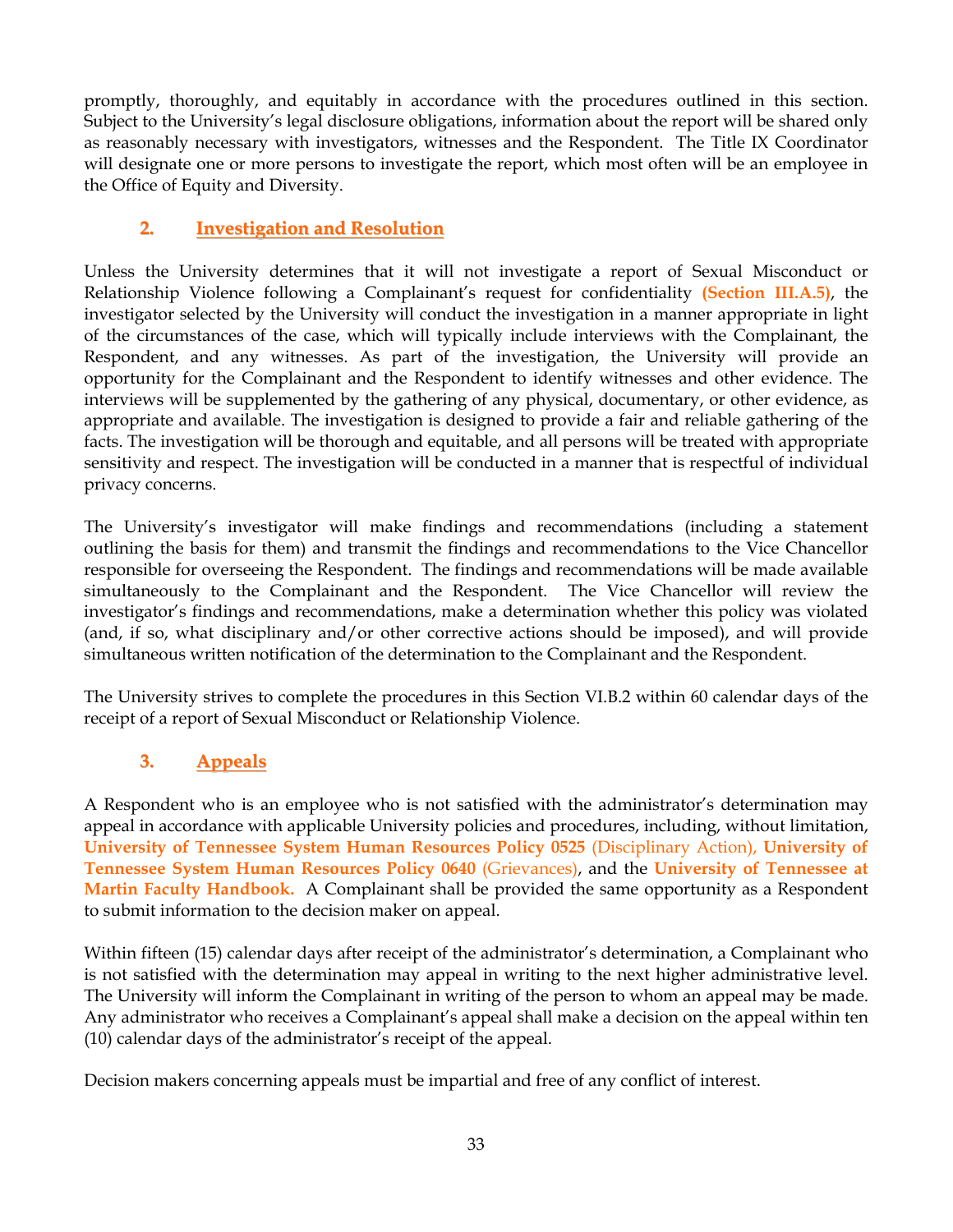Decisions on appeals shall be provided in writing simultaneously to the Complainant and Respondent.

## **4. Disciplinary or Other Corrective Actions**

Disciplinary actions with respect to an employee found to have committed Sexual Misconduct and/or Relationship Violence can include, without limitation: termination, demotion, suspension without pay, and/or oral or written corrective action. When the person found to have committed Sexual Misconduct and/or Relationship Violence is neither a student nor an employee, the University's corrective action(s) will vary based on the University's ability to implement corrective action(s).

## **D. PROCEDURES FOR INVESTIGATING AND RESOLVING REPORTS INVOLVING RESPONDENTS WHO ARE UNIVERSITY STUDENTS**

This Section VI.D describes procedures for investigating and resolving reports of Sexual Misconduct or Relationship Violence involving a Respondent who is a student.

## **1. Meeting (Communication) with the Complainant**

After receiving a report of Sexual Misconduct or Relationship Violence from a Reporter or a Responsible Employee, the Title IX Coordinator or the Office of Student Conduct will initiate immediate and appropriate steps by the University to: have an appropriate University employee meet with or otherwise communicate with the Complainant; in cases of Sexual Assault and Relationship Violence, provide a Complainant with a copy of this policy and/or another written publication approved by the Title IX Coordinator to inform the Complainant of the Complainant's rights under this policy (if that has not already been done by a Responsible Employee); evaluate whether Interim Measures need to be implemented and assist with the implementation of Interim Measures; and, subject to a Complainant's request for confidentiality **(Section III.A.5)**, initiate the investigation and resolution procedures outlined in this section. The Title IX Coordinator or the Office of Student Conduct also can assist a Complainant in reporting the incident to law enforcement.

## **2. Investigation**

Unless the University determines that it will not investigate a report of Sexual Misconduct or Relationship Violence following a Complainant's request for confidentiality **(Section III.A.5)**, the investigator(s) selected by the University will conduct the investigation in a manner appropriate in light of the circumstances of the case, which will typically include interviews with the Complainant, the Respondent, and any witnesses. As part of the investigation, the University will provide an opportunity for the Complainant and the Respondent to identify witnesses and other evidence. The interviews will be supplemented by the gathering of any physical, documentary, or other evidence, as appropriate and available. The investigation is designed to provide a fair and reliable gathering of the facts. The investigation will be thorough and equitable, and all persons will be treated with appropriate sensitivity and respect. The investigation will be conducted in a manner that is respectful of individual privacy concerns. Investigations usually will be conducted by the Office of Student Conduct.

The investigator(s) will provide simultaneous written notice of the outcome of the investigation to the Complainant and the Respondent. The University strives to complete the procedures in this Section VI.C.2 within 60 calendar days of the receipt of a report of Sexual Misconduct or Relationship Violence.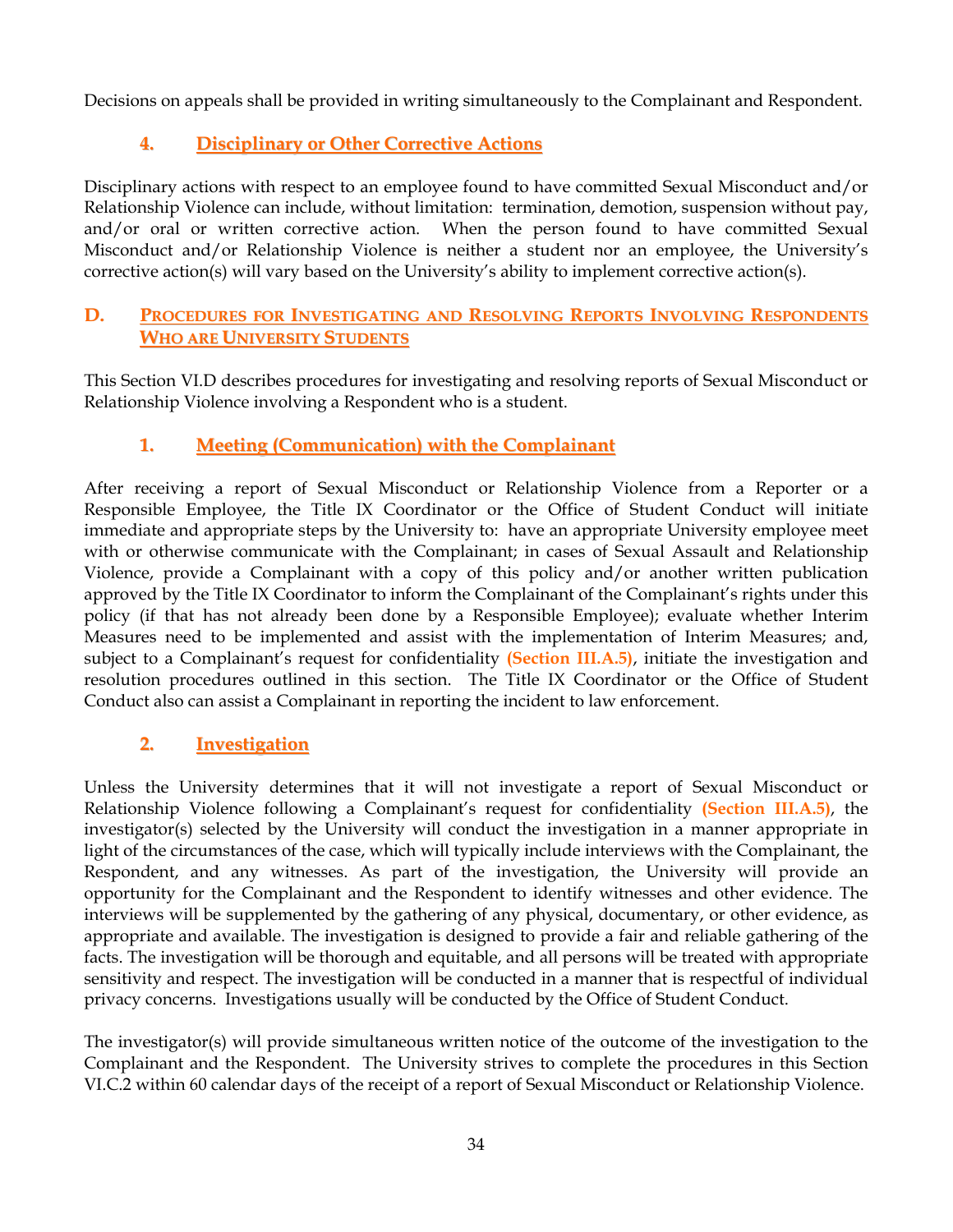#### **3. Resolution**

If the University determines after an investigation that a student has violated the University's Standard of Conduct for students, then the University will take prompt and effective steps reasonably calculated to end the misconduct, prevent the misconduct from recurring, and address its effects. One of those steps likely will involve the Office of Student Conduct charging the Respondent with a violation of the Standards of Conduct and resolve the matter in accordance with **Section VI.B** and the University's student disciplinary regulations and procedures, a complete copy of which can be found in **Chapter 1720-05-01** [\(http://www.tn.gov/sos/rules/1720/1720-05/1720-05-01.20120928.pdf\)](http://www.tn.gov/sos/rules/1720/1720-05/1720-05-01.20120928.pdf). A Respondent accused of committing Sexual Misconduct or Relationship Violence may accept responsibility for the disciplinary charge(s) and accept the proposed disciplinary penalty(s), or the Respondent may contest the accusation(s) and/or disciplinary penalty(s) either through an administrative hearing before the Student Conduct Officer (Office of Student Conduct) (option only for contesting a disciplinary penalty), a hearing before the Disciplinary Hearing Board (following the procedures in **Chapter 1720-05-01-.08**), or a TUAPA Hearing.

The University strives to conduct disciplinary hearings concerning Sexual Assault or Relationship Violence within ten (10) calendar days of the notice to the Complainant and Respondent of the outcome of the University's investigation. The University strives to provide notice of the decision of the Student Disciplinary Board or an administrative judge or hearing officer within ten (10) calendar days after the hearing.

Decisions concerning resolutions shall be provided in writing simultaneously to the Complainant and Respondent. Before a Respondent accused of committing Sexual Misconduct or Relationship Violence accepts responsibility for a disciplinary charge(s) and accepts a proposed disciplinary penalty(s), the Complainant shall be offered an opportunity to appeal the proposed disciplinary penalty, as described in accordance with **Section VI.D.4**.

## **4. Appeals**

**Appeal by the Complainant of an Investigator's Determination.** A Complainant may appeal an investigator's determination to the Vice Chancellor for Student Affairs by filing a written request for appeal within fifteen (15) calendar days after receipt of the investigative determination. The Vice Chancellor for Student Affairs may affirm the decision of the investigator, reverse the decision of the investigator and direct the Office of Student Conduct to charge the Respondent with violating the Standards of Conduct, or remand the matter for additional investigation or consideration. The Vice Chancellor for Student Affairs will issue a decision in writing, sent to the Complainant and the Respondent simultaneously, within ten (10) calendar days of receipt of the appeal. A Complainant may appeal the decision of the Vice Chancellor for Student Affairs to the Chancellor by filing a written request for appeal within seven (7) calendar days after notification of the decision of the Vice Chancellor for Student Affairs. The Chancellor will issue a final decision in writing, sent to the Complainant and the Respondent simultaneously, within ten (10) calendar days of receipt of the appeal.

**Appeal by the Complainant of a Proposed Disciplinary Penalty.** In a case in which the Respondent has indicated a willingness to accept responsibility for violating a Standard of Conduct, but the Complainant is not satisfied with the disciplinary penalty proposed by the Office of Student Conduct for the Respondent's violation of the Standard of Conduct, the Complainant will have the opportunity to appeal to the Vice Chancellor for Student Affairs by filing a written request for appeal within seven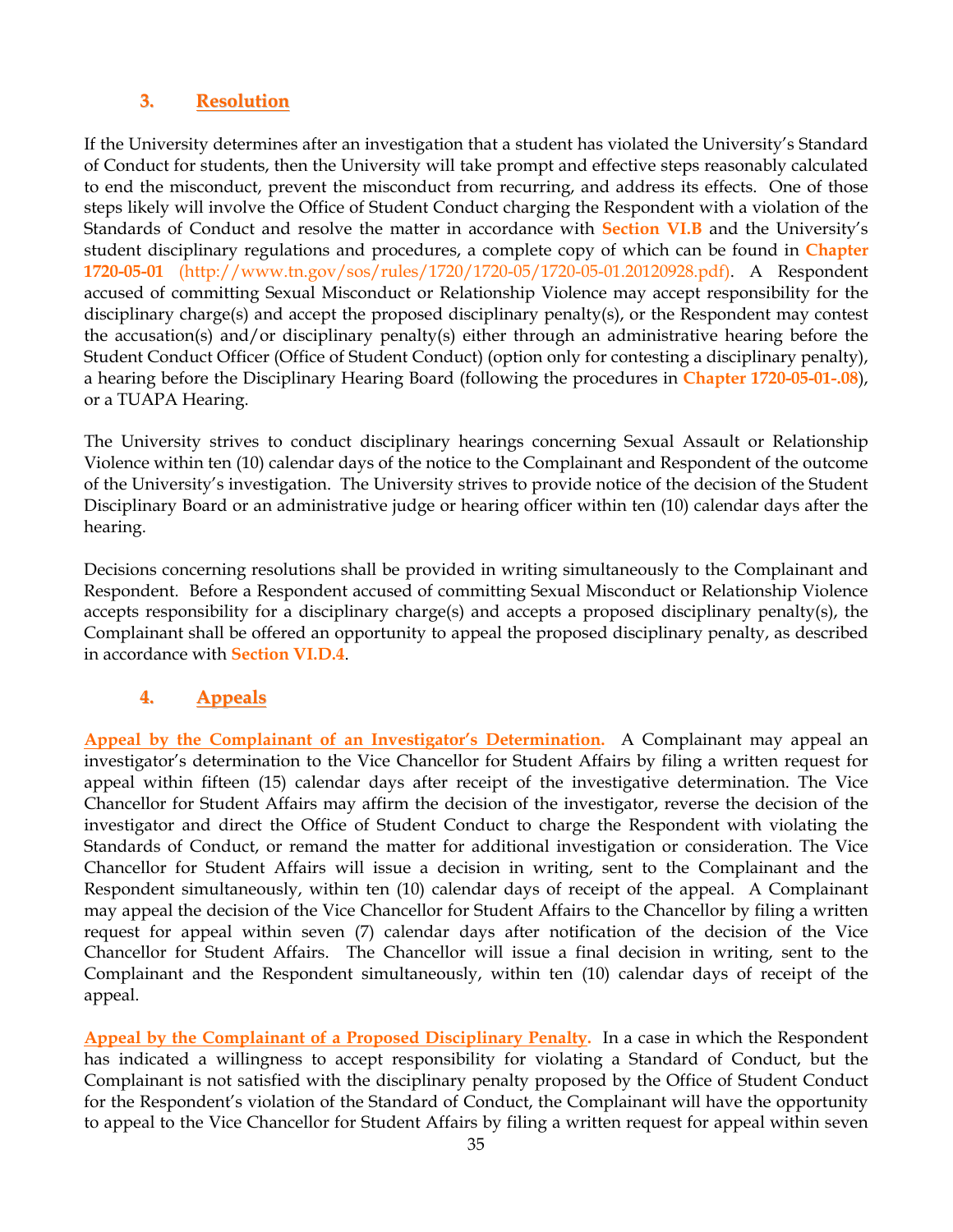(7) calendar days after notification of the proposed disciplinary penalty by the University. The Vice Chancellor for Student Affairs may affirm the disciplinary penalty proposed by the Office of Student Conduct, modify or overturn the disciplinary penalty proposed by the Office of Student Conduct, or or return the case to the Student Conduct Officer with instructions for reconsideration of the case. The Vice Chancellor for Student Affairs will issue a decision in writing, sent to the Complainant and the Respondent simultaneously, within ten (10) calendar days of receipt of the request for review. A Complainant may appeal the decision of the Vice Chancellor for Student Affairs to the Chancellor by filing a written request for appeal within seven (7) calendar days after notification of the decision of the Vice Chancellor for Student Affairs. The Chancellor will issue a final decision in writing, sent to the Complainant and the Respondent simultaneously, within ten (10) calendar days of receipt of the appeal.

**Appeal by either the Complainant or the Respondent of a Decision of the Disciplinary Hearing Board.** The Complainant or the Respondent may appeal a decision of the Student Conduct Officer (Office of Student Conduct) or a decision of the Disciplinary Hearing Board to the Vice Chancellor for Student Affairs by filing a written request for appeal with the Vice Chancellor for Student Affairs within seven (7) calendar days after written notification of the decision of the Student Conduct Officer or the Disciplinary Hearing Board. The Vice Chancellor for Student Affairs may affirm the decision of the Student Conduct Officer or the Disciplinary Hearing Board, modify or overturn the decision of the Student Conduct Officer or the Disciplinary Hearing Board, or return the case to the Student Conduct Officer or the Disciplinary Hearing Board with instructions for reconsideration of the case. The Vice Chancellor for Student Affairs will issue a decision in writing, sent to the Complainant and the Respondent simultaneously, within ten (10) calendar days of receipt of the request for review. A Complainant may appeal the decision of the Vice Chancellor for Student Affairs to the Chancellor by filing a written request for appeal within seven (7) calendar days after notification of the decision of the Vice Chancellor for Student Affairs. The Chancellor will issue a final decision in writing, sent to the Complainant and the Respondent simultaneously, within ten (10) calendar days of receipt of the appeal.

**Appeal by University, the Complainant, or the Respondent of an Initial Order in a TUAPA Hearing.**  An appeal of an initial order of in a TUAPA Hearing shall be filed with the Chancellor/Agency Head within fifteen (15) calendar days after entry of the initial order. In cases involving Sexual Assault or Relationship Violence, the Chancellor/Agency Head will issue a final order or an order remanding the matter for further proceedings within ten (10) calendar days after the filing of an appeal.

**Decisions on Any Type of Appeal.** Decisions on appeals shall be provided in writing simultaneously to the Complainant and Respondent.

## **5. Disciplinary Sanctions and Other Remedial and Protective Measures**

Following a final determination under University procedures that a student committed Sexual Misconduct or Relationship Violence (e.g., after appeals have been exhausted), the University will take prompt and effective steps reasonably calculated to end the misconduct, prevent the misconduct from recurring, and address its effects. Such steps likely will include imposing one or more of the following disciplinary sanctions: permanent dismissal, indefinite suspension, suspension for a specific period of time, disciplinary probation, disciplinary reprimand, restitution, education, loss of privilege, and/or warning. In addition to imposing disciplinary sanctions, the University may implement other remedial and protective actions, including: issuing a no-contact directive to the Respondent; providing medical and counseling services to the Complainant (for a student Complainant); exploring changes in living,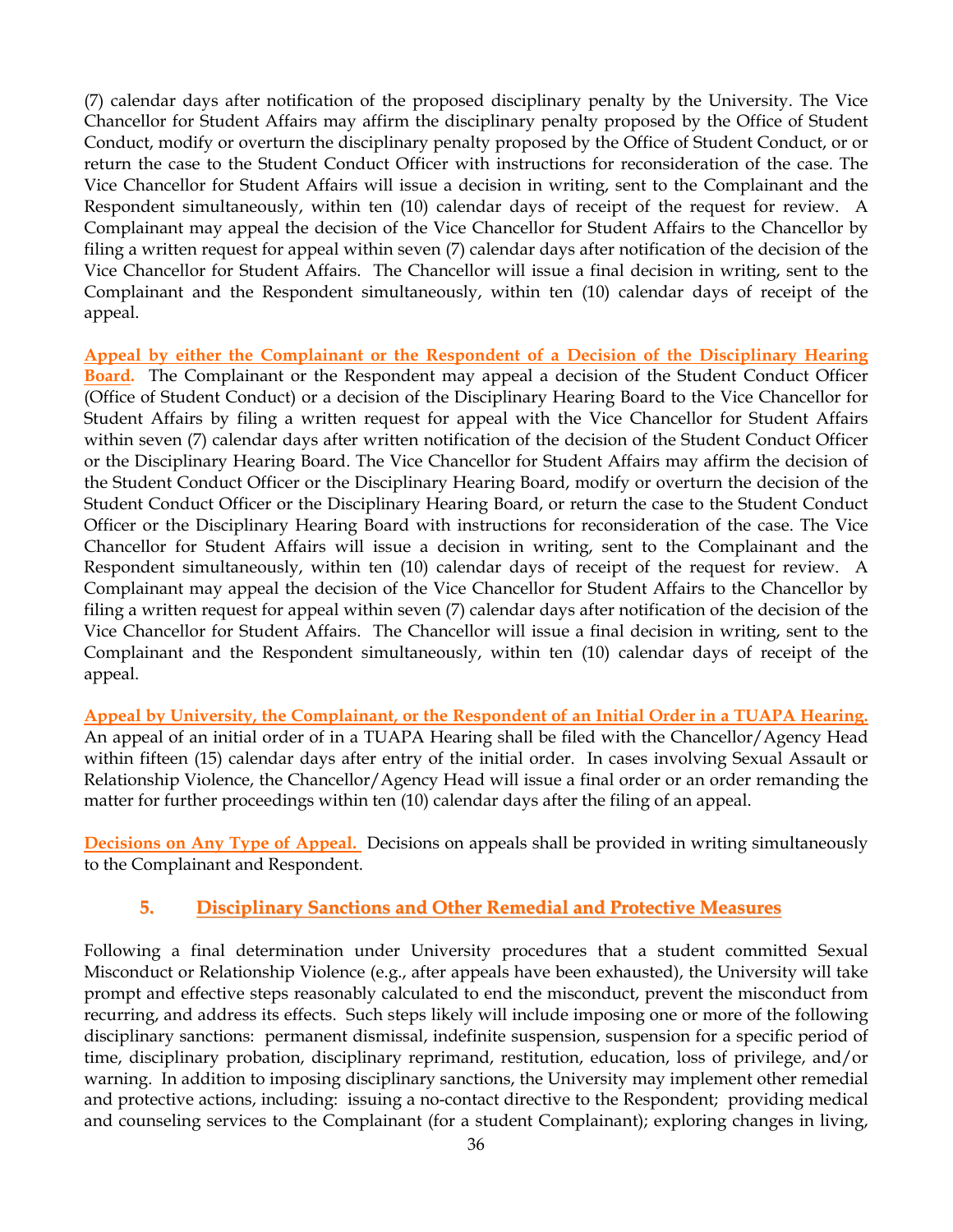transportation, dining, and working arrangements for the Complainant and the Respondent; providing an escort to ensure that the Complainant can move safely between classes and activities (for a student Complainant); exploring changes in class and extracurricular schedules, including adjustments so that the Complainant and the Respondent do not share the same classes (for a student Complainant); assisting the Complainant in communicating with faculty (for a student Complainant); providing academic support for the Complainant, including tutoring (for a student Complainant); and exploring options for re-taking a course, dropping a course, or withdrawing for a semester without financial or academic penalty (for a student Complainant). The University will take prompt and effective steps reasonably calculated to end the misconduct, prevent the misconduct from recurring, and address its effects.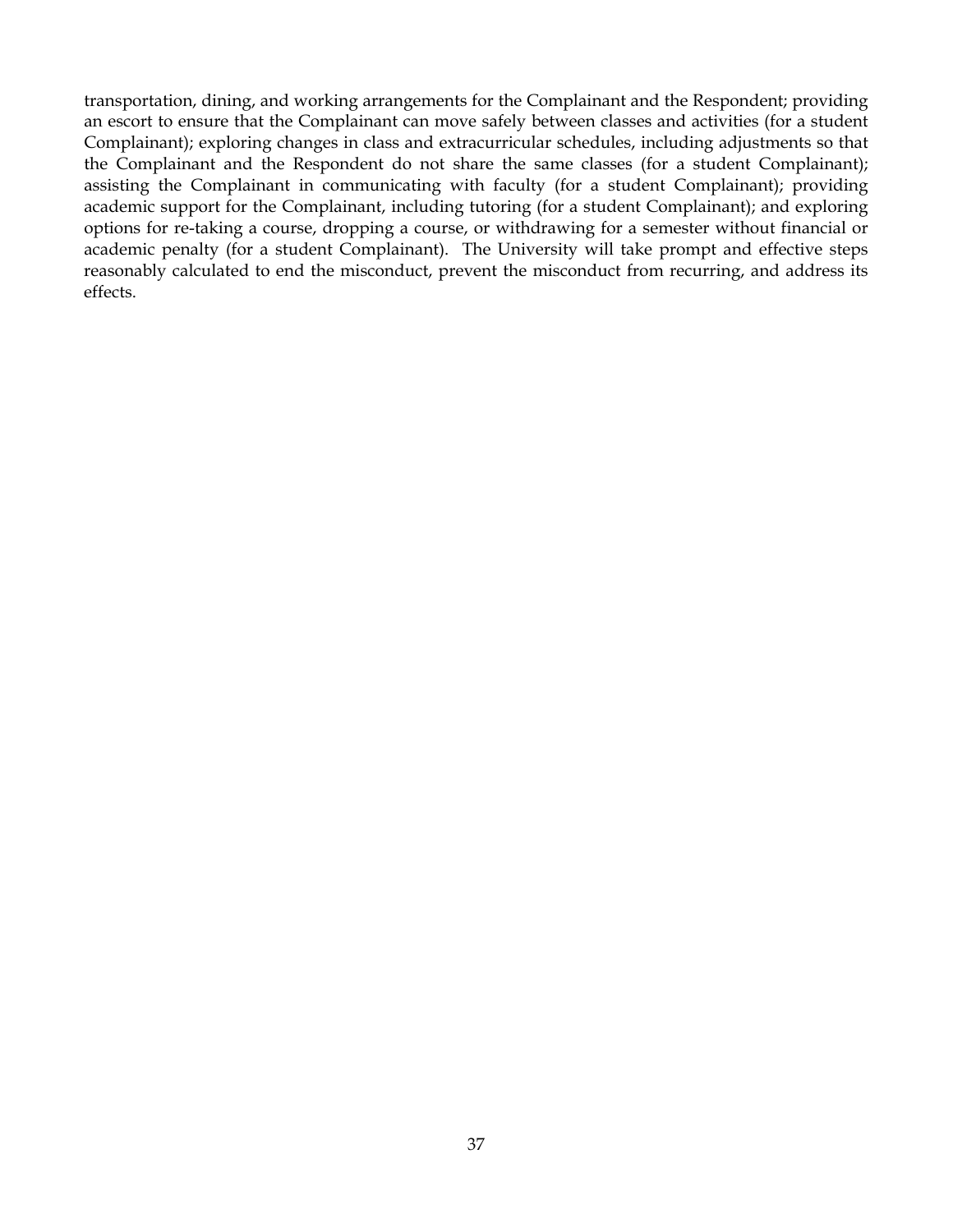#### **VII. REQUIREMENTS AND GUIDELINES FOR RESPONSIBLE EMPLOYEES**

#### **A. REQUIRED ACTIONS**

A Responsible Employee who receives information concerning an incident of Sexual Misconduct or Relationship Violence **shall**:[7](#page-41-0)

- **1.** assist the Complainant with obtaining medical assistance (if needed or requested) or accessing other on- or off-campus resources (if requested);
- **2.** encourage the Complainant to report the incident to law enforcement and assist the Complainant in contacting law enforcement if requested by the Complainant; and
- **3.** report the incident to the University:
	- evaluate whether **[University Safety Policy 0575](http://policy.tennessee.edu/safety_policy/sa0575/)** applies because the incident involves suspected child abuse or child sexual abuse (if so, comply with the reporting requirements of that policy); or
	- if **[University Safety Policy 0575](http://policy.tennessee.edu/safety_policy/sa0575/)** does not apply, **report the incident to the Title IX Coordinator or the Office of Student Conduct promptly after receiving notice of the incident (no later than 48 hours after receiving the report[8](#page-41-1)).**[9](#page-41-2) The Responsible Employee shall communicate: (1) details known about the alleged incident that the University will need to determine what happened – including the names of the Complainant, Reporter, and Respondent(s), any witnesses, and any other relevant facts, including the date, time and specific location of the alleged incident; and (2) if applicable, communicate to the Title IX Coordinator or the Office of Student Conduct that a Complainant has requested that the University maintain confidentiality.

The Office of Student Conduct must inform the Title IX Coordinator of all reports of Sexual Misconduct and Relationship Violence. In cases involving Sexual Assault or Relationship Violence, the Title IX Coordinator must ensure that a copy of this policy or another written publication approved by

<span id="page-41-0"></span><sup>&</sup>lt;sup>7</sup> In addition to the responsibilities of a Responsible Employee described in this Section VII, the Title IX Coordinator, the Office of Student Conduct, and the Department of Public Safety also are responsible for carrying out responsibilities described in other sections of this policy. The Title IX Coordinator, the Office of Student Conduct, and the Department of Public Safety may develop internal procedures for the purposes of implementing this policy, as long as the procedures do not conflict with this policy.

<span id="page-41-1"></span><sup>8</sup> If the end of the 48 hour reporting window falls on a weekend or a University holiday, then the Responsible Employee should report the incident as soon as possible on the next University business day.

<span id="page-41-2"></span><sup>&</sup>lt;sup>9</sup> A Responsible Employee may also inform his/her supervisor of the incident. With the prior approval of the Title IX Coordinator, a University unit may adopt a policy that requires a Responsible Employee in the unit to report an incident of Sexual Misconduct or Relationship Violence to his/her supervisor or other designee within the unit, who, in lieu of the Responsible Employee who received notice of the incident, shall promptly report the incident to the Title IX Coordinator.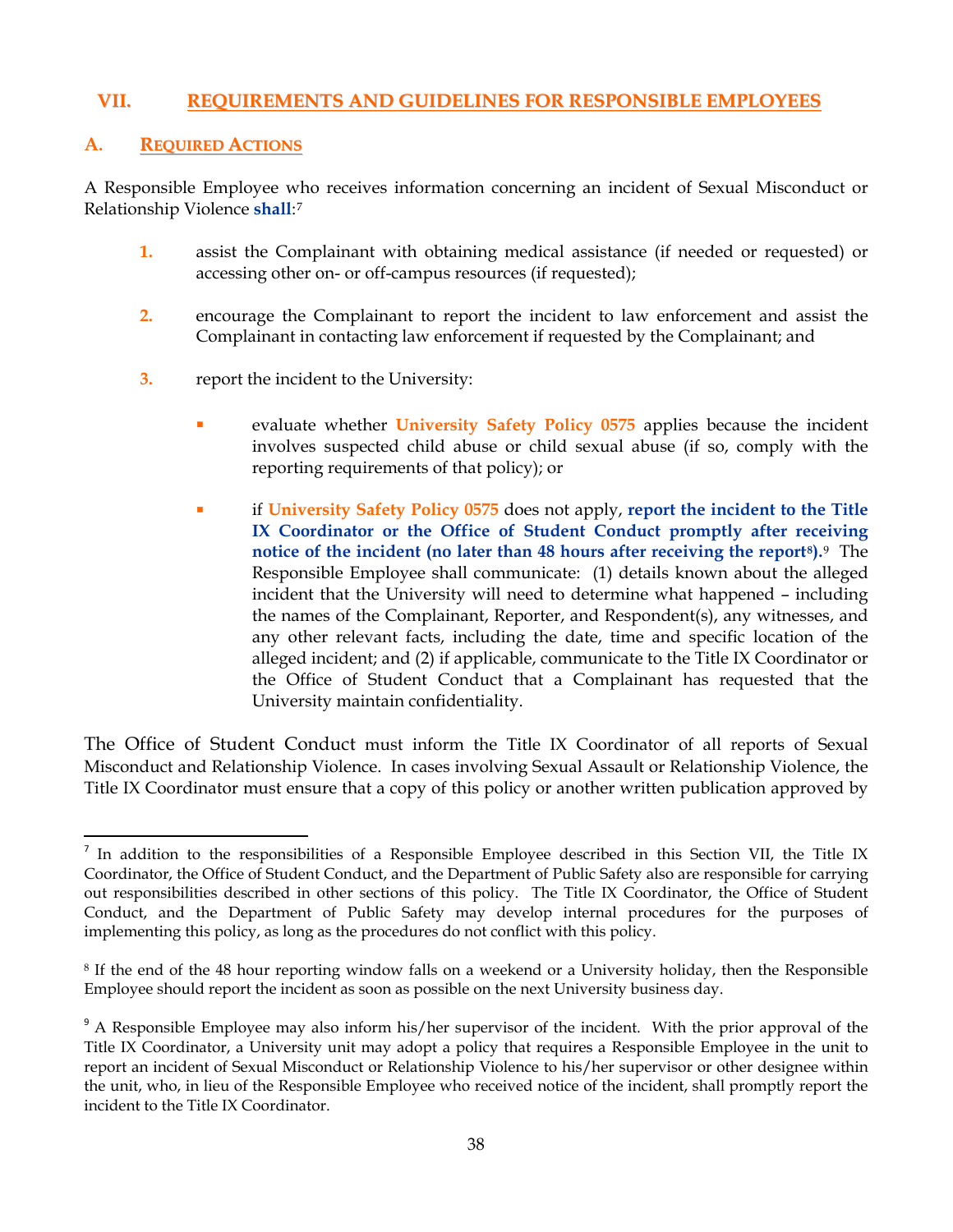the Title IX Coordinator has been provided to the Complainant to inform the Complainant of their rights under this policy.

Complainants who are Responsible Employees are not required to report or take any other action identified in this section with respect to Sexual Misconduct or Relationship Violence to which they have been subjected.

#### **B. RECOMMENDED ACTIONS**

Before a person reveals information to the Responsible Employee that the person may wish to keep confidential, use his/her best efforts to ensure that the person understands:

- **1.** the Responsible Employee's obligation to report the names of a Respondent and a Complainant involved in the alleged Sexual Misconduct or Relationship Violence, as well as other relevant facts regarding the alleged incident, to the University;
- **2.** the person's ability to share the information confidentially with certain on- and offcampus resources **(Section V.A)**;
- **3.** a Complainant's option under this policy to request that the University maintain confidentiality **(Section III.A.5)**, if the person indicates that he/she wants to disclose information to the Responsible Employee but wishes to maintain confidentiality;
- **4.** if the person indicates hesitancy to report an incident to the University, inform the person that the University prohibits Retaliation and will not only take steps to prevent Retaliation but also take strong responsive action if Retaliation occurs; and

A Responsible Employee who receives information concerning an incident of Sexual Misconduct or Relationship Violence **should**:

- **1.** provide emotional support to the Complainant;
- **2.** encourage the Complainant to preserve any physical evidence (e.g., if possible, the Complainant should not shower, bathe, douche, change clothes, brush his/her teeth, or comb his/her hair);
- **3.** inform the Complainant that the Responsible Employee will be reporting the incident to the Title IX Coordinator or the Office of Student Conduct, one of whom will be contacting the Complainant to provide further guidance and assistance; and
- **4.** provide a Complainant with a copy of this policy or another written publication approved by the Title IX Coordinator, if available, to inform the Complainant of the Complainant's rights under this policy.

#### **C. PROHIBITED ACTIONS**

A Responsible Employee who receives notice of an incident of Sexual Misconduct or Relationship Violence **shall not**: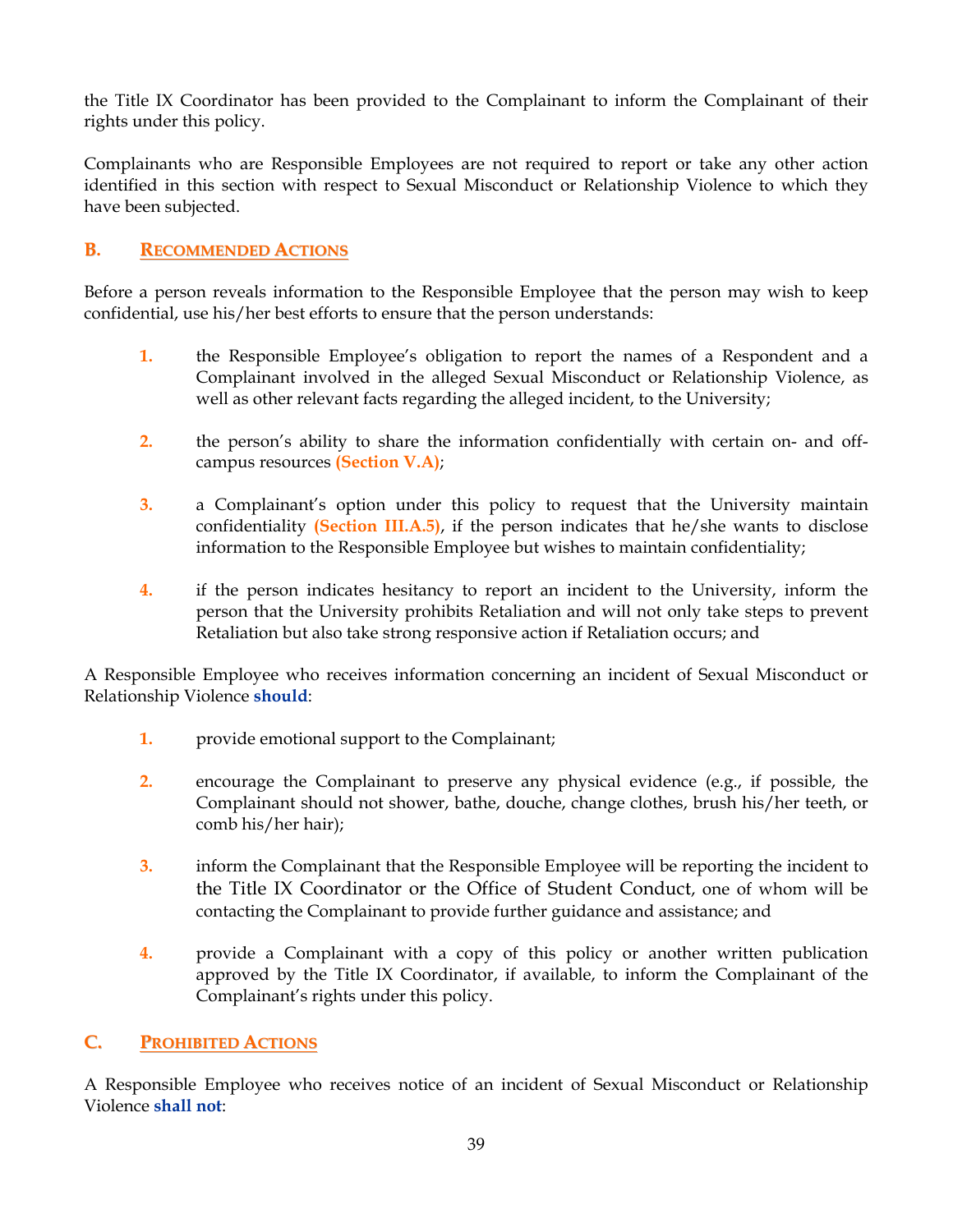- **1.** guarantee to a Complainant that the Responsible Employee will keep information confidential;
- **2.** share information about the incident with a person who does not have a Universityrelated need to know;
- **3.** share information about the incident with law enforcement (including the Department of Public Safety) without the Complainant's consent; and/or
- **4.** investigate or otherwise attempt to resolve reports of Sexual Misconduct or Relationship Violence without the approval of the Title IX Coordinator (this provision does not apply to the Department of Public Safety), other than taking an action required or recommended in **Section VII.A-B**.

#### **D. DEPARTMENT OF PUBLIC SAFETY**

The Department of Public Safety shall provide the Title IX Coordinator with access to its investigation notes and findings as necessary for the University's non-law enforcement investigation, as long as providing the notes and findings would not compromise the Department of Public Safety's law enforcement investigation.

When the University's non-law enforcement investigation of a report of Sexual Misconduct or Relationship Violence occurs concurrently with a law enforcement investigation of the same incident, the Department of Public Safety shall not cause the University's non-law enforcement investigation to be delayed pending the outcome of the Department of Public Safety's law enforcement investigation, except for the collection of evidence.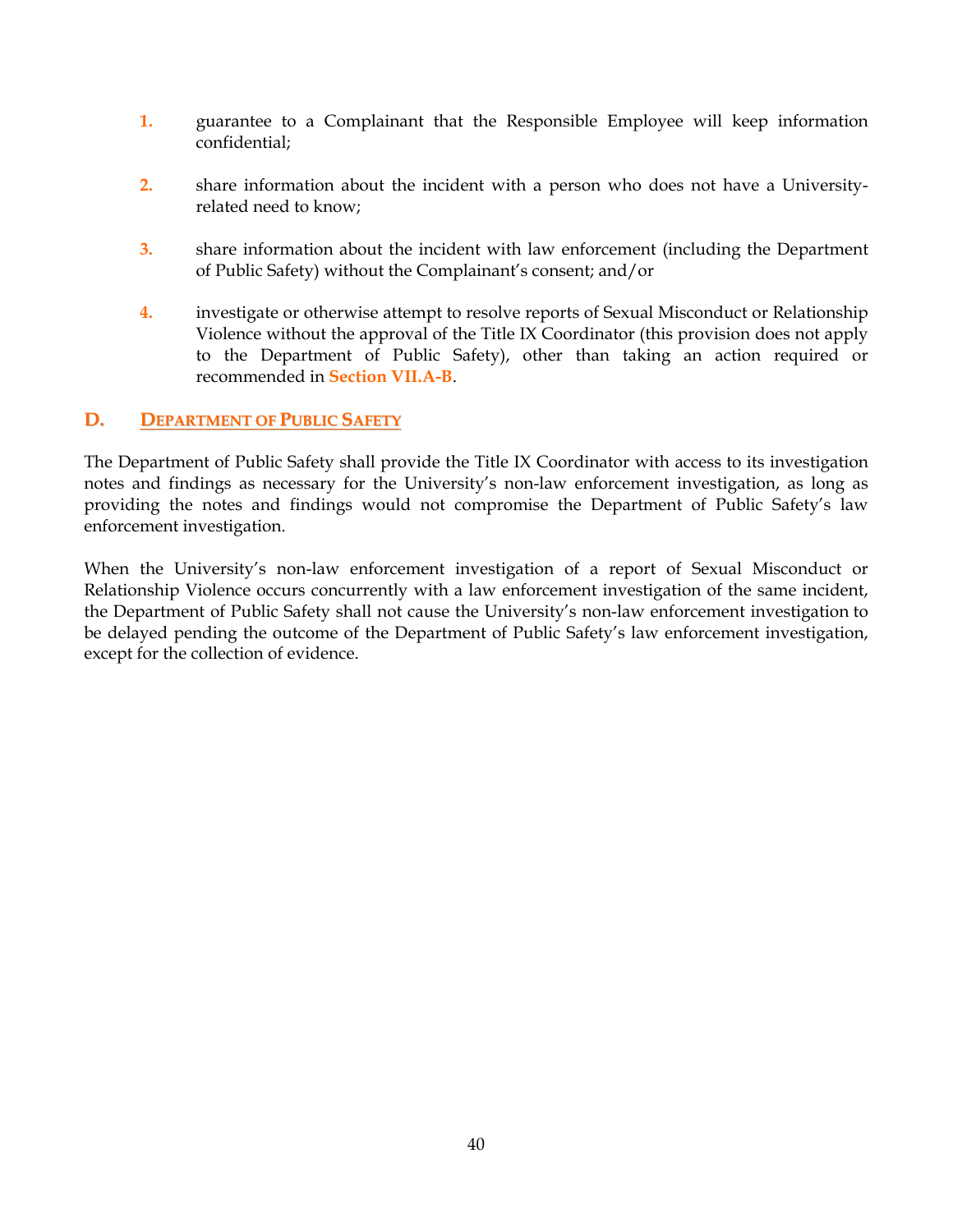#### **VIII. PREVENTION AND AWARENESS PROGRAMS**

The University implements comprehensive, intentional, and integrated programming, initiatives, strategies, and campaigns intended to prevent Sexual Misconduct and Relationship Violence by and against members of the University community. The University intends that its Prevention Programs: (1) be culturally relevant, inclusive of diverse communities and identities, sustainable, responsive to community needs, and informed by research or assessed for value, effectiveness, or outcome; and (2) consider environmental risk and protective factors as they occur on the individual, relationship, University, community, and societal levels. Prevention Programs include both Primary Prevention Programs, Primary Awareness Programs, and Ongoing Prevention and Awareness Campaigns.

#### **A. PRIMARY PREVENTION PROGRAMS**

The University implements comprehensive, intentional, and integrated programming, initiatives, and strategies informed by research or assessed for value, effectiveness, or outcome that are intended to prevent Sexual Misconduct and Relationship Violence by and against members of the University community through the promotion of positive and healthy behaviors that foster healthy, mutually respectful relationships and sexuality, encourage safe Bystander Intervention, and seek to change behavior and social norms in healthy and safe directions.

The University implements programs for incoming students and new employees that inform them about:

- this policy, including: the University's prohibition against Sexual Misconduct and Relationship Violence; the definitions of Tennessee Sexual Violence Crimes and Tennessee Relationship Violence Crimes; the definition of consent with respect to crimes relating to sexual activity in the State of Tennessee; and the information that is included in this policy in accordance with 34 C.F.R.  $\S 668.46(b)(11)$  and 34 C.F.R.  $\S 668.46(k)(2)$ ;
- Bystander Intervention; and
- Risk Reduction.

Questions about the University's current Primary Prevention Programs should be directed to the Title IX Coordinator.

#### **B. PRIMARY AWARENESS PROGRAMS**

The University implements comprehensive, intentional, and integrated community-wide or audiencespecific programming, initiatives, and strategies that increase audience knowledge and share information and resources to prevent Sexual Misconduct and Relationship Violence, promote safety, and reduce the perpetration of Sexual Misconduct and Relationship Violence.

Questions about the University's Primary Awareness Programs should be directed to the Title IX Coordinator.

#### **C. ONGOING PREVENTION AND AWARENESS CAMPAIGNS**

The University implements comprehensive, intentional, and integrated programming, initiatives, and strategies for students and employees that are sustained over time and focus on increasing understanding of topics relevant to and skills for addressing Sexual Misconduct and Relationship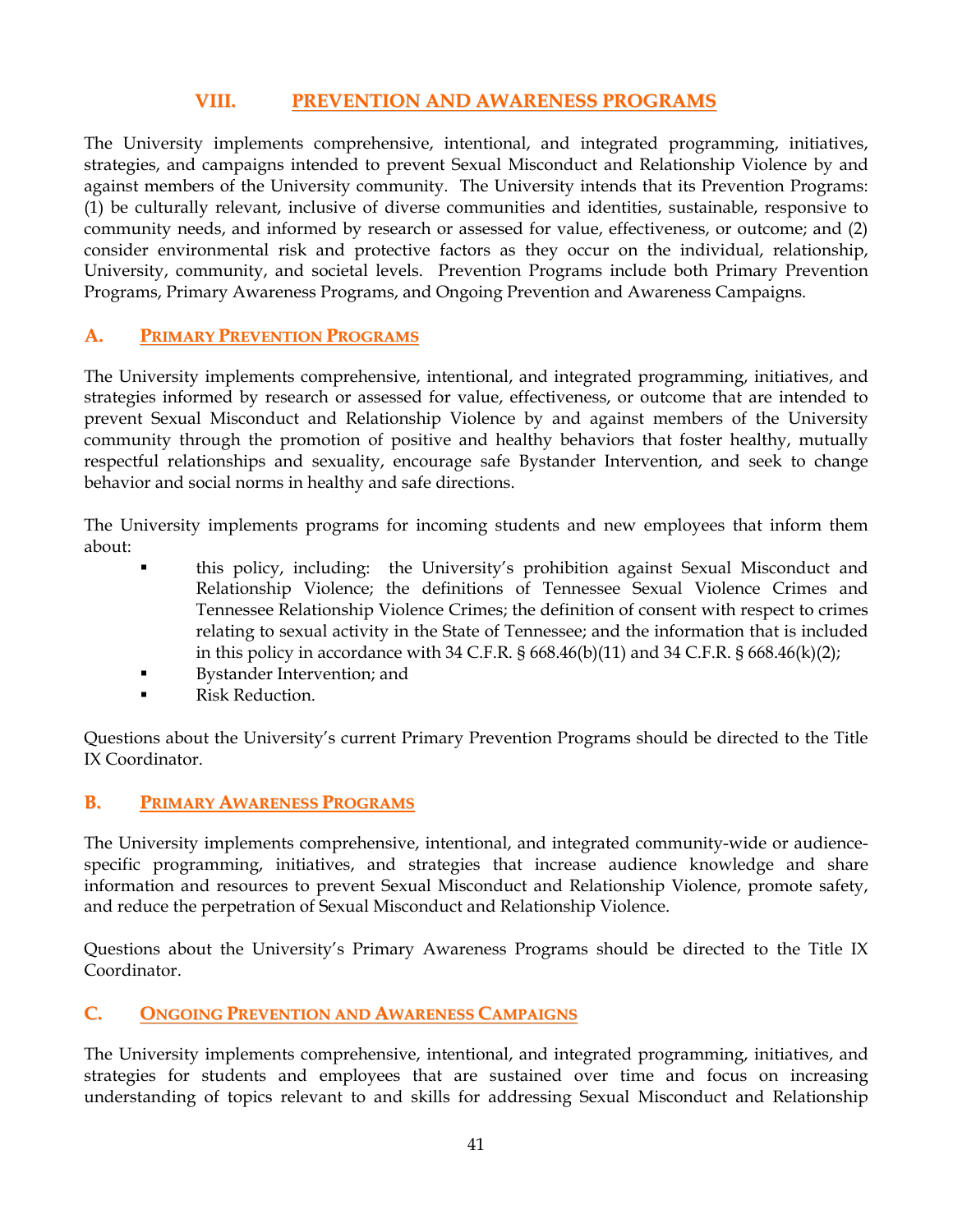Violence using a range of strategies with audiences throughout the University and including information about:

- this policy, including: the University's prohibition against Sexual Misconduct and Relationship Violence; the definitions of Tennessee Sexual Violence Crimes and Tennessee Relationship Violence Crimes; the definition of consent with respect to crimes relating to sexual activity in the State of Tennessee; and the information that is included in this policy in accordance with 34 C.F.R. § 668.46(b)(11) and 34 C.F.R. § 668.46(k)(2);
- Bystander Intervention; and
- **Risk Reduction.**

Questions about the University's ongoing prevention and awareness campaigns should be directed to the Title IX Coordinator.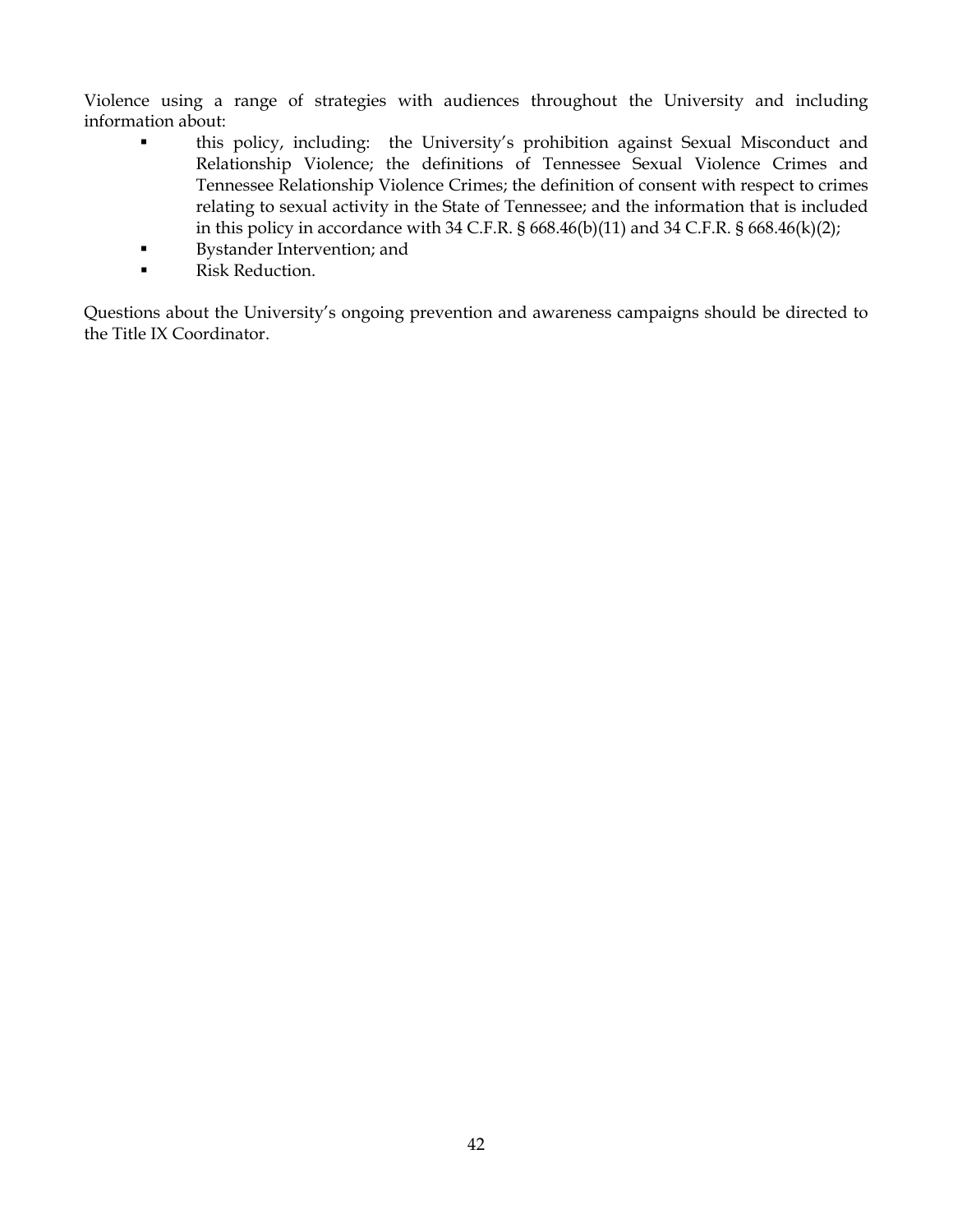#### **APPENDIX A: DEFINITIONS**

The following definitions apply for the purposes of this policy:

- **A. BYSTANDER INTERVENTION:** Safe and positive options that may be carried out by a person(s) to prevent harm or intervene when there is a risk of Sexual Misconduct or Relationship Violence. Bystander Intervention includes: recognizing situations of potential harm; understanding institutional structures and cultural conditions that facilitate violence; overcoming barriers to intervening; identifying safe and effective intervention options; and taking action to intervene.
	- **B. CAMPUS SECURITY AUTHORITIES:** Individuals from whom the University collects certain crime statistics for purposes of the Clery Act. A list of the job titles of the University's Campus Security Authorities can be found at: **http://www.utm.edu/departments/publicsafety/csa.php**.
- **C. CHAPTER 1720-05-01:** The Chapter 1720-05-01 of the Rules of the University of Tennessee at Martin, a copy of which can be found at: **[http://www.tn.gov/sos/rules/1720/1720-05/1720-05-](http://www.tn.gov/sos/rules/1720/1720-05/1720-05-01.20120928.pdf) [01.20120928.pdf](http://www.tn.gov/sos/rules/1720/1720-05/1720-05-01.20120928.pdf)**.
- **D. CLERY ACT:** The Jeanne Clery Disclosure of Campus Security and Campus Crime Statistics Act, 20 U.S.C. § 1092(f). More information about the Clery Act, including the University's Annual Security Report, can be found at: **http://www.utm.edu/departments/publicsafety/**.
- **E. CLERY GEOGRAPHY:** Clery Geography means property for which the University is required to report crime statistics pursuant to the Clery Act.
- **F. COERCION:** Words or conduct that, viewed from the perspective of a Reasonable Person, substantially impair a person's ability to voluntarily choose whether to engage in a particular sexual act (e.g., Sexual Contact or Sexual Intercourse). Coercion is something more than mere seduction or persuasion.

Coercion includes, without limitation:

- 1. physical force; and
- 2. words and/or conduct that would cause a Reasonable Person to fear imminent: harm to the person's health, safety, or property or that of a third person; threat of the loss of a job benefit; or kidnapping of the person or a third person.
- **G. COMPLAINANT:** A person who asserts that he/she has been subjected to Sexual Misconduct or Relationship Violence. This term does not imply pre-judgment concerning whether the person was subjected to Sexual Misconduct and/or Relationship Violence.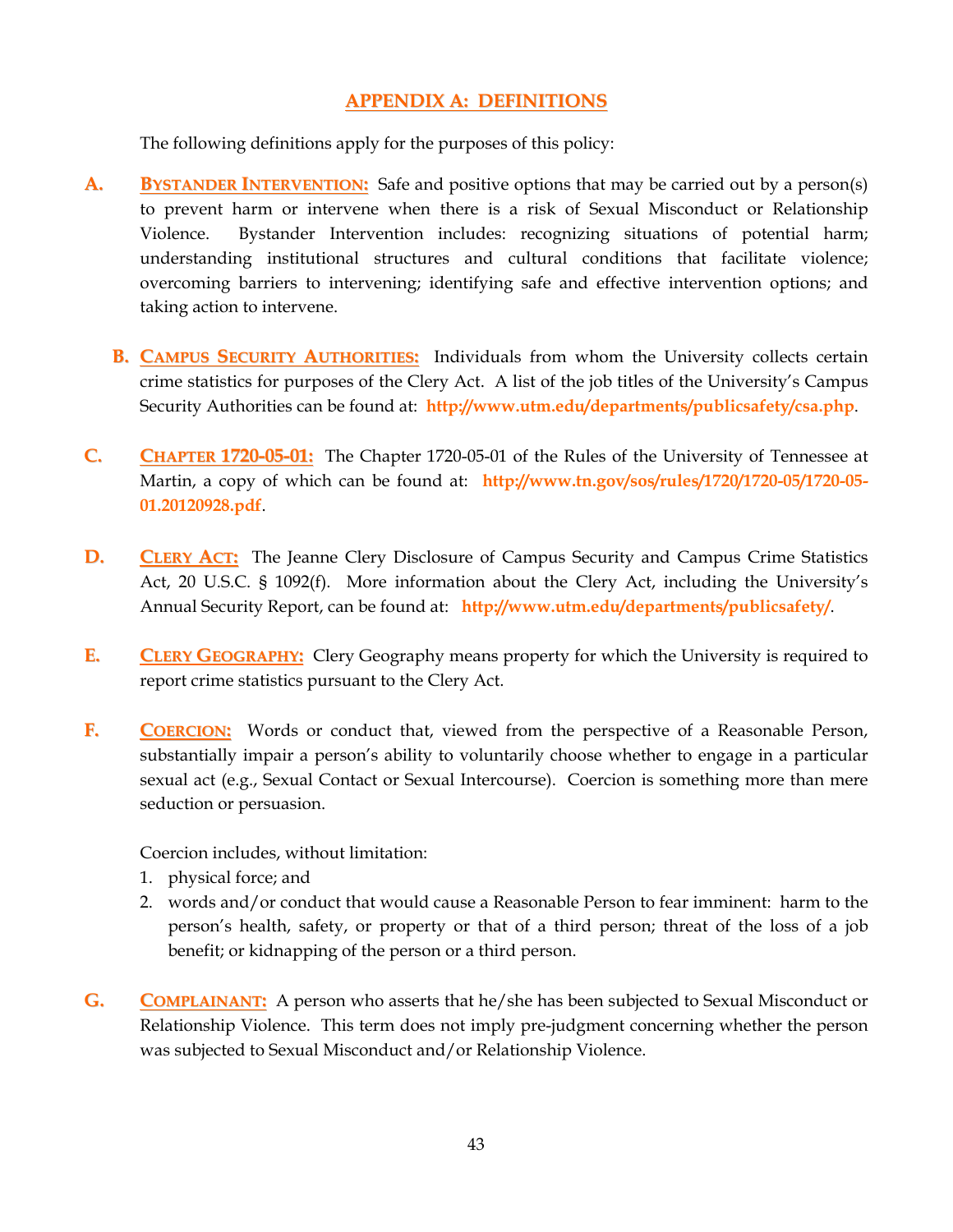**H. CONSENT (OR CONSENSUAL):** The knowing and voluntary communication, through words and/or conduct, of an agreement to engage in a particular act, including without limitation a particular act of Sexual Contact or Sexual Intercourse.

For the purposes of this policy, the following rules shall be used to determine whether Consent was communicated for a particular act:

- 1. Whether an individual has communicated Consent is evaluated from the perspective of what a Reasonable Person who perceived the individual's words and/or conduct would have understood.
- 2. One's own use of alcohol, drugs, or other substances does not diminish one's responsibility to obtain Consent from the other person. Moreover, another person's use of alcohol, drugs, or other substances does not diminish one's responsibility to obtain Consent from that person.
- 3. Consent must exist from the beginning to the end of each sexual encounter and for each particular act (e.g., Sexual Contact and Sexual Intercourse) that occurs during a sexual encounter.
- 4. The responsibility for obtaining Consent rests with the individual who voluntarily and physically initiates a particular act (e.g., Sexual Contact and Sexual Intercourse), even if the other person initiated the sexual encounter.
- 5. Consent cannot be obtained by taking advantage of the Incapacitation of another person, or inferred from the Incapacitation of another person, if one knew (or a Reasonable Person would have known) that the other person was Incapacitated. Because the Incapacitation of another person may be difficult for one to discern, persons subject to this policy are strongly encouraged to err on the side of caution (i.e., when in doubt, assume that the other person is Incapacitated and therefore unable to give Consent.)
- 6. Consent also cannot be obtained by or inferred from:
	- Coercion;
	- silence that is not accompanied by conduct evidencing an agreement to engage in a particular sexual act;
	- Consent communicated by the other person on a previous occasion;
	- Consent communicated to another person;
	- the other person's failure to resist physical force (however, for purposes of this policy, the other person's resistance to physical force will be viewed as a clear demonstration that the person has not communicated Consent);
	- the sexual arousal of the other person;
	- a current or previous dating, romantic, intimate, or sexual relationship with the other person;
	- currently or previously cohabitating with the other person;
	- the other person's attire;
	- the other person's reputation;
	- the other person's giving or acceptance of gifts; or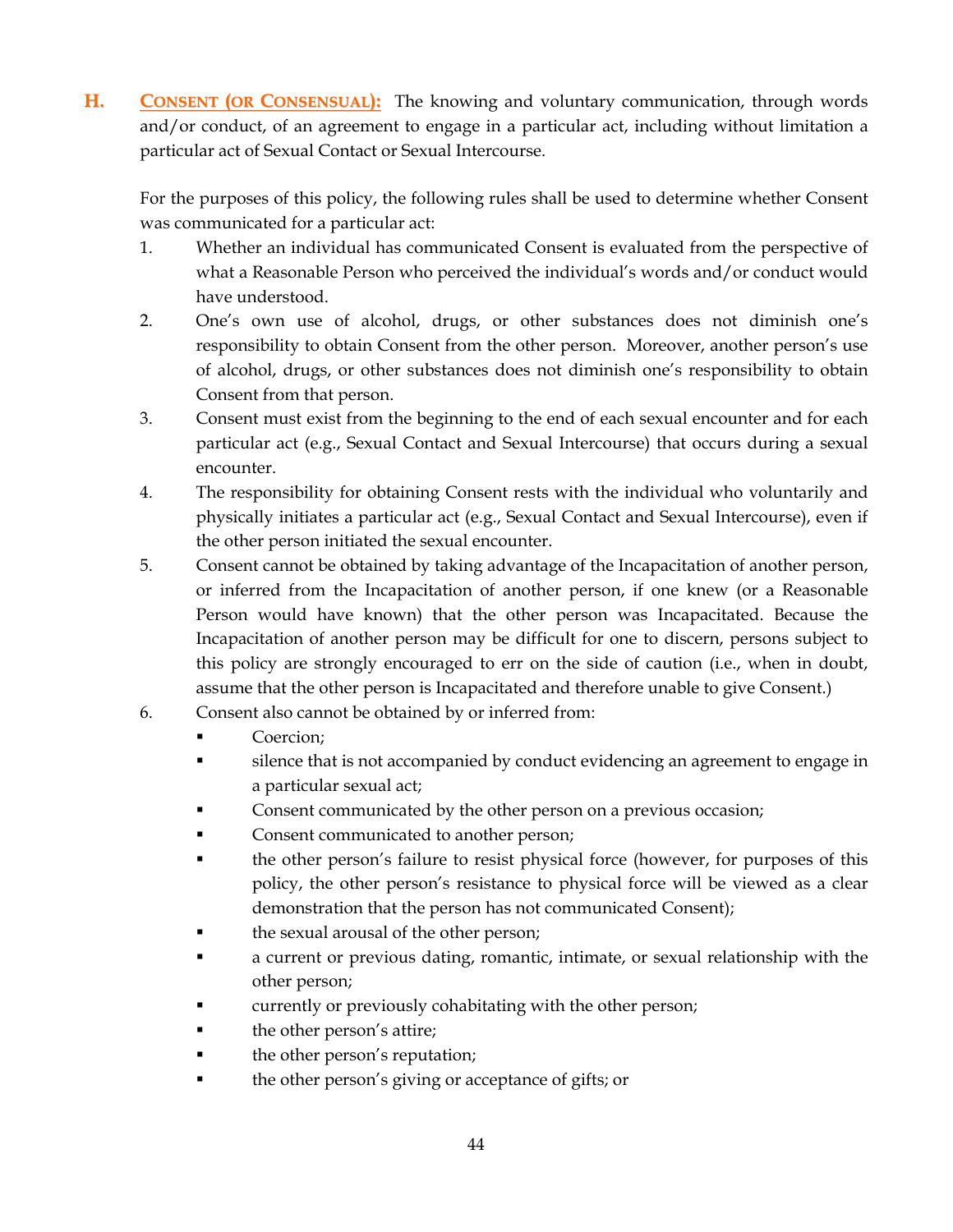- the other person's extension or acceptance of an invitation to go to a private residence, room, or location.
- 7. A verbal "No" (or words equivalent to "No"), even if it sounds insincere or indecisive, always means that Consent has not been communicated, or if previously communicated, has been withdrawn. The absence of a verbal "No" does not necessarily mean that Consent has been communicated.
- 8. Consent to one type of Sexual Contact or Sexual Intercourse (e.g., oral intercourse) does not constitute or imply Consent for another type of Sexual Contact or Sexual Intercourse (e.g., vaginal intercourse), whether during a sexual encounter or during a previous sexual encounter.
- 9. A person has a right to change his/her mind; thus, Consent to engage in a particular act of Sexual Contact or Sexual Intercourse may be withdrawn by a person at any time. A withdrawal of Consent is communicated through a person's words and/or conduct. Once a person's withdrawal of Consent has been communicated through that person's words and/or conduct, the other person must cease the particular act of Sexual Contact or Sexual Intercourse. Consent also is automatically withdrawn by a person who becomes Incapacitated.
- 10. A person who is under the age of eighteen (18) (i.e., a minor) cannot give Consent; however, a person who is at least the age of thirteen (13) and less than the age of eighteen (18) can give Consent to sexual acts with another person who is less than four (4) years older than them.
- 11. The definition of consent for the purposes of criminal law in the State of Tennessee is explained in **Appendix E**.
- **I. FERPA:** The Family Educational Rights and Privacy Act of 1974.
- **J. GOOD FAITH:** Having a belief in the truth of information that a reasonable person in the same position could have, based on the information known to the person communicating the information at the time the information was communicated by that person. A report or other information communicated during an investigation, hearing, or other proceeding under this policy is not made in good faith if made with knowing or reckless disregard for information that would negate the report or information.
- **K. INCAPACITATED (OR INCAPACITATION):** A temporary or permanent state in which a person cannot make informed, rational judgments (e.g., judgments concerning Sexual Contact, Sexual Intercourse, or Sexual Exploitation) because: the person lacks the physical or mental capacity to understand the nature or consequences of their words and/or conduct; and/or the person is unable to physically or verbally communicate Consent. Incapacitation can be voluntary or involuntary. Incapacitation is determined based on the totality of the circumstances.

Incapacitation may result from: sleep; unconsciousness; temporary or permanent physical or mental disability; involuntary physical restraint; or the influence of alcohol, drugs, or other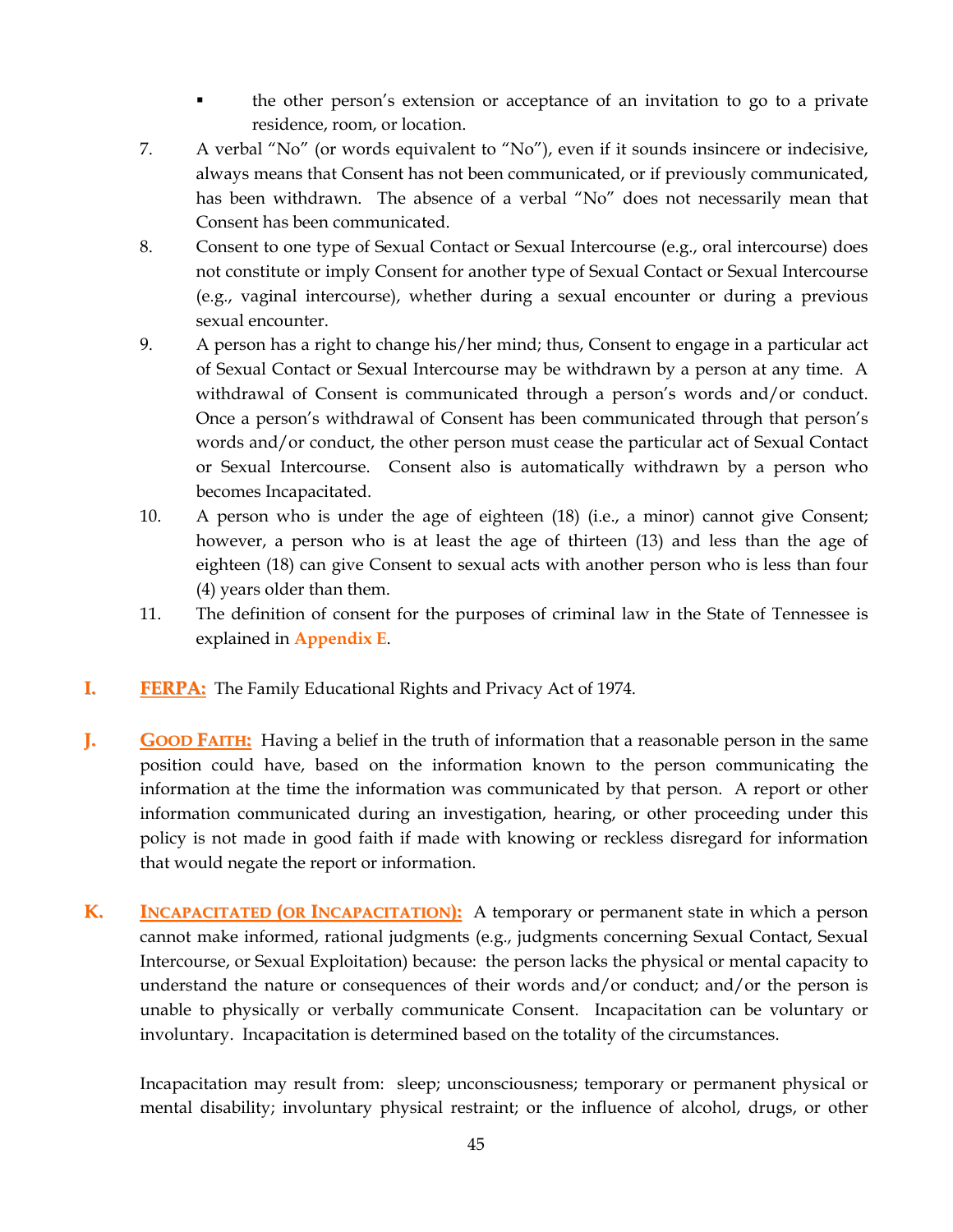substances, including, without limitation, substances used to facilitate Sexual Assault (e.g., Rohypnol, Ketamine, GHB, and Burundanga).

When alcohol, drugs, or other substances are involved, Incapacitation is a state beyond mere drunkenness or intoxication. Indicators of Incapacitation may include, without limitation: lack of control over physical movements (e.g., inability to dress/undress without assistance; inability to walk without assistance); lack of awareness of circumstances or surroundings; vomiting; unresponsiveness; and inability to communicate coherently.

- **L. INTERIM MEASURES:** Reasonable and appropriate measures, as determined by the University, which are designed to eliminate reported Sexual Misconduct or Relationship Violence and protect the persons involved in the matter (e.g., Complainant, Reporter, potential witnesses).
- **M. NON-CONSENSUAL SEXUAL CONTACT:** Engaging in Sexual Contact with another person without the Consent of that person.
- **N. NON-CONSENSUAL SEXUAL INTERCOURSE:** Engaging in Sexual Intercourse with another person without the Consent of that person.
- **O. PREPONDERANCE OF THE EVIDENCE:** The amount of evidence that causes one to conclude that an allegation is probably true (i.e., more likely true than not true). If the evidence on a particular allegation is equally balanced, then that allegation has not been proven by a preponderance of the evidence. *(The source of this definition is Tennessee Pattern Jury Instruction 2.40.)*
- **P. QUALIFIED MENTAL HEALTH PROFESSIONAL:** A person who is licensed in the state of Tennessee, if required for the profession, and who is: a psychiatrist; physician with expertise in psychiatry as determined by training, education, or experience; psychologist with health service provider designation; psychological examiner or senior psychological examiner; licensed master's social worker with two years of mental health experience or licensed clinical social worker; marital and family therapist; nurse with a master's degree in nursing who functions as a psychiatric nurse; professional counselor; or if the person is providing service to children, any of the above educational credentials plus mental health experience with children. *(The source of this definition is Tennessee Code Annotated § 33-1-101.)*
- **Q. REASONABLE PERSON:** A sober, objectively reasonable person in the same situation and with the same sex, gender identity, and sexual orientation as the person whose words and/or conduct are being evaluated.
- **R. REGISTERED STUDENT ORGANIZATION:** A student organization registered with the University in accordance with University rules.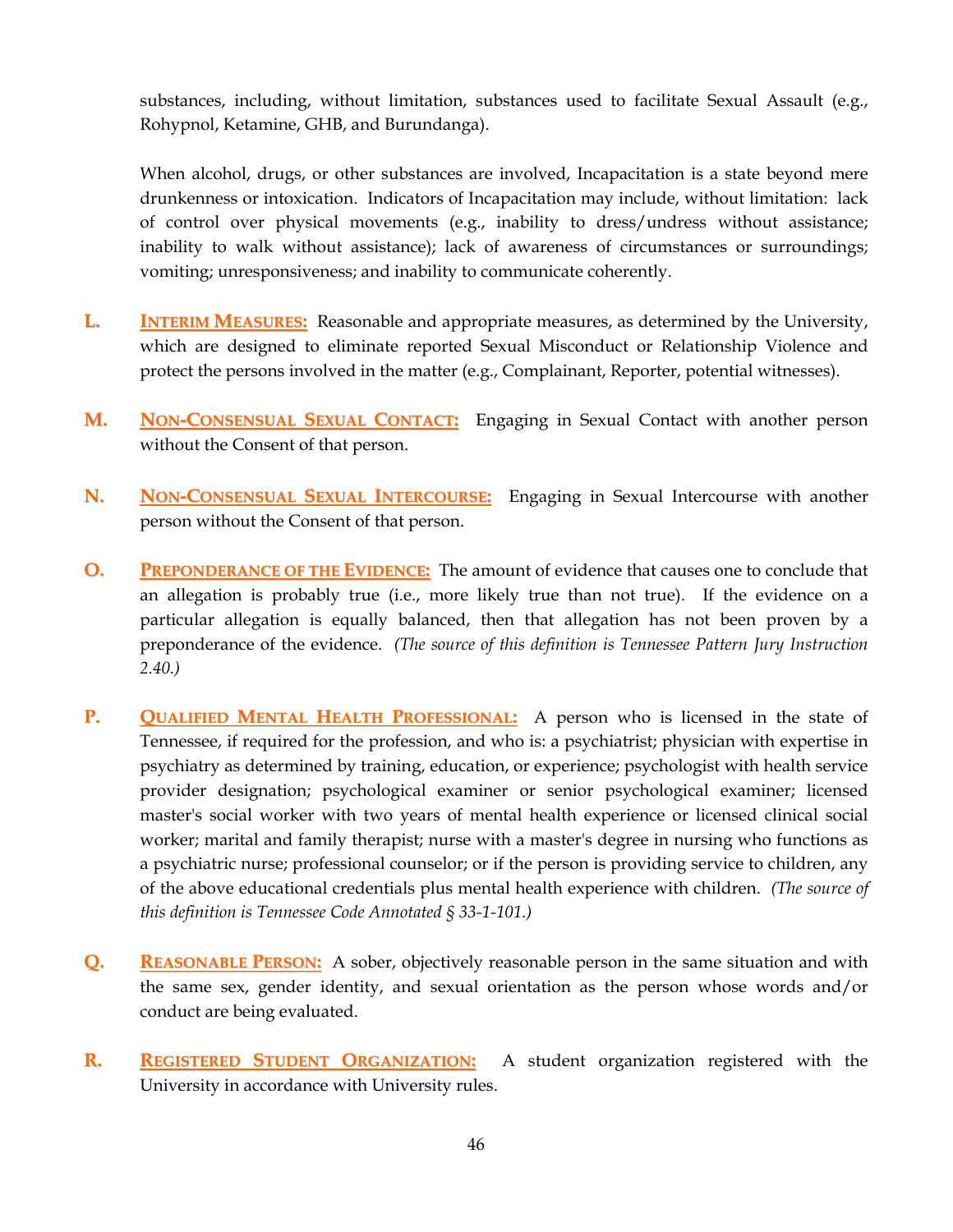- **S. RELATIONSHIP VIOLENCE:** A term that encompasses Dating Violence, Domestic Violence, Stalking, and all other words and/or conduct that would constitute a Relationship Violence Crime. Relationship Violence may be a form of Sex Discrimination prohibited by federal and state antidiscrimination laws, such as Title VII and Title IX.
- **T. RELATIONSHIP VIOLENCE CRIME(S):** A term that encompasses both Clery Act Relationship Violence Crimes and Tennessee Relationship Violence Crimes, which are defined below:
	- **1. CLERY ACT RELATIONSHIP VIOLENCE CRIMES:** The Clery Act requires the University to report certain statistics for the following crimes of relationship violence that occur on Clery Geography in the University's Annual Security Report:
		- **a. DATING VIOLENCE:** Violence committed by a person who is or has been in a social relationship of a romantic or intimate nature with the victim of the violence. The existence of such a relationship shall be determined based on a consideration of the following factors: (1) the length of the relationship; (2) the type of relationship; and (3) the frequency of interaction between the persons involved in the relationship. Dating Violence includes, but is not limited to, sexual or physical abuse or the threat of such abuse. Dating Violence does not include acts covered under the definition of Domestic Violence. Whether an incident will be counted as an incident of Domestic Violence for purposes of the Clery Act will also be determined based on the statement of the Reporter.
		- **b. DOMESTIC VIOLENCE:** A felony or misdemeanor crime of violence committed: (1) by a current or former spouse or intimate partner of the victim; (2) by a person with whom the victim shares a child in common; (3) by a person who is cohabitating with or has cohabitated with the victim as a spouse or intimate partner; (4) by a person similarly situated to a spouse of the victim under the domestic or family violence laws of the jurisdiction in which the crime of violence occurred; or (5) by any other person against an adult or youth victim who is protected from that person's acts under the domestic or family violence laws of the jurisdiction in which the crime of violence occurred.
		- **c. STALKING (CLERY ACT):** Engaging in a Course of Conduct directed at a specific person that would cause a Reasonable Person (Clery Act - Stalking) to: (1) fear for the person's safety or the safety of others; or (2) suffer Substantial Emotional Distress.

For purposes of Stalking (Clery Act), the following definitions apply:

**(i) COURSE OF CONDUCT:** Two or more acts, including, but not limited to, acts in which a person directly, indirectly, or through third parties, by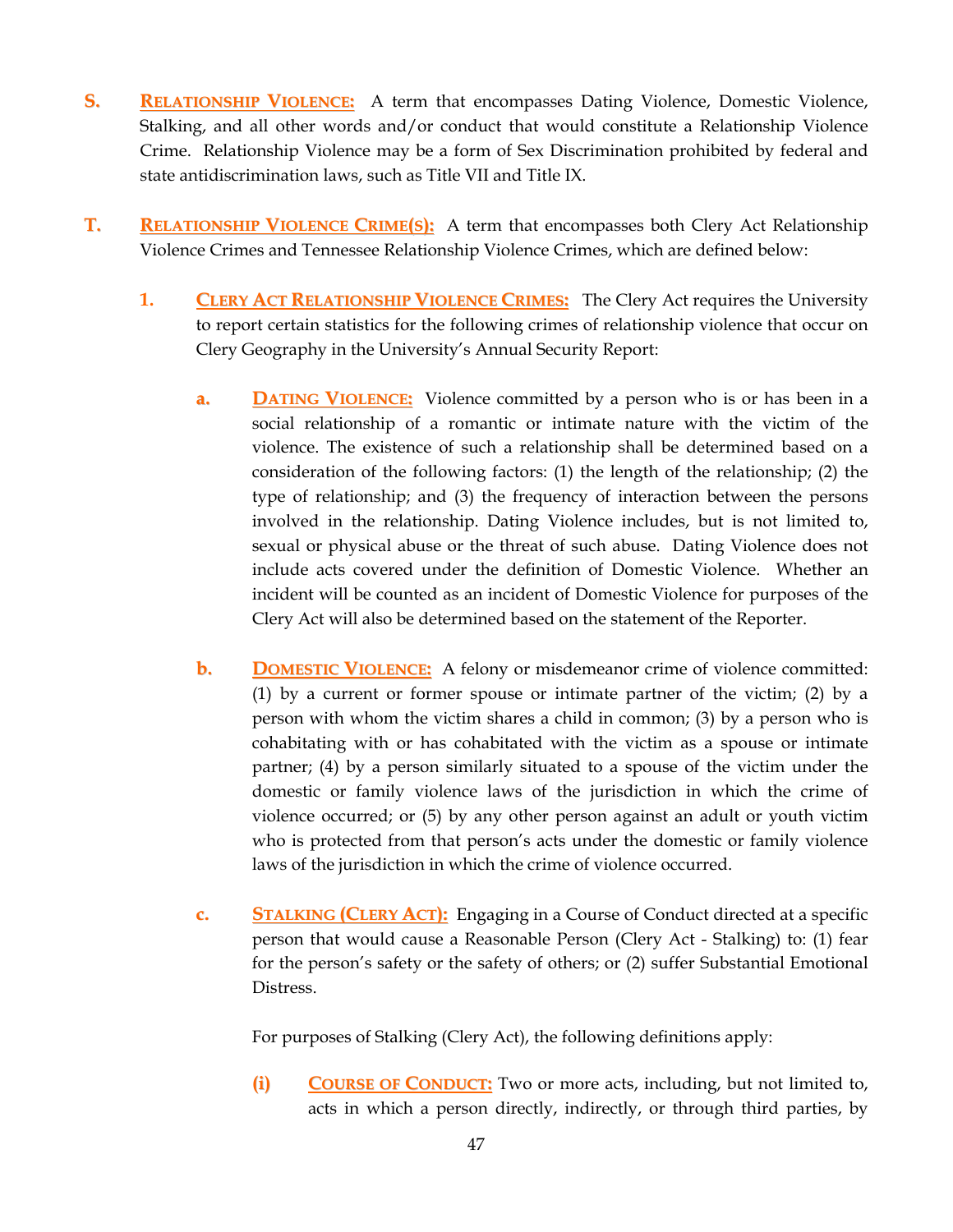any action, method, device, or means, follows, monitors, observes, surveils, threatens, or communicates to or about another person, or interferes with another person's property.

- **(ii) REASONABLE PERSON (CLERY ACT - STALKING):** A reasonable person under similar circumstances and with similar identities to the victim.
- **(iii) SUBSTANTIAL EMOTIONAL DISTRESS:** Significant mental suffering or anguish that may, but does not necessarily, require medical or other professional treatment or counseling.
- **2. TENNESSEE RELATIONSHIP VIOLENCE CRIMES:** The crimes below are crimes in the State of Tennessee that are the closest equivalents to Clery Act Relationship Violence Crimes:
	- **a. ASSAULT:** The crime of assault in Tennessee is defined in Tennessee Code Annotated § 39-13-101.
	- **b. DOMESTIC ASSAULT:** The crime of Domestic Assault in Tennessee is defined in Tennessee Code Annotated § 39-13-111.
	- **c. STALKING (TENNESSEE):** The crime of Stalking (Tennessee) is defined in Tennessee Code Annotated § 39-17-315.
	- **d. VIOLATING AN ORDER OF PROTECTION RELATING TO DOMESTIC ABUSE OR STALKING:** In Tennessee, a domestic abuse victim or stalking victim who has been subjected to, threatened with, or placed in fear of, domestic abuse or stalking may seek relief by filing a sworn petition alleging domestic abuse or stalking by the Respondent. Such a petition must be filed in the county where the Respondent resides or the county in which the domestic abuse, stalking, or sexual assault occurred. If the Respondent is not a resident of Tennessee, the petition may be filed in the county where the Complainant resides. Tennessee law provides criminal penalties for violations of certain orders of protection. More information on Tennessee's law on orders of protection can be found in Tennessee Code Annotated § 36-3-601 *et seq.*
- **U. REPORTER:** A person who communicates a concern to a Responsible Employee regarding the occurrence of Sexual Misconduct or Relationship Violence. A Reporter need not be a Complainant.
- **V. RESPONDENT:** A person or registered student organization that is reported to have committed Sexual Misconduct and/or Relationship Violence. This term does not imply pre-judgment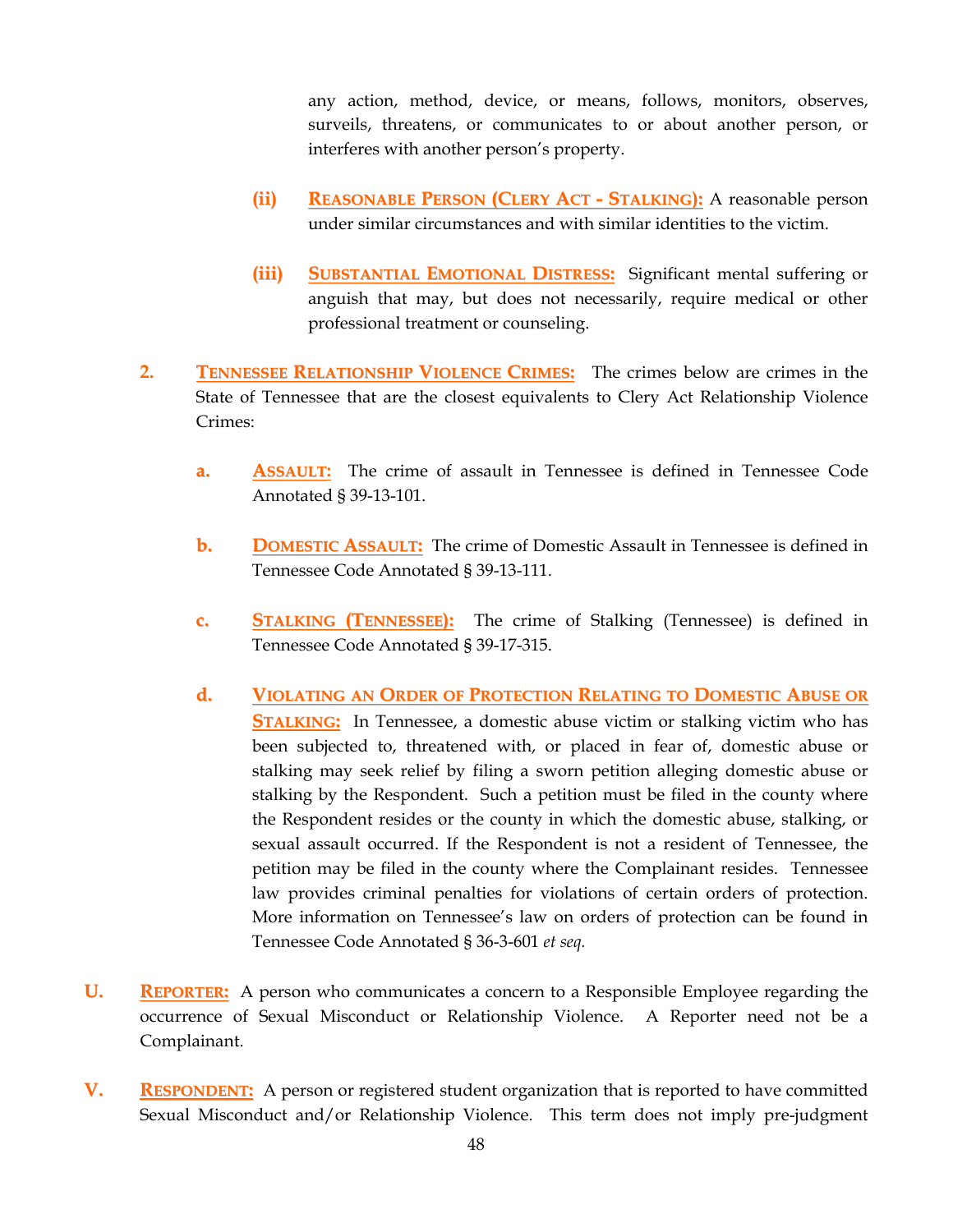concerning whether the person or registered student organization committed Sexual Misconduct and/or Relationship Violence.

- **W. RESPONSIBLE EMPLOYEE:** A University employee identified in **Section III.A** (non-law enforcement), **Section III.B.1** (Department of Public Safety), and/or **Appendix B** as an option for reporting Sexual Misconduct or Relationship Violence to the University. Graduate assistants are not Responsible Employees unless they are a graduate teaching assistant and they receive a report in their teaching capacity. Notwithstanding anything in this policy to the contrary, Responsible Employees do not include persons who are prohibited in the situation from reporting an incident by a law or mandatory ethical standard imposed by their profession (e.g., a Qualified Mental Health Professional who learns of the information in the course of a privileged provider-patient relationship).
- **X. RETALIATION:** An act or attempted act to retaliate, intimidate, threaten, coerce, seek retribution, or otherwise discriminate against any person:
	- 1. because the person opposed conduct prohibited by this policy;
	- 2. because the person in Good Faith reported Sexual Misconduct or Relationship Violence to the University;
	- 3. because the person in participated (or is reasonably expected to participate) in any manner in an investigation, proceeding, hearing, or Interim Measure under this policy; or
	- 4. because the person exercised rights or responsibilities under any provision of the Clery Act.

For purposes of this definition, an act or attempted act retaliates, intimidates, threatens, coerces, seeks retribution, or otherwise discriminates if it would deter a Reasonable Person from: opposing conduct prohibited by this policy; reporting Sexual Misconduct or Relationship Violence to the University; participating in any manner in an investigation, proceeding, hearing, or Interim Measure under this policy; and/or exercising rights or responsibilities under any provision of the Clery Act.

- **Y. RISK REDUCTION:** Options designed to decrease perpetration and bystander inaction, and to increase empowerment for Complainants in order to promote safety and to help individuals and communities address conditions that facilitate violence. More information about Risk Reduction can be found at: **<http://www.utm.edu/departments/publicsafety/index.php>**.
- **Z. SEX DISCRIMINATION:** Conduct directed at a specific person or a group of identifiable persons that subjects the person or group to treatment that adversely affects their employment, education, or ability to participate in or benefit equally in any University program or activity, on account of sex or gender. Sex Discrimination may include acts of verbal, nonverbal, or physical aggression, intimidation, or hostility based on sex or sex-stereotyping, even if those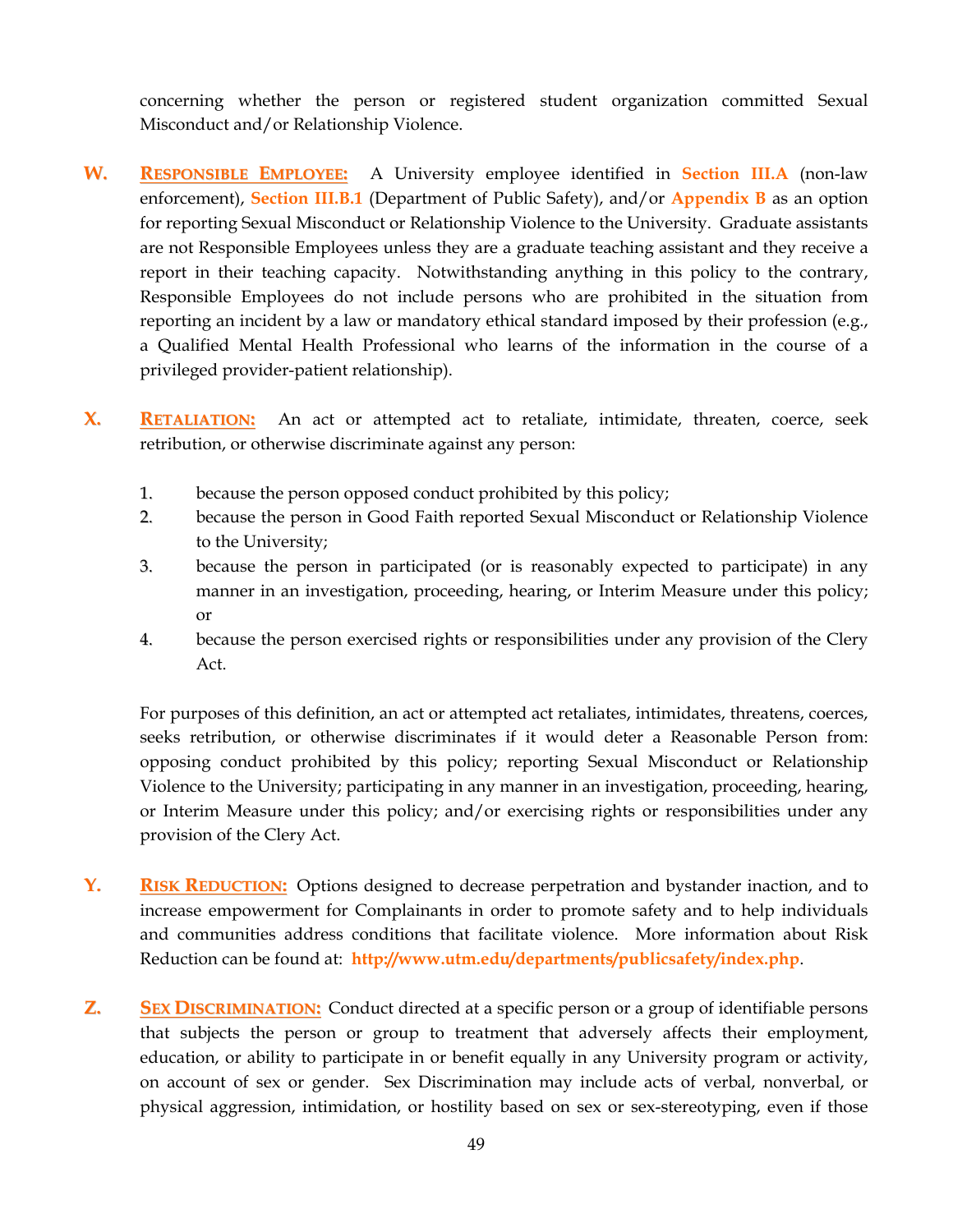acts do not involve conduct of a sexual nature. A complaint of Sexual Misconduct or Relationship Violence will be treated as a complaint of Sex Discrimination in violation of Title IX if it was based on the sex of the Complainant.

- **AA. SEXUAL ASSAULT:** Engaging in Non-Consensual Sexual Contact or Non-Consensual Sexual Intercourse.
- **BB. SEXUAL CONTACT:** The intentional touching of another person's intimate parts (including mouth, neck, genitalia, groin, inner thigh, anus, breast or buttocks, or clothing covering any of those areas) in a sexual manner with any part of one's body or with any object. Sexual Contact also includes causing another person to touch his/her own or another person's intimate parts in the manner described in the previous sentence.
- **CC. SEXUAL EXPLOITATION:** An act or attempted act by a person for sexual gratification, financial gain, or other advancement through the abuse or exploitation of another person's sexuality. Examples of Sexual Exploitation include, without limitation: observation of persons who are undressed or engaging in Sexual Contact or Sexual Intercourse, without the Consent of all persons being observed; audio- or videotaping of Sexual Contact or Sexual Intercourse without the Consent of all persons being taped; prostituting another person; allowing others to observe Consensual Sexual Contact or Consensual Sexual Intercourse without the Consent of all persons involved in the Consensual Sexual Contact or Consensual Sexual Intercourse; and knowingly exposing another person to a sexually transmitted infection without informing the other person that one has a sexually transmitted infection.
- **DD. SEXUAL INTERCOURSE:** The penetration, no matter how slight, of the vagina or anus with any body part or object; or oral penetration by a sex organ of another person.

#### **EE. SEXUAL HARASSMENT:**

- With respect to an employee's conduct directed toward another employee, Sexual Harassment means: "Unwelcome sexual advances, requests for sexual favors, and other verbal or physical conduct of a sexual nature . . . when: (1) submission to such conduct is made either explicitly or implicitly a term or condition of an individual's employment; (2) submission to or rejection of such conduct by an individual is used as the basis for employment decisions affecting that individual; or (3) such conduct has the purpose or effect of unreasonably interfering with an individual's work performance or creating an intimidating, hostile, or offensive working environment." *(The source of this definition is: University of Tennessee System Human Resources Policy [0280](http://policy.tennessee.edu/hr_policy/hr0280/) ("Sexual Harassment") [\(http://policy.tennessee.edu/hr\\_policy/hr0280/\)\)](http://policy.tennessee.edu/hr_policy/hr0280/))*
- **With respect to an employee's conduct directed toward a student or another non**employee, Sexual Harassment means: "Unwelcome sexual advances, requests for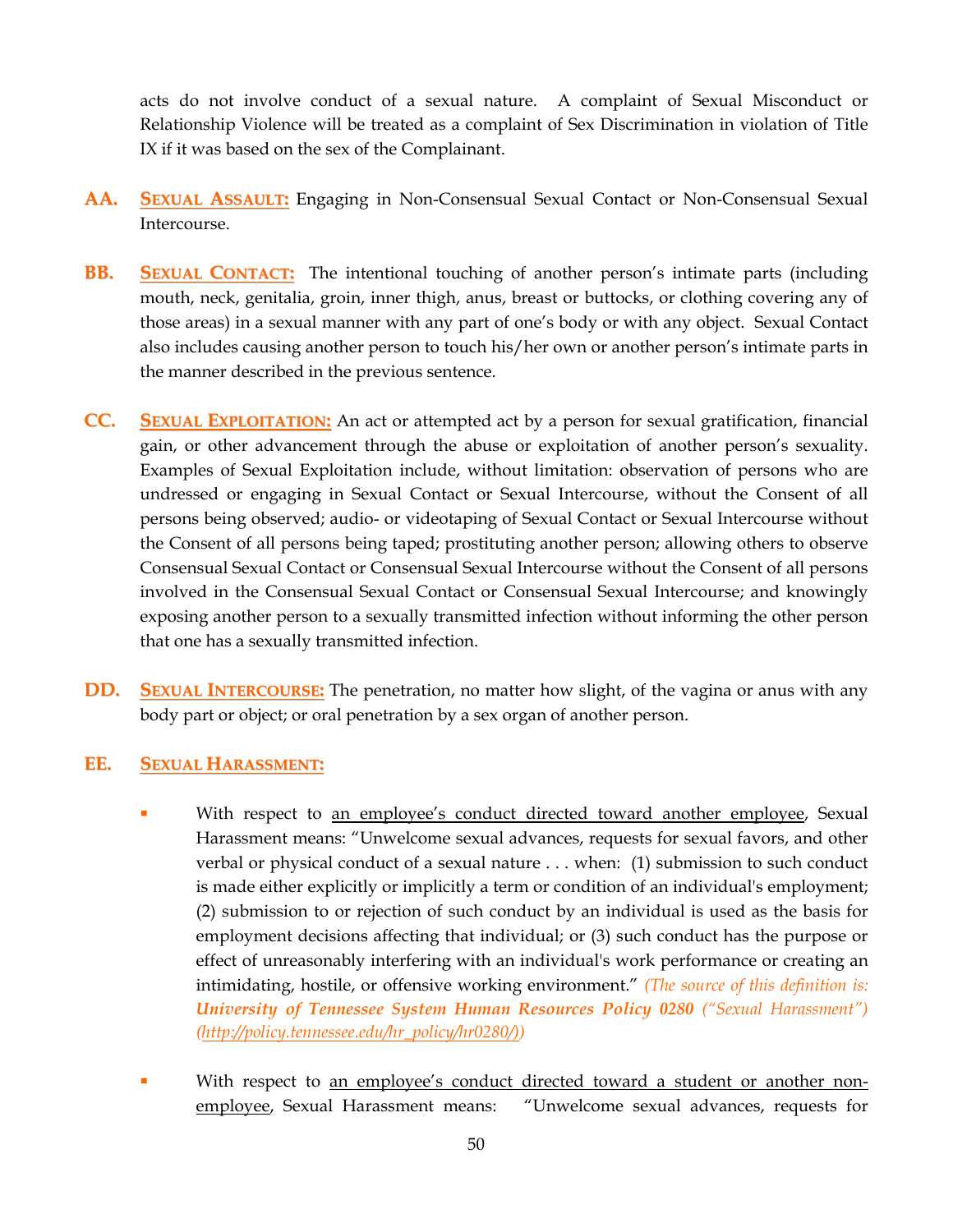sexual favors, and other verbal or physical conduct of a sexual nature when: (1) submission to such conduct is made either explicitly or implicitly a term or condition of an individual's participation in an educational program; (2) submission to or rejection of such conduct by an individual is used as the basis for evaluation or advancement in an educational program; or (3) such conduct has the purpose or effect of unreasonably interfering with an individual's educational performance or creates an intimidating, hostile or offensive educational environment." *(This definition is based on: University of Tennessee System Human Resources Policy [0280](http://policy.tennessee.edu/hr_policy/hr0280/) ("Sexual Harassment") [\(http://policy.tennessee.edu/hr\\_policy/hr0280/\)\)](http://policy.tennessee.edu/hr_policy/hr0280/))*

With respect to the conduct of a student or other non-employee, Sexual Harassment is defined as unwelcome conduct of a sexual nature that is so severe or pervasive, and objectively offensive, that it substantially interferes with the ability of a person to work, learn, live, or participate in or benefit from the services, activities, or privileges provided by the University. In no event shall the term "Sexual Harassment" be construed to prohibit speech protected by the First Amendment to the United States Constitution (e.g., mere insulting or offensive speech). Sexual Harassment may include, for example, unwelcome sexual advances, requests for sexual favors, and acts of Sexual Assault. *(This definition is based on Standard of Conduct Number 6 for students, Chapter 1720-05-01-.04 [\(http://www.tn.gov/sos/rules/1720/1720-05/1720-05-01.20120928.pdf\)](http://www.tn.gov/sos/rules/1720/1720-05/1720-05-01.20120928.pdf).*

Sexual Harassment is a form of Sex Discrimination. To determine whether conduct constitutes Sexual Harassment, consideration shall be given to the totality of the circumstances, including the context in which the conduct and/or words occurred.

- **FF. SEXUAL MISCONDUCT:** A term that encompasses Sexual Harassment, Sexual Assault, Sexual Exploitation, and all other words and/or conduct that would constitute a Sexual Violence Crime.
- **GG. SEXUAL VIOLENCE CRIME(S):** A term that encompasses both Clery Act Sexual Violence Crimes and Tennessee Sexual Violence Crimes, which are defined below:
	- **1. CLERY ACT SEXUAL VIOLENCE CRIMES:** The Clery Act requires the University to report certain statistics for the following crimes of sexual violence that occur on Clery Geography in the University's Annual Security Report:
		- **a. FONDLING:** The touching of a private body part of another person for the purpose of sexual gratification, without the Consent of the victim.
		- **b. INCEST:** Nonforcible Sexual Intercourse between persons who are related to each other within the degrees wherein marriage is prohibited by Tennessee law.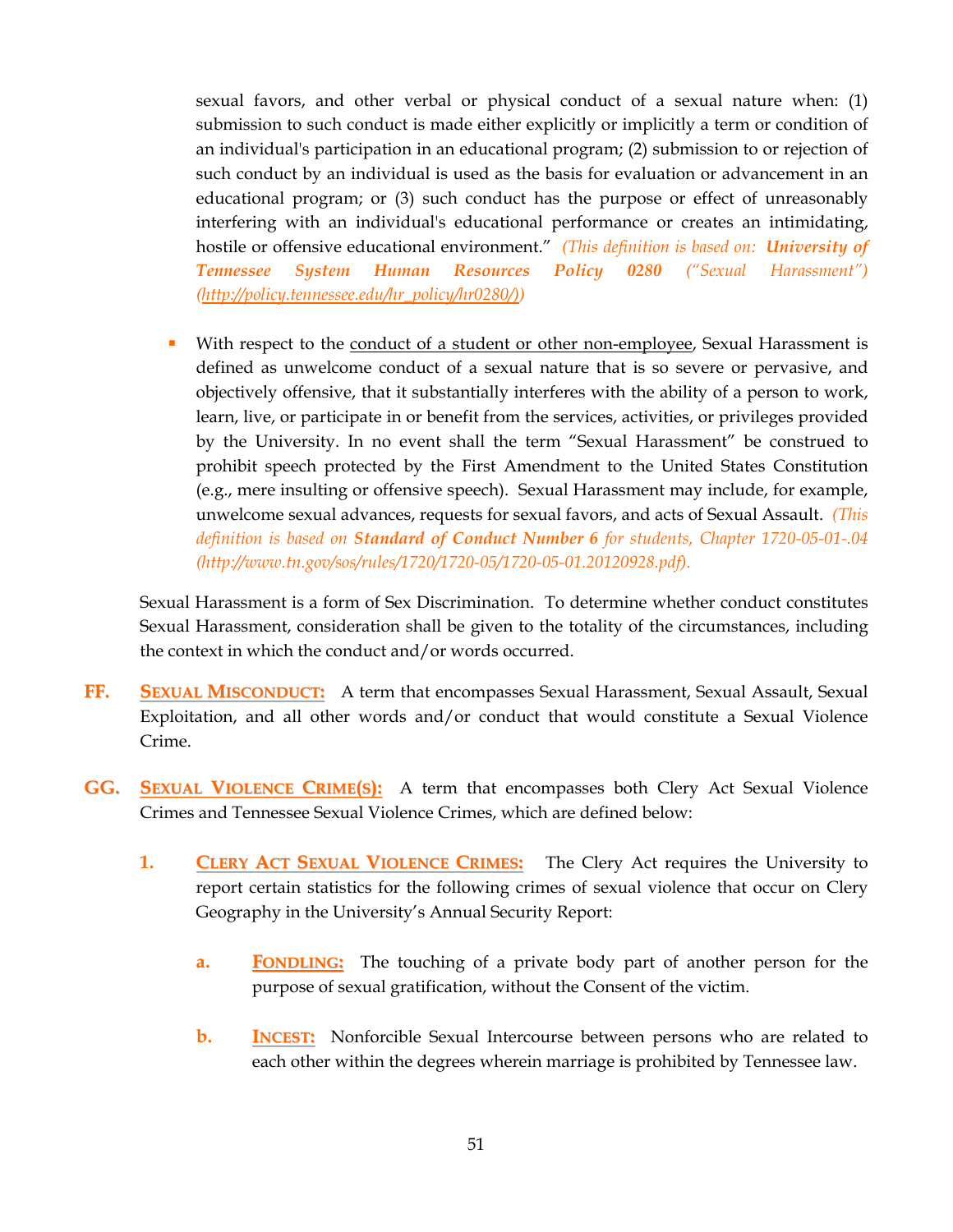- **c. RAPE (CLERY ACT):** The penetration, no matter how slight, of the vagina or anus with any body part or object, or oral penetration by a sex organ of another person, without the Consent of the victim.
- **d. SEXUAL ASSAULT (CLERY ACT):** An act that meets the definition of Rape (Clery Act), Fondling, Incest, or Statutory Rape (Clery Act).
- **e. STATUTORY RAPE (CLERY ACT):** Nonforcible Sexual Intercourse with a person who is under the statutory age of Consent.
- **2. TENNESSEE SEXUAL VIOLENCE CRIMES:** The crimes below are crimes in the State of Tennessee that are the closest equivalents to Clery Act Sexual Violence Crimes:
	- **a. AGGRAVATED RAPE:** The crime of Aggravated Rape is defined in Tennessee Code Annotated § 39-13-502.
	- **b. RAPE (TENNESSEE):** The crime of Rape (Tennessee) is defined in Tennessee Code Annotated § 39-13-503.
	- **c. AGGRAVATED SEXUAL BATTERY:** The crime of Aggravated Sexual Battery is defined in Tennessee Code Annotated § 39-13-504.
	- **d. SEXUAL BATTERY:** The crime of Sexual Battery is defined in Tennessee Code Annotated § 39-13-505.
	- **e. STATUTORY RAPE (TENNESSEE):** The crime of Statutory Rape is defined in Tennessee Code Annotated § 39-13-506.
	- **f. SEXUAL CONTACT WITH A MINOR BY AN AUTHORITY FIGURE:** The crime of Sexual Contact with a Minor by an Authority Figure is defined in Tennessee Code Annotated § 39-13-509.
	- **g. RAPE OF A CHILD:** The crime of Rape of a Child is defined in Tennessee Code Annotated § 39-13-522.
	- **h. SEXUAL BATTERY BY AN AUTHORITY FIGURE:** The crime of Sexual Battery by an Authority Figure is defined in Tennessee Code Annotated § 39-13-527.
	- **i. AGGRAVATED RAPE OF A CHILD:** The crime of Aggravated Rape of a Child is defined in Tennessee Code Annotated § 39-13-531.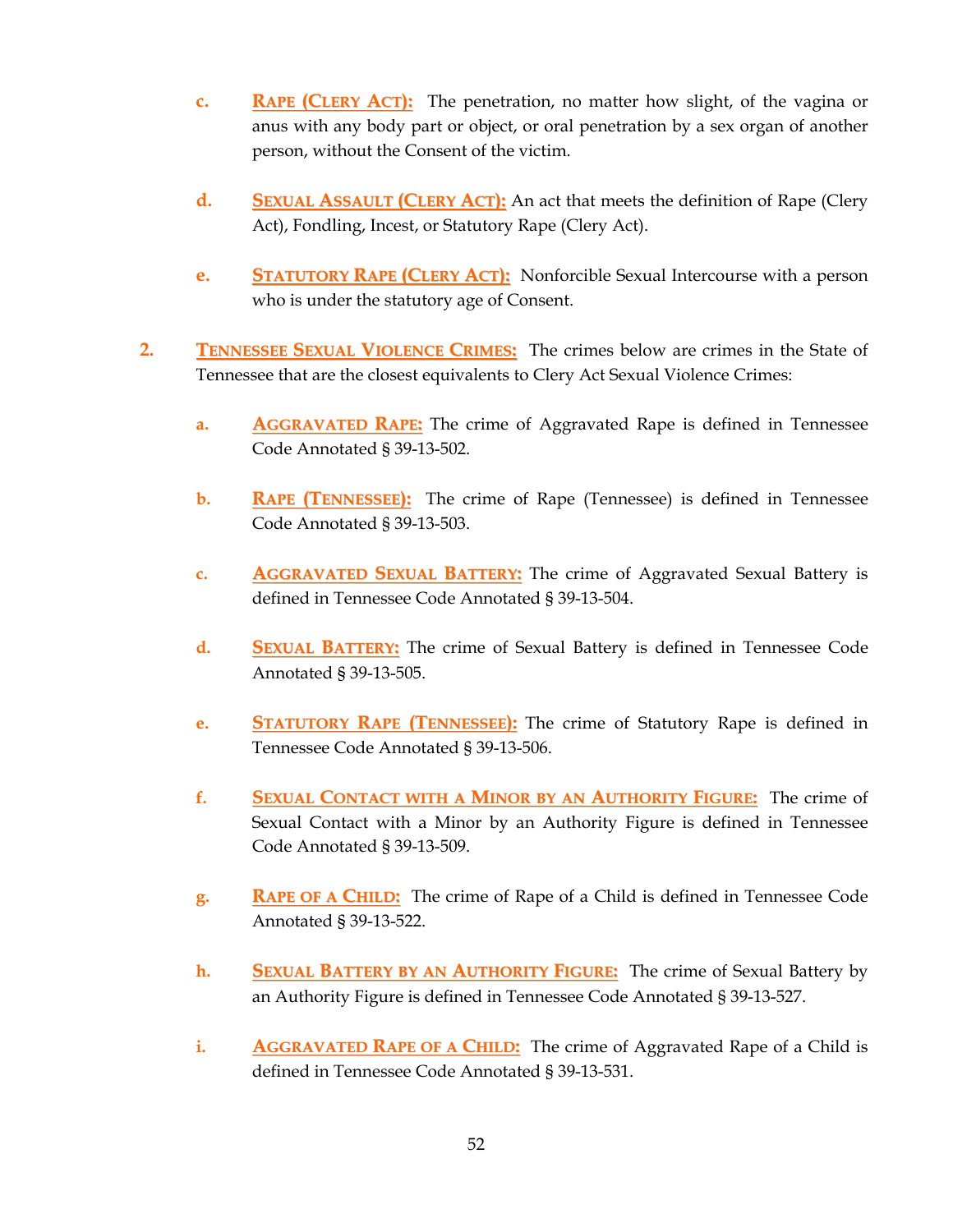- **j. STATUTORY RAPE BY AN AUTHORITY FIGURE:** The crime of Statutory Rape by an Authority Figure is defined in Tennessee Code Annotated § 39-13-532.
- **k. VIOLATING AN ORDER OF PROTECTION RELATING TO SEXUAL ASSAULT:** In Tennessee, a person who has been subjected to, threatened with, or placed in fear of Aggravated Rape, Rape, Statutory Rape, Rape of a Child, Aggravated Sexual Battery, Sexual Battery, or Sexual Battery by an Authority Figure may seek relief by filing a sworn petition alleging domestic abuse or stalking by the Respondent. Such a petition must be filed in the county where the respondent resides or the county in which the domestic abuse, stalking, or sexual assault occurred. If the Respondent is not a resident of Tennessee, the petition may be filed in the county where the Complainant resides. Tennessee law provides criminal penalties for violations of certain orders of protection. More information on Tennessee's law on orders of protection can be found in Tennessee Code Annotated § 36-3-601 *et seq.*
- **HH. STALKING:** A term that refers to Stalking (Clery Act) and Stalking (Tennessee), both of which are defined above in this Appendix A.
- **II. TITLE IX:** Title IX of the Education Amendments of 1972, 20 U.S.C. § 1681 *et seq.*
- **JJ. TITLE IX COORDINATOR:** The person identified as the Title IX Coordinator in **Section I.D.** or a designee of the Title IX Coordinator employed in the Office of Equity & Diversity.
- **KK. TUAPA HEARING:** A hearing conducted by a University administrative judge or hearing officer in accordance with the University's procedures for conducting a contested case hearing pursuant to the Tennessee Uniform Administrative Procedures Act, Tennessee Code Annotated, § 4-5-301 *et seq.*
- **LL. UNIVERSITY:** The University of Tennessee at Martin.
- **MM. DEPARTMENT OF PUBLIC SAFETY:** The campus police department at the University of Tennessee at Martin.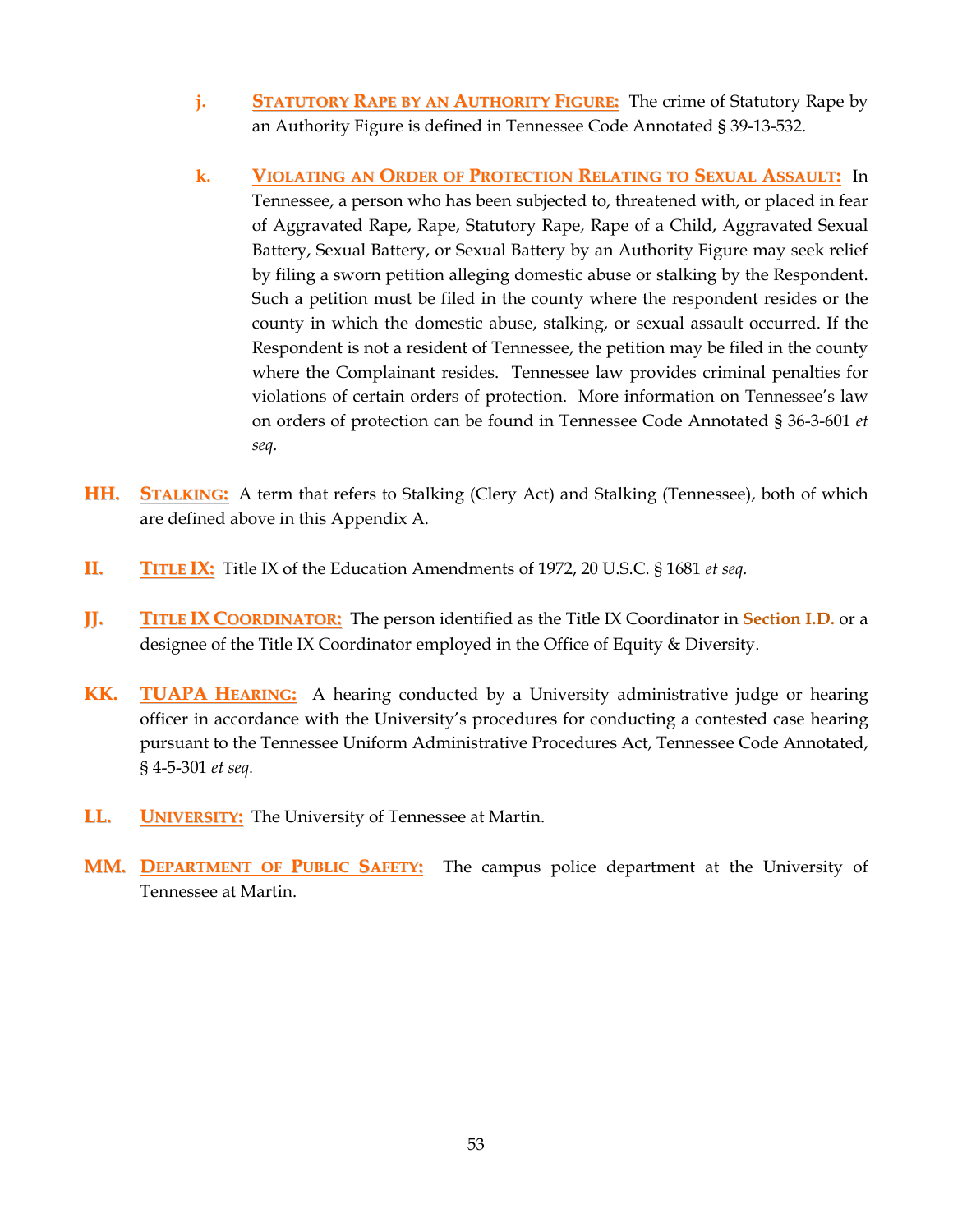# **APPENDIX B: SUMMARY OF OPTIONS FOR A COMPLAINANT TO REPORT SEXUAL MISCONDUCT OR RELATIONSHIP VIOLENCE TO THE UNIVERSITY**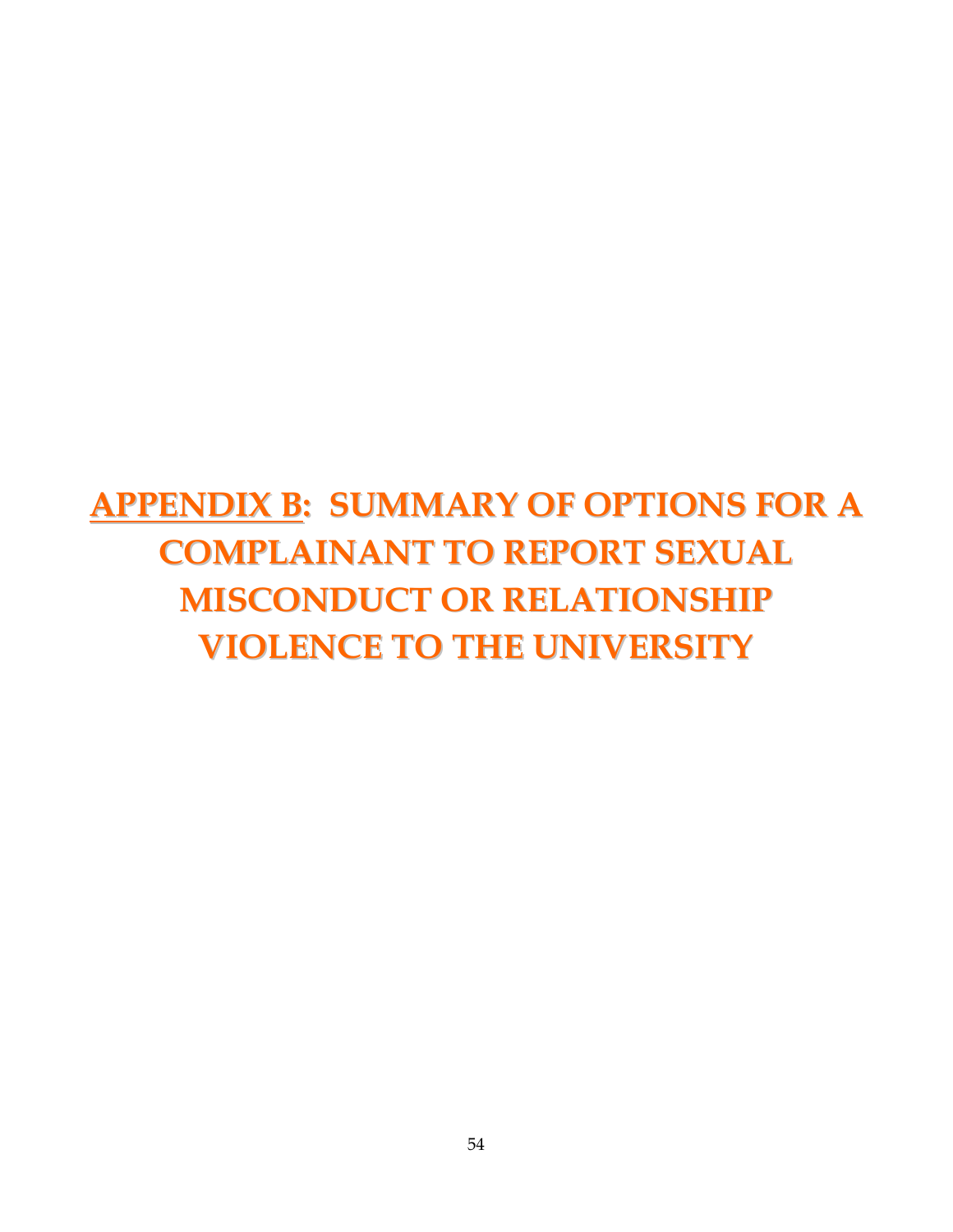|                    |                                                           |                                                                                 | REPORTING OPTION FOR THE COMPLAINANT? |                                                                                       |                                                                                                                                                                                                                                                    |                                                                                                                 |                                                                                                                                                  |                                                                                                    |                                                                                                                                                                                                                                                           |                                                                                                                                     |                                                                                                                                                                                                           |                                                                        |                                                                                                                                                 |                                                                                           |                                                                                                                    |
|--------------------|-----------------------------------------------------------|---------------------------------------------------------------------------------|---------------------------------------|---------------------------------------------------------------------------------------|----------------------------------------------------------------------------------------------------------------------------------------------------------------------------------------------------------------------------------------------------|-----------------------------------------------------------------------------------------------------------------|--------------------------------------------------------------------------------------------------------------------------------------------------|----------------------------------------------------------------------------------------------------|-----------------------------------------------------------------------------------------------------------------------------------------------------------------------------------------------------------------------------------------------------------|-------------------------------------------------------------------------------------------------------------------------------------|-----------------------------------------------------------------------------------------------------------------------------------------------------------------------------------------------------------|------------------------------------------------------------------------|-------------------------------------------------------------------------------------------------------------------------------------------------|-------------------------------------------------------------------------------------------|--------------------------------------------------------------------------------------------------------------------|
|                    |                                                           | Title IX<br>Coordinator Department<br>or the Office<br>of Equity &<br>Diversity | of Public<br>Safety                   | Office of<br>Student<br><b>Conduct or</b><br><b>Division</b> of<br>Student<br>Affairs | <b>Jniversity Employmen</b><br>Supervisor                                                                                                                                                                                                          | Hall Director,<br><b>Assistant Hall</b><br>Director, or<br>Resident<br>Assistant                                | Faculty<br>Member                                                                                                                                | Director of<br>Human<br><b>Resources</b>                                                           | <b>Athletic Director; Associate</b><br><b>Athletic Directors; Assistant</b><br><b>Athletic Directors; Coaches,</b><br><b>Associate Coaches, and Assistant</b><br><b>Coaches; Compliance staff;</b><br>Training Staff; Strength and<br>Conditioning staff; | <b>Chancellor</b> , Vice<br>Chancellors,<br><b>Associate Vice</b><br>Chancellors, or<br><b>Assistant Vice</b><br><b>Chancellors</b> | Deans, Associate Deans,<br><b>Assistant Deans,</b><br><b>Executive Directors,</b><br><b>Directors, Associate</b><br><b>Directors, Assistant</b><br>Directors, Department<br><b>Heads, or Coordinators</b> | Faculty/Staff<br>Advisor to a<br>Registered<br>Student<br>Organization | Academic<br>Advisor                                                                                                                             | Graduate<br>Teaching<br><b>Assistant</b>                                                  | <b>Clery Act "Campus</b><br>Security<br>Authorities" (CSA)                                                         |
| <b>COMPLAINANT</b> | Complainant<br>is a student                               | Yes                                                                             | Yes                                   | Yes                                                                                   | No, unless the report is<br>to: (1) the supervisor of<br>the Complainant (if the<br>Complainant is a<br>student-employee); or<br>(2) the supervisor of<br>the Respondent (if the<br>Respondent is an<br>employee, including a<br>student employee) | Yes                                                                                                             | Yes                                                                                                                                              | No, unless<br>the<br><b>Respondent</b><br>is an<br>employee,<br>including a<br>student<br>employee | No, unless: (1) the Complainant<br>is a University student-athlete; (2)<br>the Respondent is a University<br>student-athlete; or (3) the<br>Respondent is an employee in the<br>Dept. of Intercollegiate Athletics,<br>including a student employee       | Yes                                                                                                                                 | Yes                                                                                                                                                                                                       | Yes                                                                    | Yes                                                                                                                                             | No, unless the<br>Complainant<br>is a student of<br>the graduate<br>teaching<br>assistant | Yes                                                                                                                |
|                    | complainan<br>is an<br>employee                           | Yes                                                                             | Yes                                   | No, unless<br>the<br><b>Respondent</b><br>is a student                                | Yes, but only if the<br>report is to the<br>supervisor of either the<br><b>Complainant or the</b><br><b>Respondent</b>                                                                                                                             | No, unless the<br>report is to the<br>supervisor of<br>either the<br>Complainant<br>or the<br><b>Respondent</b> | No, unless<br>the report is<br>to a faculty<br>member who<br>is the<br>supervisor of<br>either the<br>Complainant<br>or the<br><b>Respondent</b> | Yes                                                                                                | No, unless the report is to the<br>supervisor of either the<br><b>Complainant or the Respondent</b>                                                                                                                                                       | No, unless the<br>report is to the<br>supervisor of<br>either the<br><b>Complainant</b> or<br>the Respondent                        | No, unless the report is to<br>the supervisor of either<br>the Complainant or the<br><b>Respondent</b>                                                                                                    | No                                                                     | No, unless<br>the report is<br>to an<br>academic<br>advisor who<br>is the<br>supervisor of<br>the<br>Complainant<br>or the<br><b>Respondent</b> | No                                                                                        | No, unless the<br>report is to a CSA<br>who is the<br>supervisor of the<br><b>Complainant or the</b><br>Respondent |
|                    | Complainant<br>is neither a<br>student nor<br>an employee | Yes                                                                             | Yes                                   | No                                                                                    | No                                                                                                                                                                                                                                                 | No                                                                                                              | No                                                                                                                                               | No                                                                                                 | No                                                                                                                                                                                                                                                        | No                                                                                                                                  | <b>No</b>                                                                                                                                                                                                 | No                                                                     | <b>No</b>                                                                                                                                       | <b>No</b>                                                                                 | No                                                                                                                 |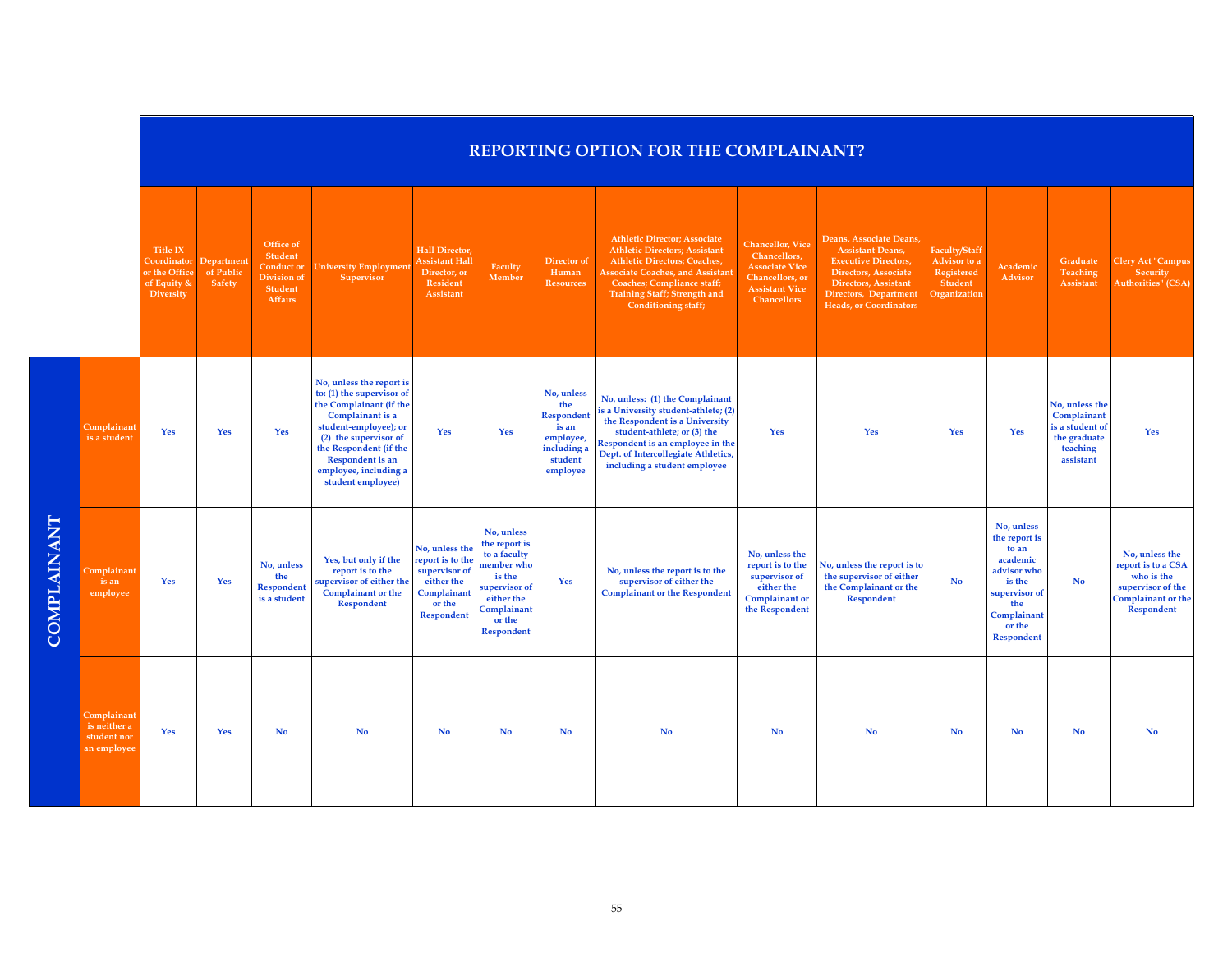#### **APPENDIX C: CONFIDENTIALITY EXCEPTIONS UNDER TENNESSEE LAW**

- **1. Child abuse or child sexual abuse (Tennessee Code Annotated §§ 37-1-401** *et seq.***; 37-1-601** *et seq.***; 37-1-614).** Tennessee law mandates reporting by any person, including a psychiatrist, psychologist, physician, or social worker, who has knowledge of physical or mental harm to a child if: (1) the nature of the harm reasonably indicates it was caused by brutality, abuse, or neglect; or (2) on the basis of available information, the harm reasonably appears to have been caused by brutality, abuse, or neglect. Tennessee law also mandates reporting by any person who knows or has reasonable cause to suspect that a child has been sexually abused, regardless of whether the child has sustained any apparent injury as a result of the abuse.State law requires a report of child abuse or child sexual abuse to be made immediately to one of the following authorities outside the University: (1) 911, in the case of an emergency; (2) the Tennessee Department of Children's Services; (3) the sheriff of the county where the child resides; (4) the chief law enforcement official of the city where the child resides; or (5) a judge having juvenile jurisdiction over the child. The Tennessee mandatory reporting laws apply to all University employees, contractors, and volunteers, even if the child abuse or child sexual abuse does not occur in connection with a University educational program or activity. For purposes of the Tennessee mandatory reporting law, University students who are under the age of eighteen (18) are not excluded from the definition of a child.
- **2. Persons called upon to tender aid to certain victims (Tennessee Code Annotated § 38-1-101).** Tennessee law requires all physicians, surgeons, nurses, pharmacists, or other persons to immediately report an incident in which they were called upon to tender aid to a victim suffering from any wound or other injury inflicted by means of a knife, pistol, gun, or other deadly weapon, or by other means of violence, or suffering from the effects of poison, or suffocation, or where a wound or injury is reasonably believed to have resulted from exposure to a methamphetamine laboratory or a methamphetamine related fire, explosion, or chemical release, or appears to be suffering from or to have been the victim of female genital mutilation in violation of Tennessee Code Annotated [§ 39-13-110.](https://a.next.westlaw.com/Link/Document/FullText?findType=L&pubNum=1000039&cite=TNSTS39-13-110&originatingDoc=N20B78391DBA511E18DACD7A1C03FBF4E&refType=LQ&originationContext=document&transitionType=DocumentItem&contextData=(sc.UserEnteredCitation)) The report is required to be made to certain law enforcement officials. Generally, such report must state the name, residence, and employer of the victim, if known, the victim's whereabouts at the time the report is made, the place the injury occurred, and the character and extent of the victim's injuries. However, the reporting obligations do not apply if: (1) the victim is at least 18 years of age; (2) the victim objects to the release of any identifying information to law enforcement officials; (3) the victim is a victim of a sexual assault offense or domestic abuse as defined in Tennessee Code Annotated § 36-3-601; and (4) the victim's injuries are considered by the treating healthcare professional to be life threatening, or the victim is being treated for injuries inflicted by strangulation, a knife, pistol, gun, or other deadly weapon.
- **3. Subpoenas or court orders – physicians.** A physician can be required to testify concerning confidential information by a subpoena or court order.
- **4. Court orders – Qualified Mental Health Professionals (Tennessee Code Ann. § 33-3-114).** A court can order a Qualified Mental Health Professional to disclose confidential information if, after a hearing, the court determines that disclosure is necessary for the conduct of proceedings before it.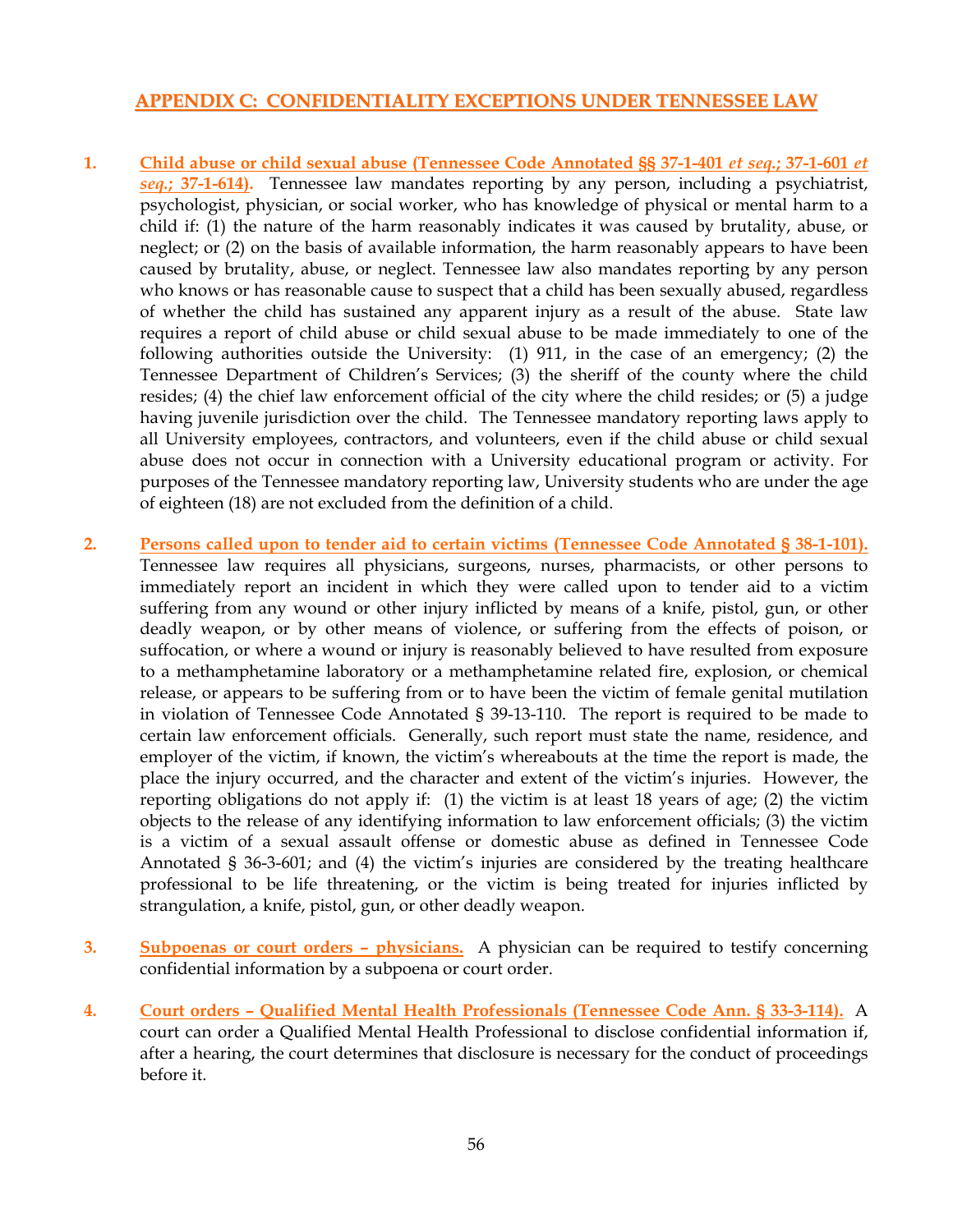**5. Duty to warn third parties (Tennessee Code Annotated §§ 33-3-206; 33-3-210).** A Qualified Mental Health Professional (e.g., a licensed psychiatrist or psychologist) is required by state law to take reasonable care to predict, warn of, or take precautions to protect an identified victim from a patient/client's violent behavior if: (1) a patient/client has communicated to a Qualified Mental Health Professional an actual threat of bodily harm against a clearly identified victim; and (2) the Qualified Mental Health Professional, using the reasonable skill, knowledge, and care ordinarily possessed and exercised by the professional's specialty under similar circumstances, has determined that the patient/client has the apparent ability to commit such an act and is likely to carry out the threat unless prevented from doing so. If the threat communicated by a patient/client to a Qualified Mental Health Professional is an actual threat of serious bodily harm or death against a reasonably identifiable victim or victims, then the Qualified Mental Health Professional is required to report the patient/client to local law enforcement.

#### **6. Sexually transmitted diseases (Tennessee Code Annotated §§ 68-10-102; 68-10-115).**

- A person who has a reasonable belief that a person has knowingly exposed another to HIV may inform the potential victim without incurring any liability. Please note that Tennessee law is not clear whether this obligation applies to a physician or a Qualified Mental Health Professional.
- If any attending physician or other person knows or has good reason to suspect that a person having a STD is behaving so as to expose other persons to infection, or is about to so behave, the attending physician or other person shall notify the municipal or county health officer of the name and address of the diseased person and the essential facts in the case. Please note that Tennessee law is not clear whether this obligation applies to a Qualified Mental Health Professional.
- **7. Tennessee Adult Protection Act (protection of the elderly and other vulnerable persons) (Tennessee Code Annotated § 71-6-101** *et seq.***).** Generally, Tennessee law requires any person who has reasonable cause to suspect that a person age 60 or older, or a person with certain physical and mental disabilities, has been subject abuse, neglect, or exploitation to report the situation to the Tennessee Department of Human Services, which will notify the appropriate law enforcement agency.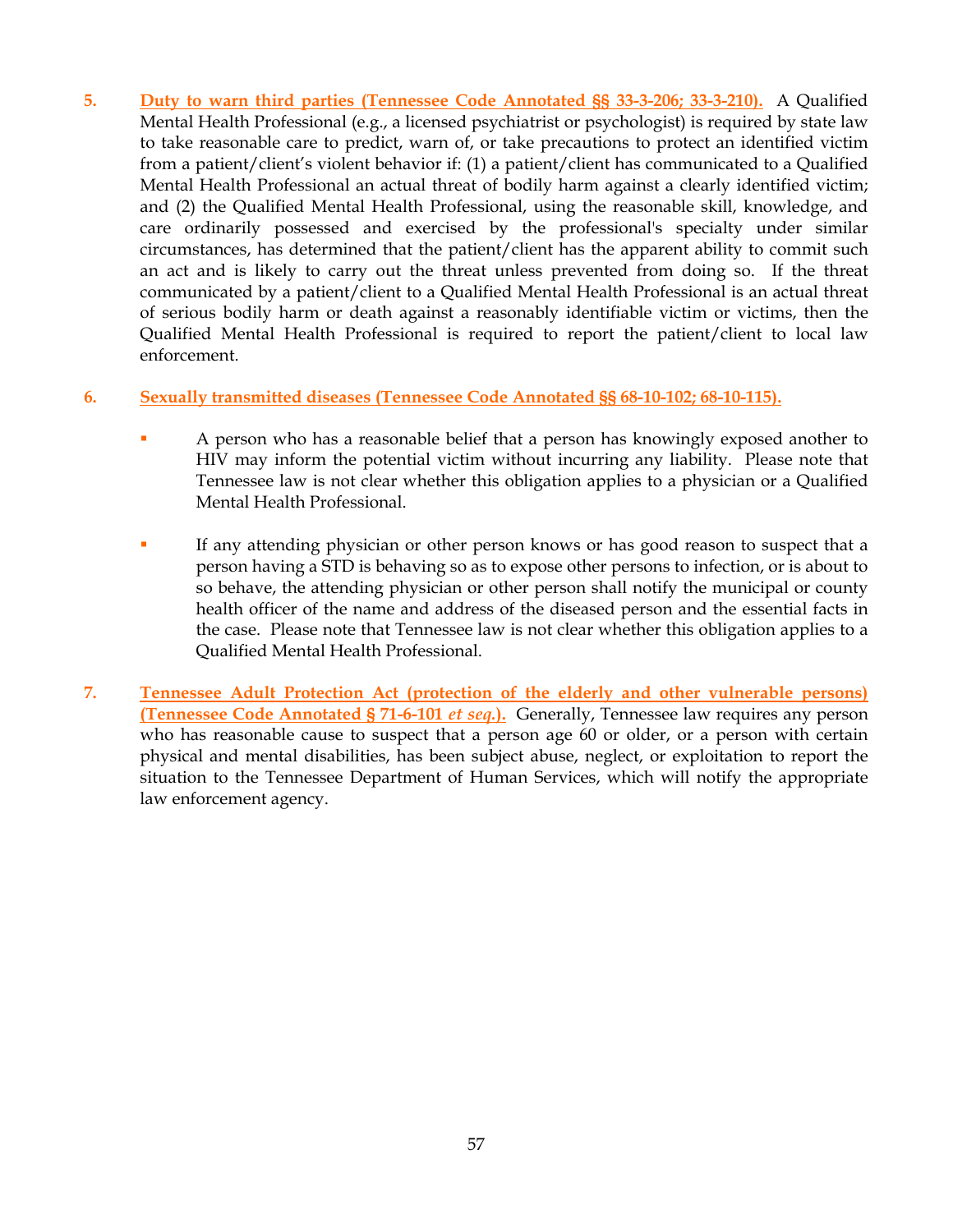## **APPENDIX D: COMPLAINT PROCEDURES**

| <b>NATURE OF THE REPORT</b>                                                                                                                                                                                                                                                                                | <b>STATUS OF</b><br><b>THE</b><br><b>RESPONDENT</b>       | <b>UNIVERSITY COMPLAINT</b><br><b>PROCEDURE</b>                                                                    |
|------------------------------------------------------------------------------------------------------------------------------------------------------------------------------------------------------------------------------------------------------------------------------------------------------------|-----------------------------------------------------------|--------------------------------------------------------------------------------------------------------------------|
| <b>Non-Consensual Sexual Contact (Sexual</b><br><b>Assault), Non-Consensual Sexual</b><br><b>Intercourse (Sexual Assault), or a Sexual</b><br><b>Violence Crime</b>                                                                                                                                        | <b>Student</b>                                            | <b>Section VI.B and Section VI.D of</b><br>this policy                                                             |
| Dating Violence, Domestic Violence,<br><b>Stalking, or a Relationship Violence</b><br><b>Crime</b>                                                                                                                                                                                                         | <b>Student</b>                                            | <b>Section VI.B and Section VI.D of</b><br>this policy                                                             |
| <b>Sex Discrimination (e.g., Sexual</b><br>Harassment) that does not involve Non-<br><b>Consensual Sexual Contact, Non-</b><br><b>Consensual Sexual Intercourse, a Sexual</b><br><b>Violence Crime, a Relationship Violence</b><br><b>Crime, Dating Violence, Domestic</b><br><b>Violence, or Stalking</b> | <b>Student</b>                                            | <b>Section VI.B and Section VI.D of</b><br>this policy                                                             |
| <b>Non-Consensual Sexual Contact (Sexual</b><br><b>Assault), Non-Consensual Sexual</b><br><b>Intercourse (Sexual Assault), or a Sexual</b><br><b>Violence Crime</b>                                                                                                                                        | <b>Employee or</b><br><b>Other Non-</b><br><b>Student</b> | <b>Section VI.B and Section VI.C of</b><br>this policy                                                             |
| <b>Dating Violence, Domestic Violence,</b><br><b>Stalking, or a Relationship Violence</b><br><b>Crime</b>                                                                                                                                                                                                  | <b>Employee or</b><br><b>Other Non-</b><br><b>Student</b> | <b>Section VI.B and Section VI.C of</b><br>this policy                                                             |
| <b>Sex Discrimination (e.g., Sexual</b><br>Harassment) that does not involve Non-<br><b>Consensual Sexual Contact, Non-</b><br><b>Consensual Sexual Intercourse, a Sexual</b><br><b>Violence Crime, a Relationship Violence</b><br><b>Crime, Dating Violence, Domestic</b><br><b>Violence, or Stalking</b> | <b>Employee or</b><br><b>Other Non-</b><br><b>Student</b> | <b>Discrimination Complaint</b><br>Procedure<br>http://www.utm.edu/departments/e<br>qualopp/complaintprocedure.php |